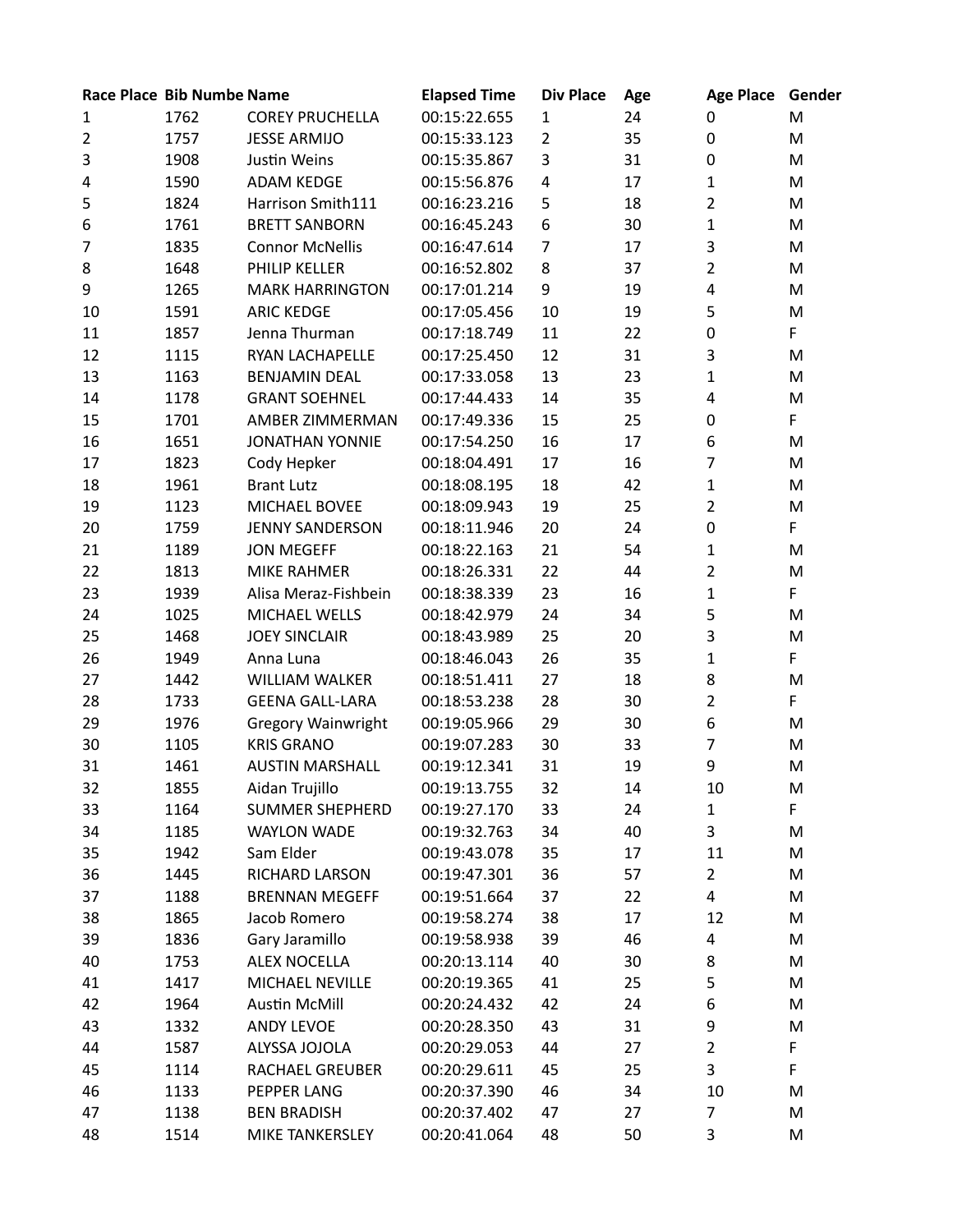| 49 | 1707 | RICHARD WALTER          | 00:20:43.186 | 49 | 33 | 11             | M  |
|----|------|-------------------------|--------------|----|----|----------------|----|
| 50 | 1827 | <b>Elvis Bitsilly</b>   | 00:20:44.235 | 50 | 57 | 4              | M  |
| 51 | 1804 | <b>BREANNA TESCHNER</b> | 00:20:44.355 | 51 | 16 | $\overline{2}$ | F. |
| 52 | 1805 | <b>ERIC PETERS</b>      | 00:20:45.005 | 52 | 48 | 5              | M  |
| 53 | 1248 | <b>JOHN GRISHAM</b>     | 00:20:54.687 | 53 | 37 | 12             | M  |
| 54 | 1432 | <b>MARK MACKENZIE</b>   | 00:20:58.051 | 54 | 55 | 5              | M  |
| 55 | 1679 | <b>NICK ATTILLO</b>     | 00:21:05.760 | 55 | 27 | 8              | M  |
| 56 | 1947 | <b>Ivy Price</b>        | 00:21:09.867 | 56 | 28 | 4              | F  |
| 57 | 1940 | Collin Odell            | 00:21:18.554 | 57 | 30 | 13             | M  |
| 58 | 1146 | <b>TERRY CASEY</b>      | 00:21:32.365 | 58 | 38 | 3              | F  |
| 59 | 1186 | REBECCA CHOW            | 00:21:37.576 | 59 | 26 | 5              | F  |
| 60 | 1576 | JEFFREY RIENSTRA        | 00:21:39.188 | 60 | 62 | 1              | M  |
| 61 | 1066 | <b>TOM BRODERICK</b>    | 00:21:48.397 | 61 | 42 | 6              | M  |
| 62 | 1643 | <b>ANDREW SPEARS</b>    | 00:21:49.910 | 62 | 15 | 13             | M  |
| 63 | 1483 | <b>JOSHUA FRISTOE</b>   | 00:21:54.749 | 63 | 36 | 14             | M  |
| 64 | 1272 | <b>BRAD WEIKEL</b>      | 00:21:54.920 | 64 | 38 | 15             | M  |
| 65 | 1884 | Denali Tietjen          | 00:21:55.673 | 65 | 22 | 6              | F  |
| 66 | 1607 | <b>LAURA WEITZEL</b>    | 00:22:05.085 | 66 | 33 | 4              | F  |
| 67 | 1217 | ADAM STEPANOVIC         | 00:22:05.947 | 67 | 33 | 16             | M  |
| 68 | 1215 | <b>OWEN MARX</b>        | 00:22:10.781 | 68 | 21 | 9              | M  |
| 69 | 1216 | <b>KATHY STEPANOVIC</b> | 00:22:19.545 | 69 | 32 | 5              | F  |
| 70 | 1260 | <b>JORDAN BUTTNER</b>   | 00:22:22.694 | 70 | 19 | 14             | M  |
| 71 | 1110 | <b>SHANNON ZANELLI</b>  | 00:22:26.712 | 71 | 46 | $\mathbf{1}$   | F. |
| 72 | 1825 | Jett Smith              | 00:22:29.456 | 72 | 13 | 15             | M  |
| 73 | 1699 | <b>MARK NOLAN</b>       | 00:22:30.534 | 73 | 63 | $\overline{2}$ | M  |
| 74 | 1249 | <b>DANA GRISHAM</b>     | 00:22:33.114 | 74 | 36 | 6              | F. |
| 75 | 1226 | <b>MARTIN JONES</b>     | 00:22:34.081 | 75 | 38 | 17             | M  |
| 76 | 1190 | REBECCA PIERRE          | 00:22:37.020 | 76 | 30 | $\overline{7}$ | F. |
| 77 | 1667 | <b>STEVE DOMINGUEZ</b>  | 00:22:39.923 | 77 | 55 | 6              | M  |
| 78 | 1818 | <b>MARLEY COTE</b>      | 00:22:41.118 | 78 | 36 | 18             | M  |
| 79 | 1376 | <b>BENJAMIN LAHI</b>    | 00:22:42.110 | 79 | 10 | $\mathbf{1}$   | M  |
| 80 | 1828 | Tristan White           | 00:22:43.102 | 80 | 20 | 10             | M  |
| 81 | 1436 | ZACH MARSHALL           | 00:22:43.103 | 81 | 15 | 16             | M  |
| 82 | 1772 | ANDREW LOMBARDI         | 00:22:48.140 | 82 | 10 | $\overline{2}$ | M  |
| 83 | 1948 | Jessica Allen           | 00:22:48.384 | 83 | 15 | 3              | F  |
| 84 | 1321 | SAVANNA CHAROW          | 00:22:49.147 | 84 | 16 | 4              | F  |
| 85 | 1344 | <b>DREW RUGGLES</b>     | 00:22:49.584 | 85 | 25 | 11             | M  |
| 86 | 1859 | <b>Connor Spears</b>    | 00:22:57.928 | 86 | 15 | 17             | M  |
| 87 | 1513 | PAULA CLER              | 00:22:59.157 | 87 | 29 | 7              | F  |
| 88 | 1512 | <b>ELIZABETH JONES</b>  | 00:22:59.968 | 88 | 31 | 8              | F  |
| 89 | 1608 | <b>RUTHANN GORADIA</b>  | 00:22:59.973 | 89 | 41 | $\overline{2}$ | F  |
| 90 | 1327 | A.J. GARCIA             | 00:23:07.318 | 90 | 15 | 18             | M  |
| 91 | 1977 | Will Thayer             | 00:23:07.425 | 91 | 14 | 19             | M  |
| 92 | 1980 | <b>Richard Cripps</b>   | 00:23:12.060 | 92 | 51 | $\overline{7}$ | M  |
| 93 | 1308 | AUDRA CANDELARIA        | 00:23:12.263 | 93 | 23 | 8              | F. |
| 94 | 1834 | Ryan Chilson            | 00:23:12.472 | 94 | 33 | 19             | M  |
| 95 | 1708 | KIRSTEN WALTER          | 00:23:12.487 | 95 | 30 | 9              | F  |
| 96 | 1706 | <b>KENDRICK WALTER</b>  | 00:23:14.207 | 96 | 57 | 8              | M  |
| 97 | 1016 | <b>GABE CASIAS</b>      | 00:23:14.483 | 97 | 24 | 12             | M  |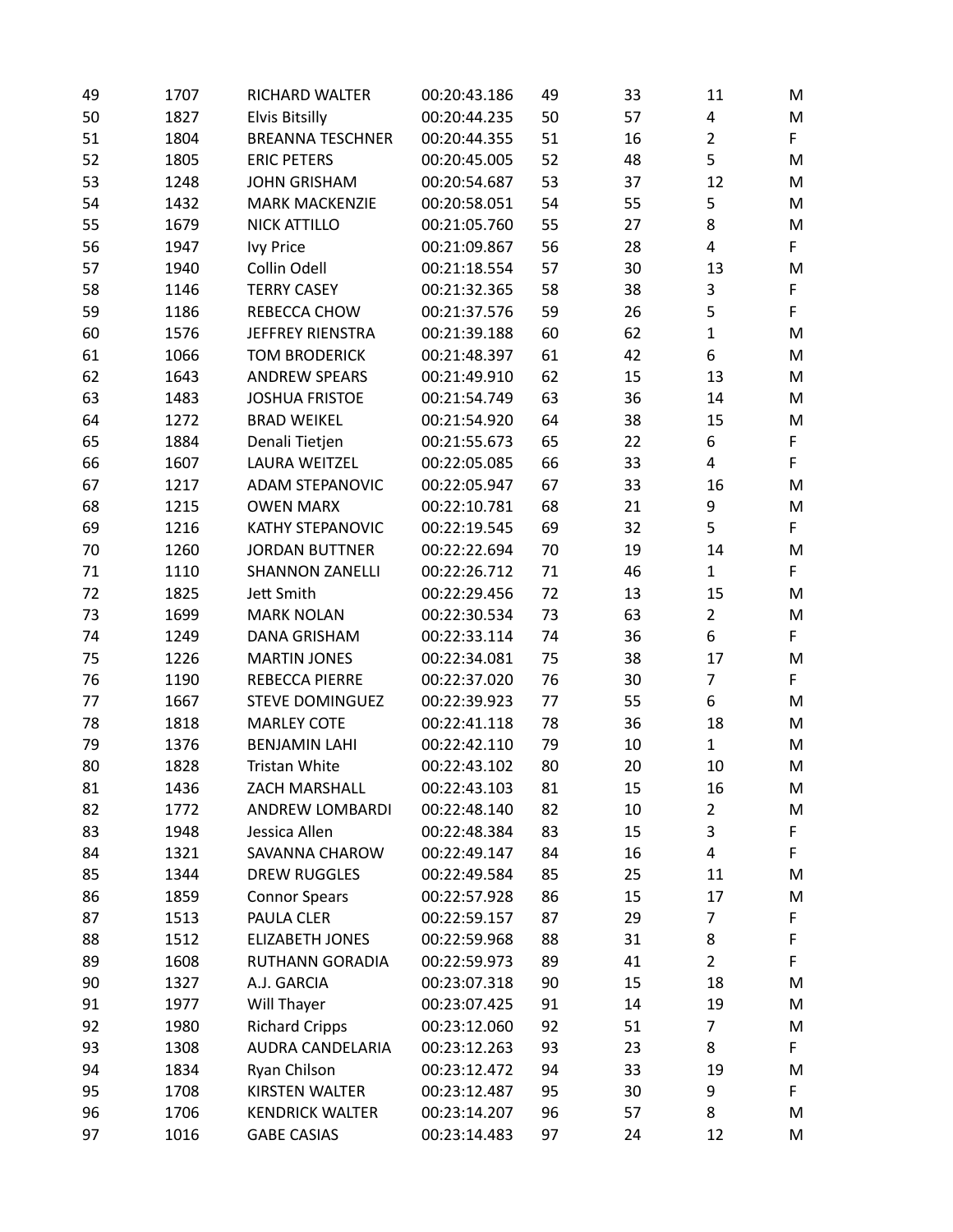| 98  | 1363 | TY LONGMIRE-MONFORI00:23:17.554   |              | 98  | 19             | 20             | M  |
|-----|------|-----------------------------------|--------------|-----|----------------|----------------|----|
| 99  | 1349 | <b>RACQUEL RICCI</b>              | 00:23:18.060 | 99  | 35             | 10             | F. |
| 100 | 1093 | IGNACIO ESCUDER-FERN 00:23:23.406 |              | 100 | 37             | 20             | M  |
| 101 | 1311 | <b>BEN TURNER</b>                 | 00:23:24.871 | 101 | 22             | 13             | M  |
| 102 | 1086 | <b>KATIE BUTLER</b>               | 00:23:27.375 | 102 | 15             | 5              | F. |
| 103 | 1538 | SEBASTIAN ROMERO                  | 00:23:29.116 | 103 | 36             | 21             | M  |
| 104 | 1676 | <b>HEATHER LOFTIS</b>             | 00:23:33.358 | 104 | 33             | 11             | F. |
| 105 | 1193 | <b>NATHAN KOFAHL</b>              | 00:23:34.858 | 105 | 41             | $\overline{7}$ | M  |
| 106 | 1785 | <b>WESTON WADE</b>                | 00:23:39.057 | 106 | 38             | 22             | M  |
| 107 | 1716 | <b>COLLEEN BURNS</b>              | 00:23:42.102 | 107 | 67             | $\mathbf{1}$   | F. |
| 108 | 1685 | <b>LUCAS MYERS</b>                | 00:23:45.086 | 108 | 39             | 23             | M  |
| 109 | 1036 | <b>CHRIS GRAHAM</b>               | 00:23:47.150 | 109 | 34             | 24             | M  |
| 110 | 1683 | <b>JAMES WING</b>                 | 00:23:48.938 | 110 | 23             | 14             | M  |
| 111 | 1027 | <b>SHANNON APPLEGATE</b>          | 00:23:49.401 | 111 | 34             | 25             | M  |
| 112 | 1866 | Nikko Mihan                       | 00:23:52.904 | 112 | 10             | 3              | M  |
| 113 | 1815 | <b>GIANNA RAHMER</b>              | 00:23:57.024 | 113 | $\overline{7}$ | $\mathbf{1}$   | F  |
| 114 | 1481 | <b>ADRIANA LOPEZ</b>              | 00:23:57.091 | 114 | 25             | 9              | F  |
| 115 | 1794 | <b>MARIA METZGER</b>              | 00:24:03.182 | 115 | 17             | 6              | F  |
| 116 | 1795 | ANDREW METZGER                    | 00:24:03.364 | 116 | 52             | 9              | M  |
| 117 | 1906 | Royce Farmer                      | 00:24:04.311 | 117 | 16             | 21             | M  |
| 118 | 1854 | Alexander Montoya                 | 00:24:04.857 | 118 | 54             | 10             | M  |
| 119 | 1423 | <b>DAVID PATTERSON</b>            | 00:24:07.169 | 119 | 27             | 15             | M  |
| 120 | 1814 | <b>GEOFF RAHMER</b>               | 00:24:07.788 | 120 | 46             | 8              | M  |
| 121 | 1187 | SABINA HELTON                     | 00:24:10.444 | 121 | 53             | $\mathbf{1}$   | F  |
| 122 | 1715 | DAVID SALAZAR                     | 00:24:15.272 | 122 | 67             | 3              | M  |
| 123 | 1843 | <b>Carson Randall</b>             | 00:24:15.355 | 123 | 16             | 22             | M  |
| 124 | 1112 | <b>NICOLE RUSHTON</b>             | 00:24:18.503 | 124 | 42             | 3              | F. |
| 125 | 1339 | <b>DANIEL MULLER</b>              | 00:24:19.249 | 125 | 37             | 26             | M  |
| 126 | 1722 | <b>TOM BESSON</b>                 | 00:24:25.093 | 126 | 64             | 4              | M  |
| 127 | 1221 | YVETTE VIGIL                      | 00:24:25.365 | 127 | 50             | $\overline{2}$ | F. |
| 128 | 1179 | <b>THOMAS HINES</b>               | 00:24:33.140 | 128 | 33             | 27             | M  |
| 129 | 1482 | RICHARD ANDERSON                  | 00:24:36.921 | 129 | 22             | 16             | M  |
| 130 | 1861 | Liam Spears                       | 00:24:39.988 | 130 | 13             | 23             | M  |
| 131 | 1678 | <b>ALEIVIA REID</b>               | 00:24:42.843 | 131 | 16             | $\overline{7}$ | F  |
| 132 | 1860 | <b>Chandler Spears</b>            | 00:24:43.411 | 132 | 50             | 11             | M  |
| 133 | 1316 | PATRICK DAILEY                    | 00:24:46.568 | 133 | 32             | 28             | M  |
| 134 | 1670 | <b>SIDNEY JONES</b>               | 00:24:50.831 | 134 | 25             | 10             | F  |
| 135 | 1361 | <b>ALYSSA MARTINEZ</b>            | 00:24:51.964 | 135 | 14             | 8              | F  |
| 136 | 1360 | <b>RAY MARTINEZ</b>               | 00:24:52.803 | 136 | 42             | 9              | M  |
| 137 | 1493 | ALANA DE YOUNG                    | 00:24:52.832 | 137 | 32             | 12             | F  |
| 138 | 1497 | <b>JAKE MEISTER</b>               | 00:24:57.598 | 138 | 20             | 17             | M  |
| 139 | 1879 | <b>Emily Schollkopf</b>           | 00:24:57.833 | 139 | 16             | 9              | F. |
| 140 | 1298 | <b>MATT DOMONKOS</b>              | 00:24:58.333 | 140 | 46             | 10             | M  |
| 141 | 1776 | <b>CHARLES HEIMERL</b>            | 00:24:58.457 | 141 | 29             | 18             | M  |
| 142 | 1322 | <b>BRIANNA CHAROW</b>             | 00:25:01.930 | 142 | 14             | 10             | F. |
| 143 | 1174 | <b>ROCIO RAMOS</b>                | 00:25:03.167 | 143 | 33             | 13             | F  |
| 144 | 1837 | Scott Brown                       | 00:25:03.507 | 144 | 34             | 29             | M  |
| 145 | 1121 | <b>KATIE WINGO</b>                | 00:25:08.734 | 145 | 13             | 11             | F  |
| 146 | 1275 | SANDRA FROST                      | 00:25:11.204 | 146 | 57             | 3              | F  |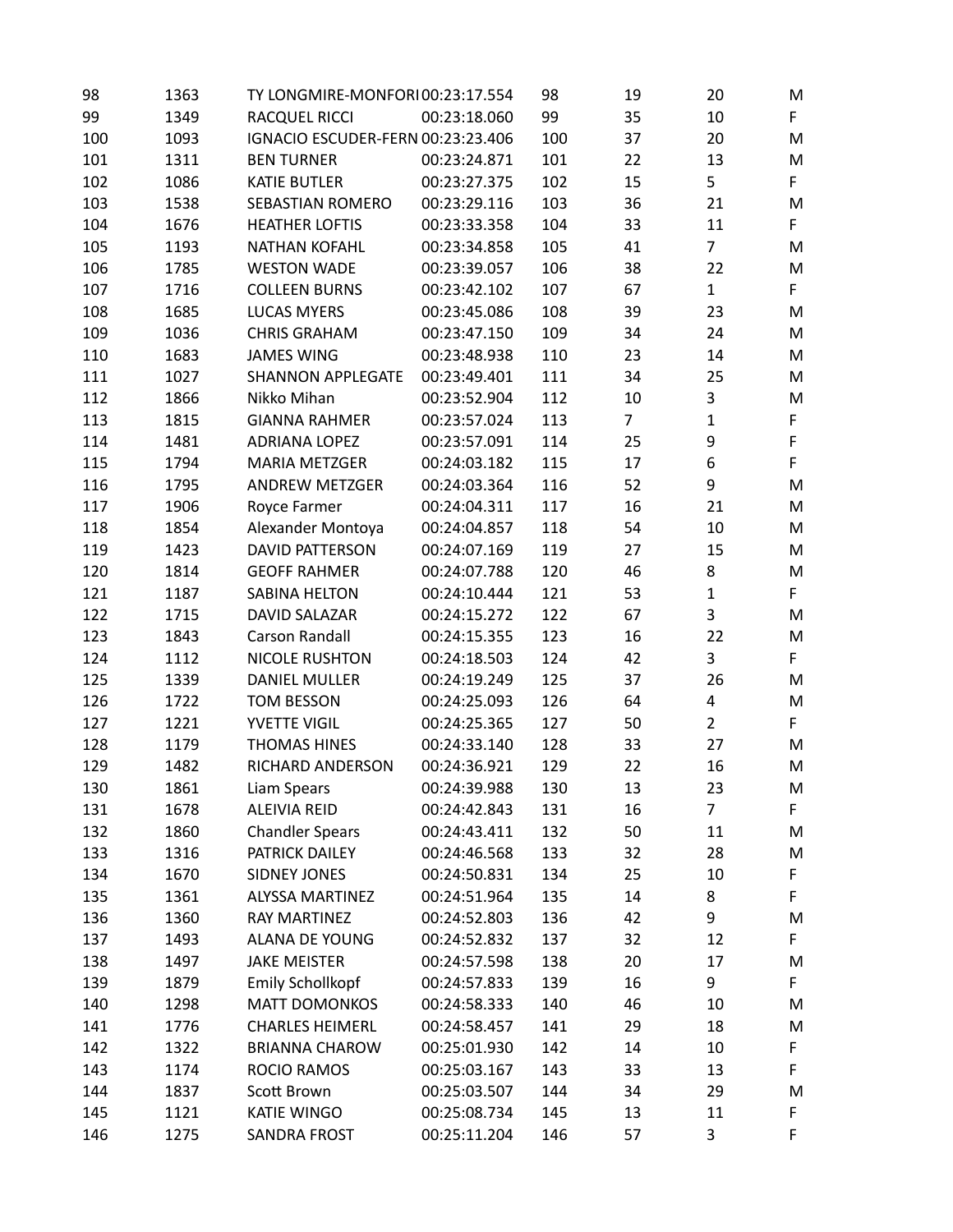| 147 | 1981 | Brianna Brubaker            | 00:25:11.254 | 147 | 24 | 11             | F           |
|-----|------|-----------------------------|--------------|-----|----|----------------|-------------|
| 148 | 1937 | John Madrid                 | 00:25:12.802 | 148 | 21 | 19             | M           |
| 149 | 1915 | <b>Nara 505</b>             | 00:25:14.860 | 149 | 28 | 12             | F           |
| 150 | 1317 | PAMELA DAILEY               | 00:25:22.242 | 150 | 57 | 4              | $\mathsf F$ |
| 151 | 1736 | <b>KRISTY OTT-MEYER</b>     | 00:25:22.446 | 151 | 60 | $\overline{2}$ | $\mathsf F$ |
| 152 | 1574 | <b>MELISSA RIENSTRA</b>     | 00:25:22.855 | 152 | 24 | 13             | F           |
| 153 | 1222 | <b>DAMIAN VIGIL</b>         | 00:25:24.118 | 153 | 49 | 11             | M           |
| 154 | 1822 | <b>Issac Alderete</b>       | 00:25:24.587 | 154 | 21 | 20             | M           |
| 155 | 1832 | Jordan West                 | 00:25:24.813 | 155 | 23 | 14             | F           |
| 156 | 1484 | <b>STEVE ALDERETE</b>       | 00:25:25.046 | 156 | 55 | 12             | M           |
| 157 | 1653 | PATRICK THOMPSON            | 00:25:28.177 | 157 | 28 | 21             | M           |
| 158 | 1974 | Andrew Gingrich             | 00:25:28.793 | 158 | 34 | 30             | M           |
| 159 | 1457 | <b>KIM LINDER</b>           | 00:25:29.558 | 159 | 51 | 5              | $\mathsf F$ |
| 160 | 1955 | Gemi Sasson                 | 00:25:30.089 | 160 | 51 | 6              | F           |
| 161 | 1420 | <b>AARON SILVA</b>          | 00:25:33.752 | 161 | 44 | 12             | M           |
| 162 | 1051 | <b>CHARRISSA LIN</b>        | 00:25:34.144 | 162 | 47 | 4              | F           |
| 163 | 1952 | Michael Dunn                | 00:25:38.484 | 163 | 37 | 31             | M           |
| 164 | 1282 | <b>AUGUSTA MEYERS</b>       | 00:25:39.463 | 164 | 54 | 7              | F           |
| 165 | 1821 | AYISHA SUNDRAM              | 00:25:43.453 | 165 | 37 | 14             | $\mathsf F$ |
| 166 | 1677 | <b>ALLENA REID</b>          | 00:25:47.551 | 166 | 12 | $\overline{2}$ | $\mathsf F$ |
| 167 | 1878 | Andrea Schoellkopf          | 00:25:56.209 | 167 | 49 | 5              | F.          |
| 168 | 1149 | <b>ALEX PAZ</b>             | 00:25:57.521 | 168 | 44 | 13             | M           |
| 169 | 1075 | <b>MIKE SPACE</b>           | 00:25:59.809 | 169 | 55 | 13             | M           |
| 170 | 1145 | <b>SERGIO GONZALEZ</b>      | 00:26:03.099 | 170 | 36 | 32             | M           |
| 171 | 1065 | <b>JILL POHLE BRODERICK</b> | 00:26:04.153 | 171 | 42 | 6              | F           |
| 172 | 1932 | Kenneth Donovan             | 00:26:04.164 | 172 | 33 | 33             | M           |
| 173 | 1975 | Retta Bruegger              | 00:26:07.925 | 173 | 34 | 15             | F           |
| 174 | 1031 | <b>NOAH ANDERSON</b>        | 00:26:08.366 | 174 | 33 | 34             | M           |
| 175 | 1271 | <b>JAY MARTINEZ</b>         | 00:26:09.426 | 175 | 25 | 22             | M           |
| 176 | 1394 | <b>SHARON SCHEETZ</b>       | 00:26:09.999 | 176 | 65 | 3              | F           |
| 177 | 1395 | <b>THOMAS SCHEETZ</b>       | 00:26:10.157 | 177 | 61 | 4              | $\mathsf F$ |
| 178 | 1028 | <b>ROXANNE CARPENTER</b>    | 00:26:10.537 | 178 | 53 | 8              | F           |
| 179 | 1021 | Jeffery Whipple             | 00:26:12.709 | 179 | 42 | 14             | M           |
| 180 | 1026 | <b>WENDY WIGGINS</b>        | 00:26:17.761 | 180 | 48 | 7              | F           |
| 181 | 1950 | Roylee Luna                 | 00:26:20.176 | 181 | 33 | 35             | M           |
| 182 | 1214 | <b>NOAH PAULSON</b>         | 00:26:20.494 | 182 | 10 | 4              | M           |
| 183 | 1713 | <b>CHARLES FULLER</b>       | 00:26:21.364 | 183 | 71 | $\mathbf{1}$   | M           |
| 184 | 1419 | <b>JIM WING</b>             | 00:26:23.816 | 184 | 55 | 14             | M           |
| 185 | 1718 | <b>LARA DRAELOS</b>         | 00:26:25.136 | 185 | 22 | 15             | F           |
| 186 | 1230 | LUCY HOAG                   | 00:26:29.604 | 186 | 32 | 16             | F           |
| 187 | 1665 | <b>JASON HAAS</b>           | 00:26:32.427 | 187 | 37 | 36             | M           |
| 188 | 1956 | Tim Keller                  | 00:26:34.221 | 188 | 40 | 15             | M           |
| 189 | 1358 | MATTHEW TALMADGE            | 00:26:35.665 | 189 | 40 | 16             | M           |
| 190 | 1418 | SAMUEL BROWN                | 00:26:36.966 | 190 | 24 | 23             | M           |
| 191 | 1783 | WAYNE DUDLEY                | 00:26:39.055 | 191 | 62 | 5              | M           |
| 192 | 1478 | ANDREW CORDOVA              | 00:26:51.297 | 192 | 24 | 24             | M           |
| 193 | 1730 | <b>TRACI CASE</b>           | 00:26:51.493 | 193 | 49 | 8              | F           |
| 194 | 1575 | <b>NICK RIENSTRA</b>        | 00:26:53.203 | 194 | 26 | 25             | M           |
| 195 | 1987 | Paul Padilla                | 00:26:53.385 | 195 | 43 | 17             | M           |
|     |      |                             |              |     |    |                |             |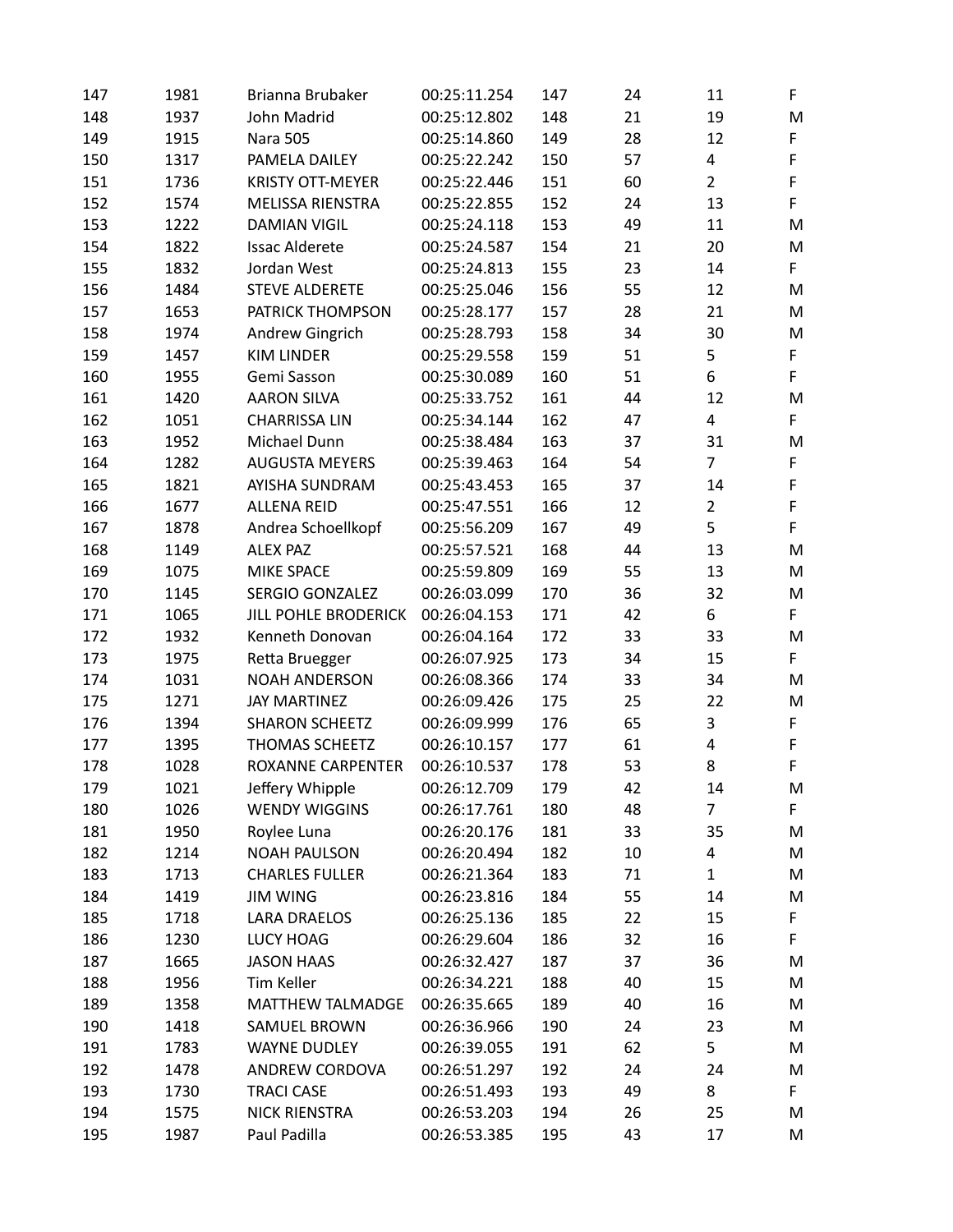| 196 | 1118 | <b>ESAUL RAMIREZ</b>       | 00:26:54.613 | 196 | 45 | 18             | M  |
|-----|------|----------------------------|--------------|-----|----|----------------|----|
| 197 | 1519 | <b>ELIZABETH COCHRAN</b>   | 00:26:55.538 | 197 | 52 | 9              | F  |
| 198 | 1489 | <b>STEVE LUCERO</b>        | 00:26:55.904 | 198 | 34 | 37             | M  |
| 199 | 1278 | RITA WOODARD               | 00:26:59.232 | 199 | 32 | 17             | F. |
| 200 | 1905 | Caleb 505                  | 00:27:00.276 | 200 | 10 | 5              | M  |
| 201 | 1131 | NICOLE HIGHFILL            | 00:27:02.547 | 201 | 44 | 9              | F  |
| 202 | 1223 | <b>MARC QUINONES</b>       | 00:27:03.772 | 202 | 36 | 38             | M  |
| 203 | 1610 | <b>CHARLIE PATTERSON</b>   | 00:27:07.048 | 203 | 56 | 15             | M  |
| 204 | 1605 | <b>KATE COOK</b>           | 00:27:07.567 | 204 | 15 | 12             | F. |
| 205 | 1525 | MIKE OSELIO                | 00:27:11.595 | 205 | 60 | 6              | M  |
| 206 | 1623 | <b>DAVID SCHROCK</b>       | 00:27:12.205 | 206 | 35 | 39             | M  |
| 207 | 1469 | <b>ANY SINCLAIR</b>        | 00:27:17.875 | 207 | 18 | 24             | M  |
| 208 | 1988 | Annalise Gutlmann          | 00:27:18.166 | 208 | 32 | 18             | F  |
| 209 | 1465 | <b>SUSAN CLARK</b>         | 00:27:19.959 | 209 | 35 | 19             | F  |
| 210 | 1602 | <b>CAMERON KING</b>        | 00:27:20.187 | 210 | 11 | 3              | F  |
| 211 | 1600 | <b>GREG KING</b>           | 00:27:20.354 | 211 | 49 | 19             | M  |
| 212 | 1627 | <b>AUSTIN PARKINS</b>      | 00:27:21.031 | 212 | 18 | 25             | M  |
| 213 | 1079 | DOUGLAS PAUL DAILEY        | 00:27:21.181 | 213 | 34 | 40             | M  |
| 214 | 1440 | <b>JEREMY HAMLIN</b>       | 00:27:22.728 | 214 | 33 | 41             | M  |
| 215 | 1924 | Rebecca Lilley             | 00:27:24.826 | 215 | 31 | 20             | F  |
| 216 | 1242 | <b>BRENDA CASTLEMAIN</b>   | 00:27:25.546 | 216 | 21 | 16             | F  |
| 217 | 1793 | ALEXANDRA PULLIAM          | 00:27:26.459 | 217 | 29 | 17             | F  |
| 218 | 1402 | <b>JOEL HORVATH</b>        | 00:27:28.470 | 218 | 26 | 26             | M  |
| 219 | 1487 | <b>MARISA SANCHEZ</b>      | 00:27:30.216 | 219 | 37 | 21             | F  |
| 220 | 1148 | YVONNE LACOUR              | 00:27:32.948 | 220 | 43 | 10             | F  |
| 221 | 1401 | <b>SHANNON BILLINGSLEY</b> | 00:27:33.120 | 221 | 26 | 18             | F  |
| 222 | 1370 | SAVANNAH PERRY             | 00:27:33.158 | 222 | 17 | 13             | F  |
| 223 | 1151 | <b>SUSAN LANGNER</b>       | 00:27:37.701 | 223 | 46 | 11             | F  |
| 224 | 1089 | <b>ALLEN ROGERS</b>        | 00:27:38.212 | 224 | 46 | 20             | M  |
| 225 | 1868 | David Crespin              | 00:27:38.984 | 225 | 22 | 27             | M  |
| 226 | 1140 | <b>JEN OGDEN</b>           | 00:27:39.450 | 226 | 40 | 12             | F. |
| 227 | 1637 | <b>JASON DENTON</b>        | 00:27:40.100 | 227 | 42 | 21             | M  |
| 228 | 1264 | <b>SUZANNE MCGINTY</b>     | 00:27:42.564 | 228 | 56 | 10             | F  |
| 229 | 1466 | <b>NAOMI SINCLAIR</b>      | 00:27:45.522 | 229 | 55 | 11             | F  |
| 230 | 1175 | <b>CLAY BROWNE</b>         | 00:27:47.789 | 230 | 63 | $\overline{7}$ | M  |
| 231 | 1106 | <b>JOJO GRANO</b>          | 00:27:48.504 | 231 | 32 | 22             | F. |
| 232 | 1826 | Larry Purcella             | 00:27:51.204 | 232 | 57 | 16             | M  |
| 233 | 1700 | <b>MARK JONES</b>          | 00:27:52.332 | 233 | 55 | 17             | M  |
| 234 | 1391 | REBECCA DODD               | 00:27:52.532 | 234 | 34 | 23             | F  |
| 235 | 1838 | Carolina Motsko            | 00:27:55.759 | 235 | 37 | 24             | F  |
| 236 | 1515 | <b>MELANIE SALAZAR</b>     | 00:27:56.052 | 236 | 28 | 19             | F  |
| 237 | 1346 | <b>JOY STEIN</b>           | 00:27:56.546 | 237 | 34 | 25             | F  |
| 238 | 1935 | Averi Easley               | 00:27:56.779 | 238 | 27 | 20             | F  |
| 239 | 1927 | Sarah Zager                | 00:27:57.554 | 239 | 26 | 21             | F  |
| 240 | 1307 | <b>MARYANN SALAS</b>       | 00:27:58.143 | 240 | 51 | 12             | F  |
| 241 | 1213 | <b>CASEY PAULSON</b>       | 00:27:59.900 | 241 | 13 | 26             | M  |
| 242 | 1032 | <b>MATTHEW GARCIA</b>      | 00:28:00.299 | 242 | 32 | 42             | M  |
| 243 | 1017 | ZACH CASIAS                | 00:28:00.516 | 243 | 26 | 28             | M  |
| 244 | 1018 | <b>BEAU WHEELEER</b>       | 00:28:02.213 | 244 | 24 | 29             | M  |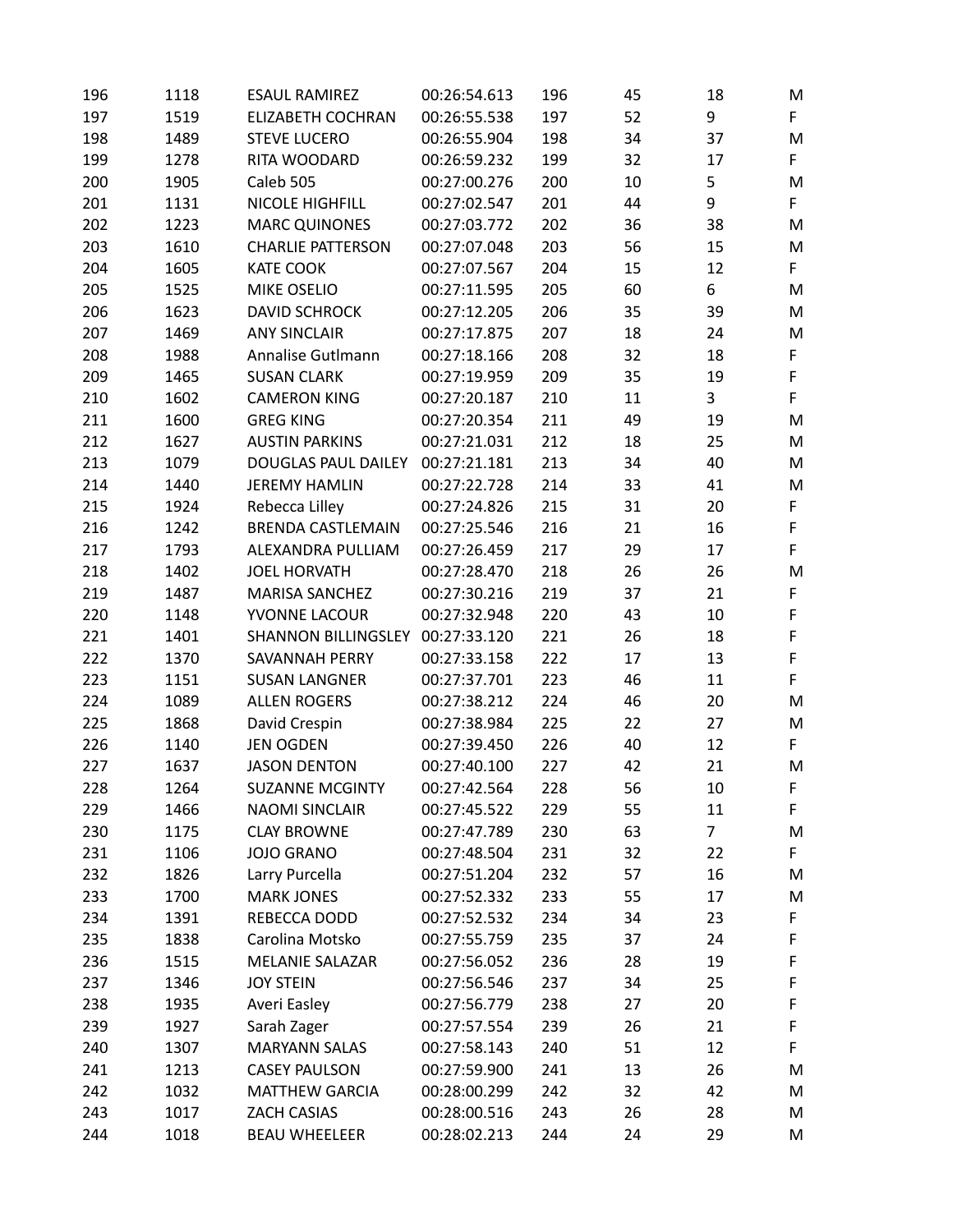| 245 | 1709 | <b>ALYSSA HARRIS</b>      | 00:28:03.608 | 245 | 27 | 22             | F           |
|-----|------|---------------------------|--------------|-----|----|----------------|-------------|
| 246 | 1369 | <b>JON MARINARO</b>       | 00:28:04.036 | 246 | 49 | 22             | M           |
| 247 | 1212 | <b>ANNIE HALL</b>         | 00:28:04.135 | 247 | 47 | 13             | F.          |
| 248 | 1258 | <b>CHRIS BUTTNER</b>      | 00:28:04.605 | 248 | 54 | 18             | M           |
| 249 | 1259 | <b>JAYNE BUTTNER</b>      | 00:28:06.056 | 249 | 54 | 13             | F           |
| 250 | 1408 | <b>CHENEE CASTRUITA</b>   | 00:28:07.383 | 250 | 30 | 26             | F           |
| 251 | 1806 | <b>CHUCK BUSTAMANTE</b>   | 00:28:07.616 | 251 | 55 | 19             | M           |
| 252 | 1120 | <b>SUZETTE WILLIAMS</b>   | 00:28:12.398 | 252 | 48 | 14             | F           |
| 253 | 1745 | <b>MATTHEW FATTA</b>      | 00:28:16.119 | 253 | 24 | 30             | M           |
| 254 | 1095 | <b>KEITH WYMAN</b>        | 00:28:19.128 | 254 | 27 | 31             | M           |
| 255 | 1094 | SAMANTHA WARD             | 00:28:19.148 | 255 | 26 | 23             | F           |
| 256 | 1929 | Julia La Riva             | 00:28:20.242 | 256 | 54 | 14             | F           |
| 257 | 1254 | <b>JAY MEYER</b>          | 00:28:22.620 | 257 | 52 | 20             | M           |
| 258 | 1126 | <b>JOANN MAESTAS</b>      | 00:28:31.917 | 258 | 37 | 27             | F           |
| 259 | 1561 | <b>ROBIN WHITE</b>        | 00:28:32.324 | 259 | 38 | 28             | F           |
| 260 | 1467 | <b>KATIE SINCLAIR</b>     | 00:28:33.214 | 260 | 25 | 24             | F           |
| 261 | 1368 | MICHAEL ROSENBAUM         | 00:28:33.759 | 261 | 13 | 27             | M           |
| 262 | 1367 | <b>JALEN MARINARO</b>     | 00:28:35.276 | 262 | 13 | 28             | M           |
| 263 | 1984 | Shaun Findley             | 00:28:37.473 | 263 | 28 | 32             | M           |
| 264 | 1406 | <b>AUNDREY CARLILE</b>    | 00:28:41.362 | 264 | 9  | 6              | M           |
| 265 | 1520 | <b>GREGORY ROTHROCK</b>   | 00:28:42.186 | 265 | 63 | 8              | M           |
| 266 | 1404 | <b>VERONICA CARLILE</b>   | 00:28:42.379 | 266 | 30 | 29             | F           |
| 267 | 1925 | Lisa Marie Trevino        | 00:28:43.476 | 267 | 47 | 15             | $\mathsf F$ |
| 268 | 1731 | <b>KATHY KIRSLING</b>     | 00:28:43.513 | 268 | 68 | 5              | F           |
| 269 | 1143 | <b>MARISA GILLISPIE</b>   | 00:28:43.547 | 269 | 35 | 30             | F           |
| 270 | 1403 | <b>LUKE CARLILE</b>       | 00:28:43.996 | 270 | 28 | 33             | M           |
| 271 | 1486 | MICHAEL SANCHEZ           | 00:28:45.003 | 271 | 37 | 43             | M           |
| 272 | 1294 | THOMAS WINDES             | 00:28:45.310 | 272 | 74 | $\overline{2}$ | M           |
| 273 | 1125 | <b>CHRISTINE MORRISON</b> | 00:28:47.173 | 273 | 65 | 6              | F           |
| 274 | 1875 | Geralyn Farragher         | 00:28:51.021 | 274 | 67 | 7              | F           |
| 275 | 1274 | <b>GARRETT ALTMANN</b>    | 00:28:54.170 | 275 | 39 | 44             | M           |
| 276 | 1256 | <b>MEGAN MEYER</b>        | 00:28:57.628 | 276 | 19 | 14             | F           |
| 277 | 1740 | <b>DOUG HELLER</b>        | 00:29:02.028 | 277 | 57 | 21             | M           |
| 278 | 1777 | SANDRA HEIMERL            | 00:29:03.946 | 278 | 64 | 8              | F           |
| 279 | 1198 | MICHELLE SCHLAVIN         | 00:29:05.185 | 279 | 21 | 25             | F           |
| 280 | 1890 | Gavin 505                 | 00:29:06.774 | 280 | 10 | $\overline{7}$ | M           |
| 281 | 1534 | <b>LAURI DODGE</b>        | 00:29:09.897 | 281 | 57 | 15             | F.          |
| 282 | 1930 | George Andler             | 00:29:12.251 | 282 | 54 | 22             | M           |
| 283 | 1737 | <b>KIRK MEYER</b>         | 00:29:12.776 | 283 | 56 | 23             | M           |
| 284 | 1774 | <b>CHRIS RUIZ</b>         | 00:29:14.643 | 284 | 45 | 23             | M           |
| 285 | 1933 | <b>Clinton Pierce</b>     | 00:29:15.150 | 285 | 35 | 45             | M           |
| 286 | 1934 | Heidi Pierce              | 00:29:16.055 | 286 | 36 | 31             | F           |
| 287 | 1628 | YVONNE TARANGO            | 00:29:16.244 | 287 | 37 | 32             | F           |
| 288 | 1595 | <b>FLORENCE UMEZAKI</b>   | 00:29:18.152 | 288 | 51 | 16             | F           |
| 289 | 1896 | Ashlynn 505               | 00:29:18.356 | 289 | 10 | 4              | F           |
| 290 | 1357 | <b>EMILY CONWAY</b>       | 00:29:20.299 | 290 | 19 | 15             | F           |
| 291 | 1291 | <b>ANN STEVENSON</b>      | 00:29:21.502 | 291 | 63 | 9              | F           |
| 292 | 1829 | Patricia Slim             | 00:29:24.718 | 292 | 49 | 16             | F           |
| 293 | 1176 | <b>LAURA RICHTER</b>      | 00:29:26.693 | 293 | 58 | 17             | F           |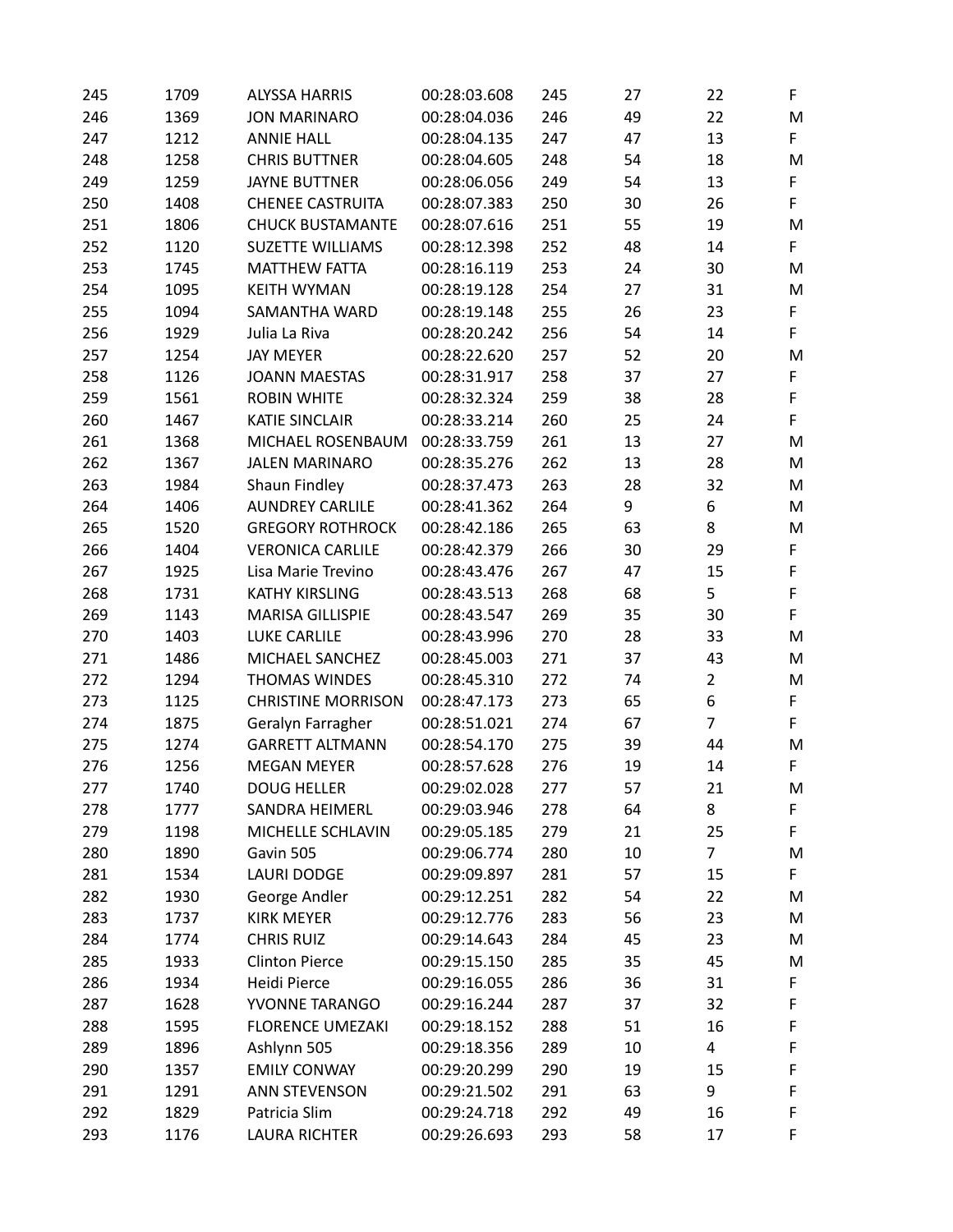| 294 | 1134 | <b>KATHRYN LANG</b>              | 00:29:27.098 | 294 | 35 | 33 | F           |
|-----|------|----------------------------------|--------------|-----|----|----|-------------|
| 295 | 1310 | LAURA CALDERA                    | 00:29:29.094 | 295 | 28 | 26 | F           |
| 296 | 1566 | <b>DEVON LARA</b>                | 00:29:29.684 | 296 | 26 | 27 | $\mathsf F$ |
| 297 | 1869 | Stephanie Mercado                | 00:29:31.090 | 297 | 22 | 28 | F           |
| 298 | 1791 | <b>AGUSTIN LOPEZ</b>             | 00:29:31.825 | 298 | 15 | 29 | M           |
| 299 | 1080 | <b>MEGHAN DAILEY</b>             | 00:29:34.895 | 299 | 31 | 34 | F           |
| 300 | 1606 | <b>RYAN COOK</b>                 | 00:29:35.544 | 300 | 13 | 30 | M           |
| 301 | 1604 | <b>MAUREEN COOK</b>              | 00:29:36.308 | 301 | 44 | 17 | F           |
| 302 | 1019 | <b>STEPHANIE NGUYEN</b>          | 00:29:36.962 | 302 | 26 | 29 | F           |
| 303 | 1945 | <b>Brian Devine</b>              | 00:29:37.032 | 303 | 32 | 46 | M           |
| 304 | 1592 | <b>RICK RAPPAPORT</b>            | 00:29:38.147 | 304 | 58 | 24 | M           |
| 305 | 1280 | <b>JUSTIN BALDERRAMA</b>         | 00:29:39.353 | 305 | 33 | 47 | M           |
| 306 | 1037 | <b>MEGAN GRAHAM</b>              | 00:29:41.537 | 306 | 33 | 35 | F           |
| 307 | 1506 | <b>THOMAS HAHN</b>               | 00:29:42.061 | 307 | 34 | 48 | M           |
| 308 | 1710 | <b>ASHTYN WALTER</b>             | 00:29:42.181 | 308 | 9  | 5  | F           |
| 309 | 1203 | <b>LAURA THEILER</b>             | 00:29:42.612 | 309 | 54 | 18 | F           |
| 310 | 1739 | MICHELE MULLEN                   | 00:29:42.613 | 310 | 54 | 19 | F           |
| 311 | 1741 | <b>TEAGAN HELLER</b>             | 00:29:42.665 | 311 | 12 | 6  | F           |
| 312 | 1195 | <b>ERIC SCHULER</b>              | 00:29:50.595 | 312 | 56 | 25 | M           |
| 313 | 1817 | <b>RODGER SACK</b>               | 00:29:52.448 | 313 | 70 | 3  | M           |
| 314 | 1023 | Serena Jamarillo                 | 00:29:52.847 | 314 | 10 | 7  | F           |
| 315 | 1747 | <b>CHARLES FATTA</b>             | 00:29:53.098 | 315 | 66 | 9  | M           |
| 316 | 1951 | Don Balkwell                     | 00:29:53.310 | 316 | 71 | 4  | M           |
| 317 | 1846 | Townsend Hyatt                   | 00:29:53.464 | 317 | 29 | 34 | M           |
| 318 | 1883 | Lindsay Thompson                 | 00:29:54.174 | 318 | 28 | 30 | F           |
| 319 | 1452 | <b>CORINA BACA</b>               | 00:30:00.305 | 319 | 22 | 31 | $\mathsf F$ |
| 320 | 1625 | <b>JULIANA ASTRACHAN</b>         | 00:30:01.115 | 320 | 50 | 20 | F           |
| 321 | 1458 | <b>HANNAH LINDER</b>             | 00:30:02.072 | 321 | 16 | 16 | $\mathsf F$ |
| 322 | 1918 | Elicia 505                       | 00:30:07.350 | 322 | 35 | 36 | $\mathsf F$ |
| 323 | 1359 | <b>NICOLE BURKE</b>              | 00:30:09.439 | 323 | 41 | 18 | $\mathsf F$ |
| 324 | 1180 | <b>KRISTIN TOMANY</b>            | 00:30:10.613 | 324 | 46 | 19 | F           |
| 325 | 1752 | <b>MARY MILLER</b>               | 00:30:11.387 | 325 | 44 | 20 | $\mathsf F$ |
| 326 | 1424 | <b>TOM JONES</b>                 | 00:30:11.557 | 326 | 51 | 26 | M           |
| 327 | 1334 | Rachel CAREY                     | 00:30:14.182 | 327 | 18 | 17 | F           |
| 328 | 1501 | <b>NATE BOONE</b>                | 00:30:14.684 | 328 | 10 | 8  | M           |
| 329 | 1502 | TED BOONE                        | 00:30:17.178 | 329 | 46 | 24 | M           |
| 330 | 1499 | <b>CHRISTOPHER BOONE</b>         | 00:30:17.390 | 330 | 42 | 25 | M           |
| 331 | 1500 | <b>JENNIFER ANDERSON</b>         | 00:30:18.206 | 331 | 42 | 21 | F           |
| 332 | 1738 | <b>SARA MEYER</b>                | 00:30:20.102 | 332 | 22 | 32 | F           |
| 333 | 1449 | LORETTA PFARDRESHER 00:30:20.303 |              | 333 | 39 | 37 | F           |
| 334 | 1666 | <b>RACHAEL CUNNICK</b>           | 00:30:21.130 | 334 | 53 | 21 | F           |
| 335 | 1495 | <b>MEG MEISTER</b>               | 00:30:21.737 | 335 | 52 | 22 | F           |
| 336 | 1078 | <b>STEPHANIE BARNEY</b>          | 00:30:23.341 | 336 | 37 | 38 | F           |
| 337 | 1972 | Larry Reeves                     | 00:30:24.103 | 337 | 44 | 26 | M           |
| 338 | 1460 | <b>JOHN LINDER</b>               | 00:30:26.104 | 338 | 50 | 27 | M           |
| 339 | 1088 | <b>DEBORAH SUBETTO</b>           | 00:30:26.120 | 339 | 52 | 23 | F           |
| 340 | 1373 | <b>JAYNE RINDERER</b>            | 00:30:27.998 | 340 | 58 | 24 | F           |
| 341 | 1968 | Ruben Martinez                   | 00:30:28.730 | 341 | 57 | 28 | M           |
| 342 | 1780 | JEFFREY MADISON                  | 00:30:30.252 | 342 | 53 | 29 | M           |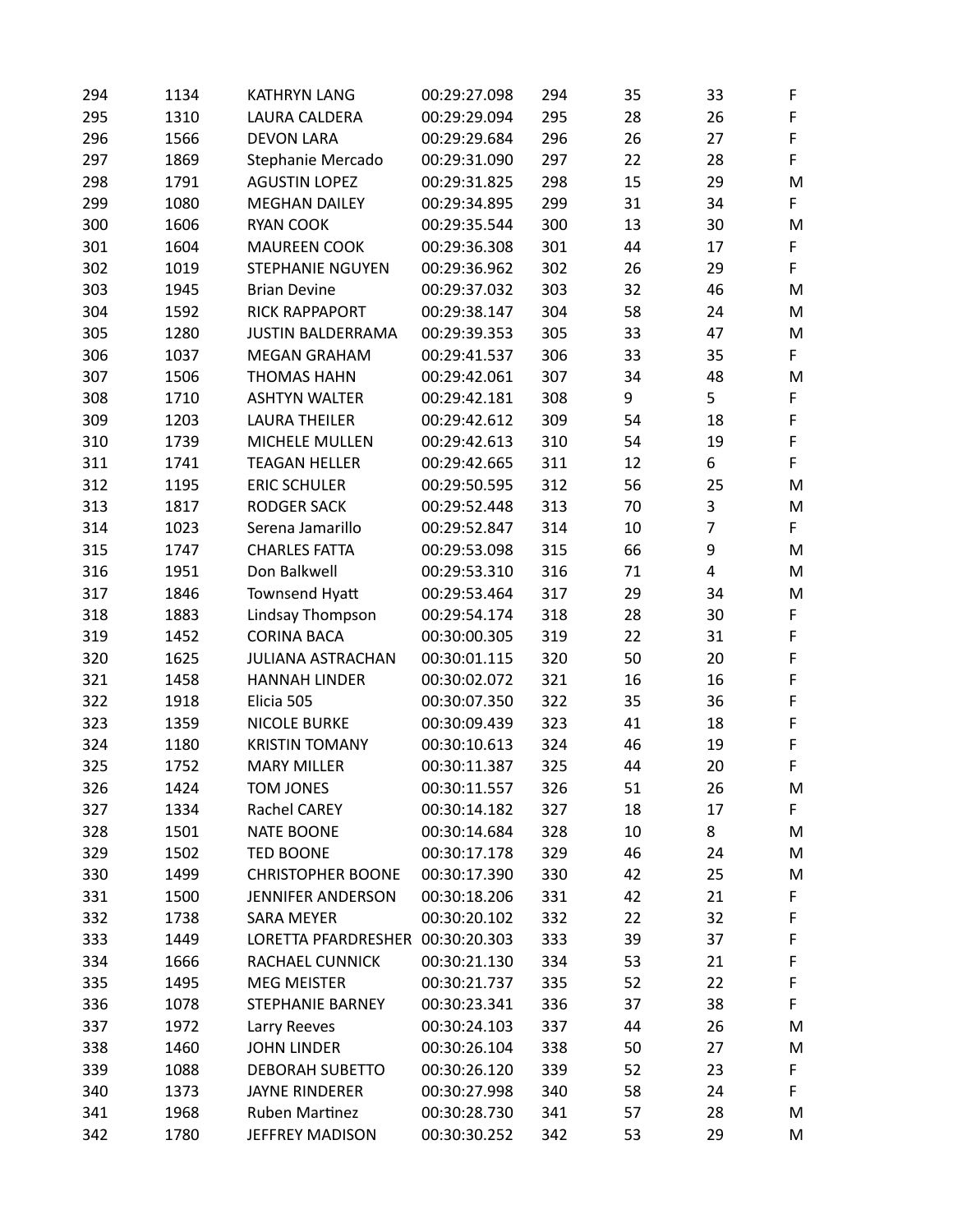| 343 | 1778 | <b>ABBEY MADISON</b>      | 00:30:30.271 | 343 | 25             | 33 | F           |
|-----|------|---------------------------|--------------|-----|----------------|----|-------------|
| 344 | 1911 | Melani 505                | 00:30:32.069 | 344 | 41             | 22 | F           |
| 345 | 1084 | <b>JULIE BUTLER</b>       | 00:30:32.151 | 345 | 49             | 23 | F           |
| 346 | 1580 | DOUG DORAME               | 00:30:36.157 | 346 | 58             | 30 | M           |
| 347 | 1812 | <b>KIMBERLY BAIAMONTE</b> | 00:30:40.066 | 347 | 58             | 25 | F           |
| 348 | 1068 | <b>CONNOR BRODERICK</b>   | 00:30:46.847 | 348 | $\overline{7}$ | 9  | M           |
| 349 | 1315 | <b>CHLOE KNIGHT</b>       | 00:30:48.268 | 349 | 14             | 18 | F           |
| 350 | 1953 | Randi Devine              | 00:30:49.502 | 350 | 31             | 39 | $\mathsf F$ |
| 351 | 1944 | <b>Kristy Devine</b>      | 00:30:50.283 | 351 | 31             | 40 | $\mathsf F$ |
| 352 | 1903 | Belicia 505               | 00:30:50.295 | 352 | 10             | 8  | F           |
| 353 | 1077 | <b>JOSEPH TULLY</b>       | 00:30:50.673 | 353 | 65             | 10 | M           |
| 354 | 1973 | Lauren Patton             | 00:30:51.254 | 354 | 32             | 41 | $\mathsf F$ |
| 355 | 1377 | <b>JAYNE MCCORMICK</b>    | 00:30:51.319 | 355 | 59             | 26 | F           |
| 356 | 1639 | <b>DONNA GREEN</b>        | 00:30:51.553 | 356 | 55             | 27 | F           |
| 357 | 1375 | MELISSA OLIVAS            | 00:30:52.254 | 357 | 43             | 24 | F           |
| 358 | 1638 | <b>CHRIS GREEN</b>        | 00:30:52.367 | 358 | 55             | 31 | M           |
| 359 | 1688 | <b>KENYA TORRES</b>       | 00:30:54.130 | 359 | 26             | 34 | $\mathsf F$ |
| 360 | 1970 | Erin Martinez             | 00:30:54.690 | 360 | 26             | 35 | $\mathsf F$ |
| 361 | 1864 | Nadine Mihan              | 00:30:58.845 | 361 | 47             | 25 | F           |
| 362 | 1863 | Patrick Mihan             | 00:30:59.193 | 362 | 47             | 27 | M           |
| 363 | 1130 | <b>MARCUS MORAN</b>       | 00:30:59.709 | 363 | 9              | 10 | M           |
| 364 | 1541 | <b>GREGORY BLOOM</b>      | 00:31:00.560 | 364 | 25             | 35 | M           |
| 365 | 1790 | <b>SHELLY SNYDER</b>      | 00:31:00.578 | 365 | 49             | 26 | F           |
| 366 | 1596 | <b>BARBARA MADRID</b>     | 00:31:00.690 | 366 | 57             | 28 | $\mathsf F$ |
| 367 | 1127 | <b>MIKI MATSUO</b>        | 00:31:01.352 | 367 | 48             | 27 | $\mathsf F$ |
| 368 | 1982 | <b>Remedios Martinez</b>  | 00:31:03.246 | 368 | 56             | 29 | F           |
| 369 | 1388 | <b>DAVID FERRANCE</b>     | 00:31:05.165 | 369 | 44             | 28 | M           |
| 370 | 1014 | <b>JOE CASIAS</b>         | 00:31:05.352 | 370 | 56             | 32 | M           |
| 371 | 1856 | Michael Romero            | 00:31:06.957 | 371 | 33             | 49 | M           |
| 372 | 1196 | PAUL SCHLAVIN             | 00:31:08.679 | 372 | 57             | 33 | M           |
| 373 | 1455 | PAMELA LIES               | 00:31:14.373 | 373 | 62             | 10 | F           |
| 374 | 1887 | Danny Byrd                | 00:31:17.446 | 374 | 24             | 36 | M           |
| 375 | 1243 | SOPHIE CASTLEMAIN         | 00:31:20.911 | 375 | 19             | 19 | F           |
| 376 | 1205 | <b>ISABEL HOUCK</b>       | 00:31:21.398 | 376 | 18             | 20 | F           |
| 377 | 1150 | <b>ELENA BERUMEN</b>      | 00:31:22.064 | 377 | 14             | 21 | F           |
| 378 | 1943 | Jennifer Garcia           | 00:31:22.235 | 378 | 45             | 28 | F           |
| 379 | 1255 | <b>DEVON MEYER</b>        | 00:31:22.733 | 379 | 20             | 36 | F           |
| 380 | 1250 | <b>LAURA CLARK</b>        | 00:31:23.638 | 380 | 54             | 30 | F           |
| 381 | 1425 | <b>ANDREA JONES</b>       | 00:31:25.425 | 381 | 54             | 31 | F           |
| 382 | 1796 | <b>LAURA KINDLEY</b>      | 00:31:25.699 | 382 | 17             | 22 | F           |
| 383 | 1609 | <b>ADDISON FRANSE</b>     | 00:31:25.776 | 383 | 17             | 23 | F           |
| 384 | 1073 | <b>EMILY DURKE</b>        | 00:31:39.272 | 384 | 30             | 42 | F           |
| 385 | 1301 | DANYELLE MONTALVO         | 00:31:39.414 | 385 | 27             | 37 | F           |
| 386 | 1362 | <b>LEO MONFORD</b>        | 00:31:41.211 | 386 | 47             | 29 | M           |
| 387 | 1658 | <b>ALISON WEBSTER</b>     | 00:31:41.259 | 387 | 53             | 32 | F           |
| 388 | 1663 | <b>JENNIFER SERRANO</b>   | 00:31:46.201 | 388 | 27             | 38 | F           |
| 389 | 1116 | <b>JOSE RAMIREZ</b>       | 00:31:47.891 | 389 | 32             | 50 | M           |
| 390 | 1043 | <b>ERIC FORD</b>          | 00:31:49.233 | 390 | 30             | 51 | M           |
| 391 | 1518 | <b>JULIANNA BACA</b>      | 00:31:49.233 | 391 | 47             | 29 | F           |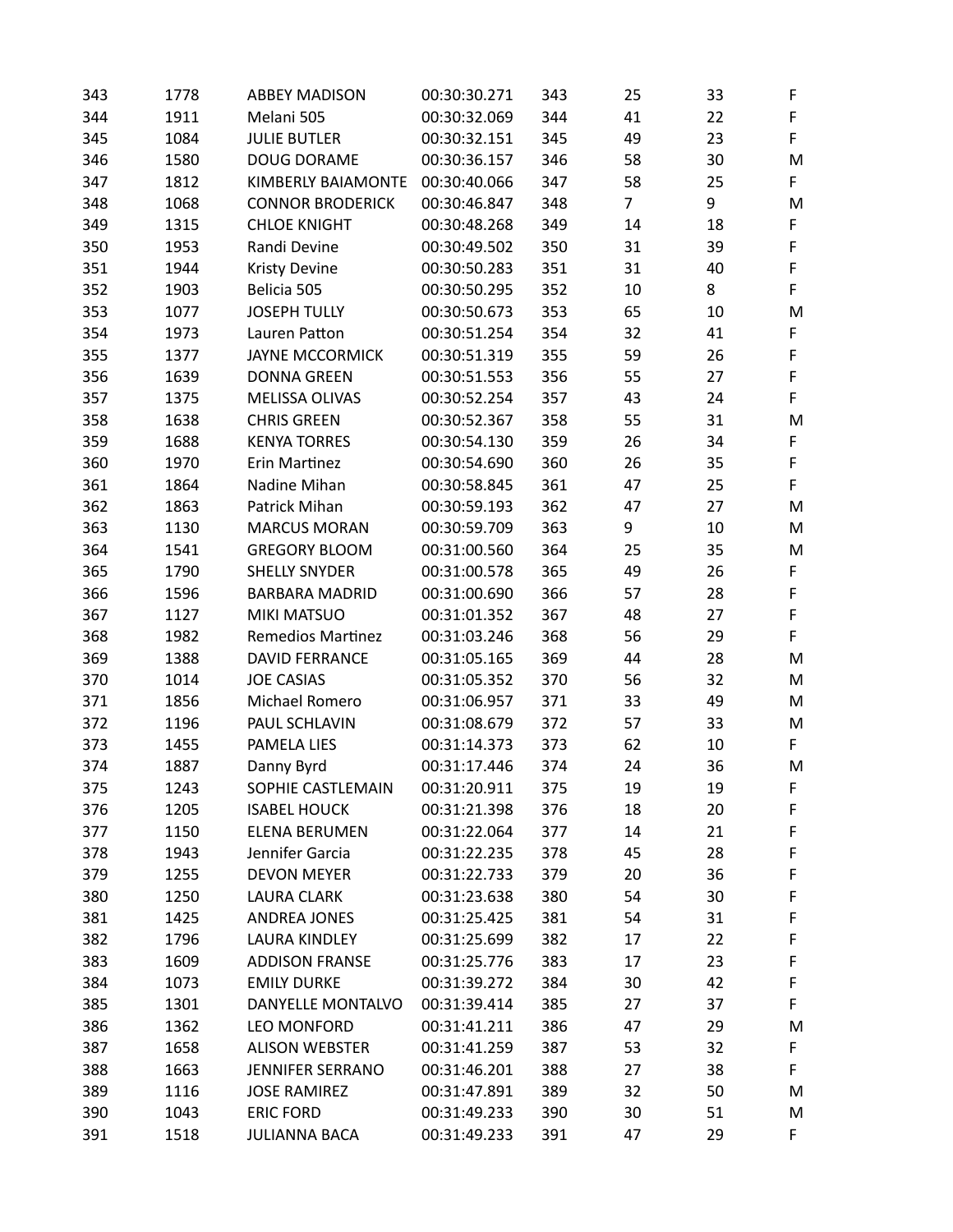| 392 | 1488 | <b>HEATHER YEO</b>               | 00:31:53.032 | 392 | 32 | 43 | F  |
|-----|------|----------------------------------|--------------|-----|----|----|----|
| 393 | 1496 | <b>LAUREL MEISTER</b>            | 00:31:59.011 | 393 | 23 | 39 | F  |
| 394 | 1498 | <b>DANIEL SCHMUCK</b>            | 00:31:59.149 | 394 | 27 | 37 | M  |
| 395 | 1768 | <b>DAVID RAMIREZ</b>             | 00:31:59.316 | 395 | 19 | 31 | M  |
| 396 | 1099 | <b>JUSTIN WILLIAMS</b>           | 00:32:00.621 | 396 | 37 | 52 | M  |
| 397 | 1300 | <b>TRENT STEPHAN</b>             | 00:32:00.857 | 397 | 9  | 11 | M  |
| 398 | 1340 | <b>CLAIRE LENNAHAN</b>           | 00:32:02.613 | 398 | 44 | 30 | F  |
| 399 | 1567 | <b>JILL ANDERSON</b>             | 00:32:03.912 | 399 | 36 | 44 | F  |
| 400 | 1239 | <b>KATIE GLEESON</b>             | 00:32:04.033 | 400 | 31 | 45 | F  |
| 401 | 1564 | CHRISTOPHER ANDERSO 00:32:05.586 |              | 401 | 68 | 11 | M  |
| 402 | 1462 | <b>BELINDA SAAVEDRA</b>          | 00:32:08.111 | 402 | 58 | 33 | F  |
| 403 | 1820 | PHILL JOHNSHON                   | 00:32:08.457 | 403 | 62 | 12 | M  |
| 404 | 1819 | <b>JENNIZE COTE</b>              | 00:32:08.931 | 404 | 32 | 46 | F  |
| 405 | 1463 | <b>ELIZABETH STEVENS</b>         | 00:32:08.950 | 405 | 22 | 40 | F  |
| 406 | 1277 | <b>HEATHER GRANT</b>             | 00:32:09.779 | 406 | 25 | 41 | F  |
| 407 | 1085 | <b>RYAN BUTLER</b>               | 00:32:10.704 | 407 | 17 | 32 | M  |
| 408 | 1276 | <b>BRANDON FRAGUA</b>            | 00:32:10.771 | 408 | 28 | 38 | M  |
| 409 | 1789 | <b>BRANDON SNYDER</b>            | 00:32:11.437 | 409 | 20 | 39 | M  |
| 410 | 1083 | <b>PAUL BUTLER</b>               | 00:32:12.376 | 410 | 46 | 30 | M  |
| 411 | 1886 | Tommy Byrd                       | 00:32:14.864 | 411 | 28 | 40 | M  |
| 412 | 1491 | ROSANA LOPEZ                     | 00:32:15.805 | 412 | 44 | 31 | F  |
| 413 | 1601 | <b>AVERY ADDISON</b>             | 00:32:17.213 | 413 | 20 | 42 | F  |
| 414 | 1383 | <b>KAREN HART</b>                | 00:32:18.084 | 414 | 60 | 11 | F  |
| 415 | 1603 | PHIL KING                        | 00:32:23.439 | 415 | 54 | 34 | M  |
| 416 | 1664 | BYRICKSON HENDERSON 00:32:23.440 |              | 416 | 36 | 53 | M  |
| 417 | 1485 | <b>KIM PRINZING</b>              | 00:32:25.551 | 417 | 49 | 32 | F  |
| 418 | 1253 | <b>KATHRYN YURKOVICH</b>         | 00:32:26.267 | 418 | 46 | 33 | F  |
| 419 | 1049 | <b>CRYSTAL SANCHEZ</b>           | 00:32:29.384 | 419 | 40 | 34 | F  |
| 420 | 1288 | <b>NANCY STEFFENS</b>            | 00:32:32.142 | 420 | 59 | 34 | F  |
| 421 | 1287 | <b>LARRY STEFFENS</b>            | 00:32:32.267 | 421 | 59 | 35 | M  |
| 422 | 1267 | <b>ISABEL OREM</b>               | 00:32:33.410 | 422 | 14 | 24 | F  |
| 423 | 1266 | <b>BRUCE OREM</b>                | 00:32:33.692 | 423 | 47 | 31 | M  |
| 424 | 1784 | <b>MERRY DUDLEY</b>              | 00:32:34.965 | 424 | 52 | 35 | F. |
| 425 | 1717 | LAURA DRAELOS                    | 00:32:37.308 | 425 | 56 | 36 | F  |
| 426 | 1516 | <b>MONET MARTINEZ</b>            | 00:32:39.668 | 426 | 17 | 25 | F  |
| 427 | 1107 | <b>JILL BAILEY</b>               | 00:32:40.923 | 427 | 59 | 37 | F  |
| 428 | 1792 | <b>ELIZABETH ARNDT</b>           | 00:32:41.611 | 428 | 35 | 47 | F  |
| 429 | 1554 | <b>WHITNEY SOUSA</b>             | 00:32:41.956 | 429 | 27 | 43 | F  |
| 430 | 1671 | <b>JAN BOB</b>                   | 00:32:42.254 | 430 | 37 | 54 | M  |
| 431 | 1672 | <b>KATHLEEN BROWN</b>            | 00:32:42.382 | 431 | 37 | 48 | F  |
| 432 | 1426 | <b>JEFF CHYNOWETH</b>            | 00:32:44.031 | 432 | 35 | 55 | M  |
| 433 | 1941 | <b>Stacey Gabaldon</b>           | 00:32:44.404 | 433 | 51 | 38 | F  |
| 434 | 1279 | <b>CURTIS WOODARD</b>            | 00:32:45.605 | 434 | 31 | 56 | M  |
| 435 | 1742 | <b>CHRIS MCGREW</b>              | 00:32:54.055 | 435 | 59 | 36 | M  |
| 436 | 1192 | <b>LARI ANN CLARK</b>            | 00:32:54.387 | 436 | 21 | 44 | F  |
| 437 | 1743 | <b>HANNAH MCGREW</b>             | 00:32:55.164 | 437 | 27 | 45 | F  |
| 438 | 1744 | SARAH MCGREW                     | 00:32:55.698 | 438 | 22 | 46 | F  |
| 439 | 1042 | <b>EMILY FORD</b>                | 00:32:58.403 | 439 | 29 | 47 | F  |
| 440 | 1840 | Carol Dow                        | 00:32:58.701 | 440 | 54 | 39 | F  |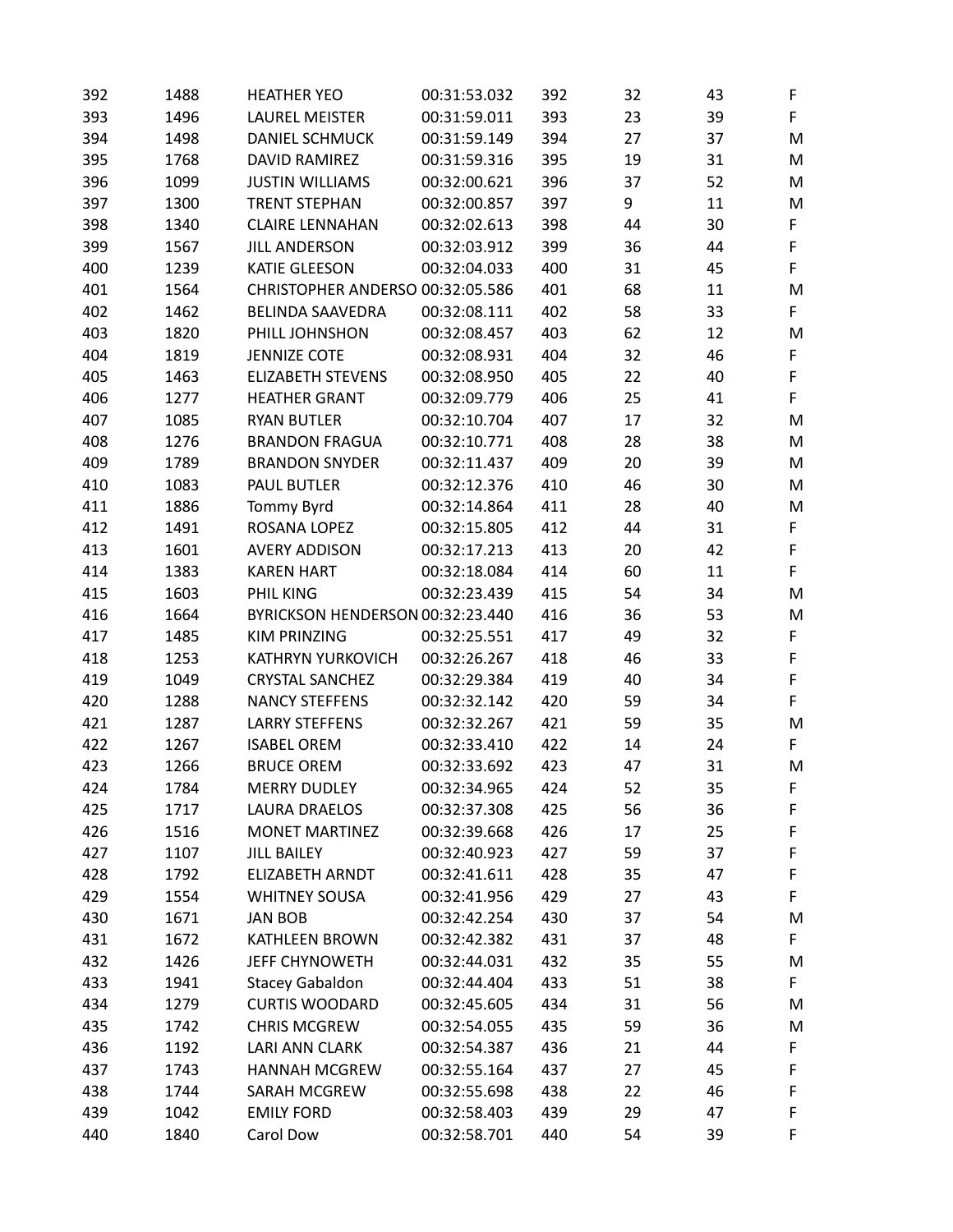| 441 | 1644 | <b>BRONWYN SPEARS</b>             | 00:32:58.784 | 441 | 16 | 26 | F           |
|-----|------|-----------------------------------|--------------|-----|----|----|-------------|
| 442 | 1263 | <b>ILIANA BRAY</b>                | 00:32:59.816 | 442 | 22 | 48 | F           |
| 443 | 1109 | <b>IREENA ERTEZA</b>              | 00:33:00.487 | 443 | 52 | 40 | F           |
| 444 | 1323 | <b>RAY CHAROW</b>                 | 00:33:01.152 | 444 | 56 | 37 | M           |
| 445 | 1909 | <b>Luis 505</b>                   | 00:33:04.066 | 445 | 43 | 32 | M           |
| 446 | 1569 | <b>SHERRY SPITZER</b>             | 00:33:04.195 | 446 | 42 | 35 | $\mathsf F$ |
| 447 | 1476 | LAURA CORDOVA                     | 00:33:04.428 | 447 | 58 | 41 | F           |
| 448 | 1967 | Keirin Mann                       | 00:33:04.628 | 448 | 12 | 12 | M           |
| 449 | 1459 | <b>JESSIE LINDER</b>              | 00:33:06.223 | 449 | 18 | 27 | F           |
| 450 | 1172 | <b>JAMES HENDERSON</b>            | 00:33:08.335 | 450 | 8  | 13 | M           |
| 451 | 1798 | <b>DOUGLAS HELDERSON</b>          | 00:33:08.552 | 451 | 38 | 57 | M           |
| 452 | 1714 | <b>KAREN BLACKMORE</b>            | 00:33:09.576 | 452 | 63 | 12 | F           |
| 453 | 1568 | <b>EZRA SPITZER</b>               | 00:33:10.126 | 453 | 40 | 36 | $\mathsf F$ |
| 454 | 1204 | <b>KATHLEEN HOUCK</b>             | 00:33:10.405 | 454 | 51 | 42 | F           |
| 455 | 1273 | <b>SARAH STEVENSON</b>            | 00:33:10.717 | 455 | 38 | 49 | F           |
| 456 | 1281 | AIMEÉ GONZÁLEZ ESTRA 00:33:11.233 |              | 456 | 36 | 50 | $\mathsf F$ |
| 457 | 1141 | REBECCA TORREZ                    | 00:33:14.234 | 457 | 49 | 37 | F           |
| 458 | 1779 | LYNN MADISON                      | 00:33:14.952 | 458 | 53 | 43 | F           |
| 459 | 1616 | <b>FELIX HENDRICKSON</b>          | 00:33:16.012 | 459 | 52 | 38 | M           |
| 460 | 1586 | <b>ANNETTE SMITH</b>              | 00:33:16.624 | 460 | 54 | 44 | F           |
| 461 | 1704 | <b>MARGARIAT JONES</b>            | 00:33:16.928 | 461 | 8  | 9  | F           |
| 462 | 1703 | <b>CHAD JONES</b>                 | 00:33:18.054 | 462 | 40 | 33 | M           |
| 463 | 1659 | <b>ALEX BAZAN</b>                 | 00:33:19.678 | 463 | 28 | 49 | F           |
| 464 | 1842 | <b>Chandler Randall</b>           | 00:33:22.269 | 464 | 22 | 41 | M           |
| 465 | 1841 | Arlan Randall                     | 00:33:22.336 | 465 | 54 | 39 | M           |
| 466 | 1328 | <b>BARRY DEUTSCH</b>              | 00:33:25.121 | 466 | 60 | 13 | M           |
| 467 | 1946 | Anna Williamson                   | 00:33:26.375 | 467 | 49 | 38 | F           |
| 468 | 1532 | <b>JOE ESQUIBEL</b>               | 00:33:27.814 | 468 | 70 | 5  | M           |
| 469 | 1050 | NICOLE SILVERMAN                  | 00:33:29.386 | 469 | 37 | 51 | F           |
| 470 | 1655 | <b>MARIE RAY</b>                  | 00:33:30.445 | 470 | 30 | 52 | F           |
| 471 | 1144 | SARA GONZALEZ                     | 00:33:30.480 | 471 | 36 | 53 | F           |
| 472 | 1286 | <b>REYES PINO</b>                 | 00:33:31.722 | 472 | 20 | 42 | M           |
| 473 | 1384 | <b>LESLIE DANNELS</b>             | 00:33:31.752 | 473 | 56 | 45 | F           |
| 474 | 1770 | <b>RETHA DUFFY-RIEGE</b>          | 00:33:31.781 | 474 | 51 | 46 | F           |
| 475 | 1769 | ALDALBERTO RAMIREZ                | 00:33:34.503 | 475 | 48 | 34 | M           |
| 476 | 1649 | <b>BETHANY RAY</b>                | 00:33:37.308 | 476 | 32 | 54 | F           |
| 477 | 1166 | DYLAN ZIMMERMAN                   | 00:33:37.462 | 477 | 15 | 33 | M           |
| 478 | 1385 | <b>LISA BALDUF</b>                | 00:33:37.586 | 478 | 43 | 39 | F           |
| 479 | 1269 | <b>JAMIE BROWN</b>                | 00:33:38.052 | 479 | 23 | 50 | F           |
| 480 | 1396 | <b>NOYBE RANKIN</b>               | 00:33:39.089 | 480 | 33 | 55 | $\mathsf F$ |
| 481 | 1647 | <b>GILLIAN PORTER</b>             | 00:33:39.839 | 481 | 13 | 28 | F           |
| 482 | 1062 | <b>GEOFFREY SCHULTZ</b>           | 00:33:42.396 | 482 | 32 | 58 | M           |
| 483 | 1331 | <b>DANIELLE LUSSIER</b>           | 00:33:45.405 | 483 | 29 | 51 | F           |
| 484 | 1544 | <b>TREVOR BAKER</b>               | 00:33:45.792 | 484 | 10 | 14 | M           |
| 485 | 1833 | <b>Timothy West</b>               | 00:33:45.940 | 485 | 29 | 43 | M           |
| 486 | 1343 | <b>ANDRES SANCHEZ</b>             | 00:33:46.209 | 486 | 33 | 59 | M           |
| 487 | 1173 | <b>KRISTEN TERLESKY</b>           | 00:33:47.448 | 487 | 40 | 40 | F           |
| 488 | 1165 | <b>JODI ZIMMERMAN</b>             | 00:33:48.134 | 488 | 40 | 41 | F           |
| 489 | 1978 | Dylan Chd                         | 00:33:49.161 | 489 | 12 | 10 | F           |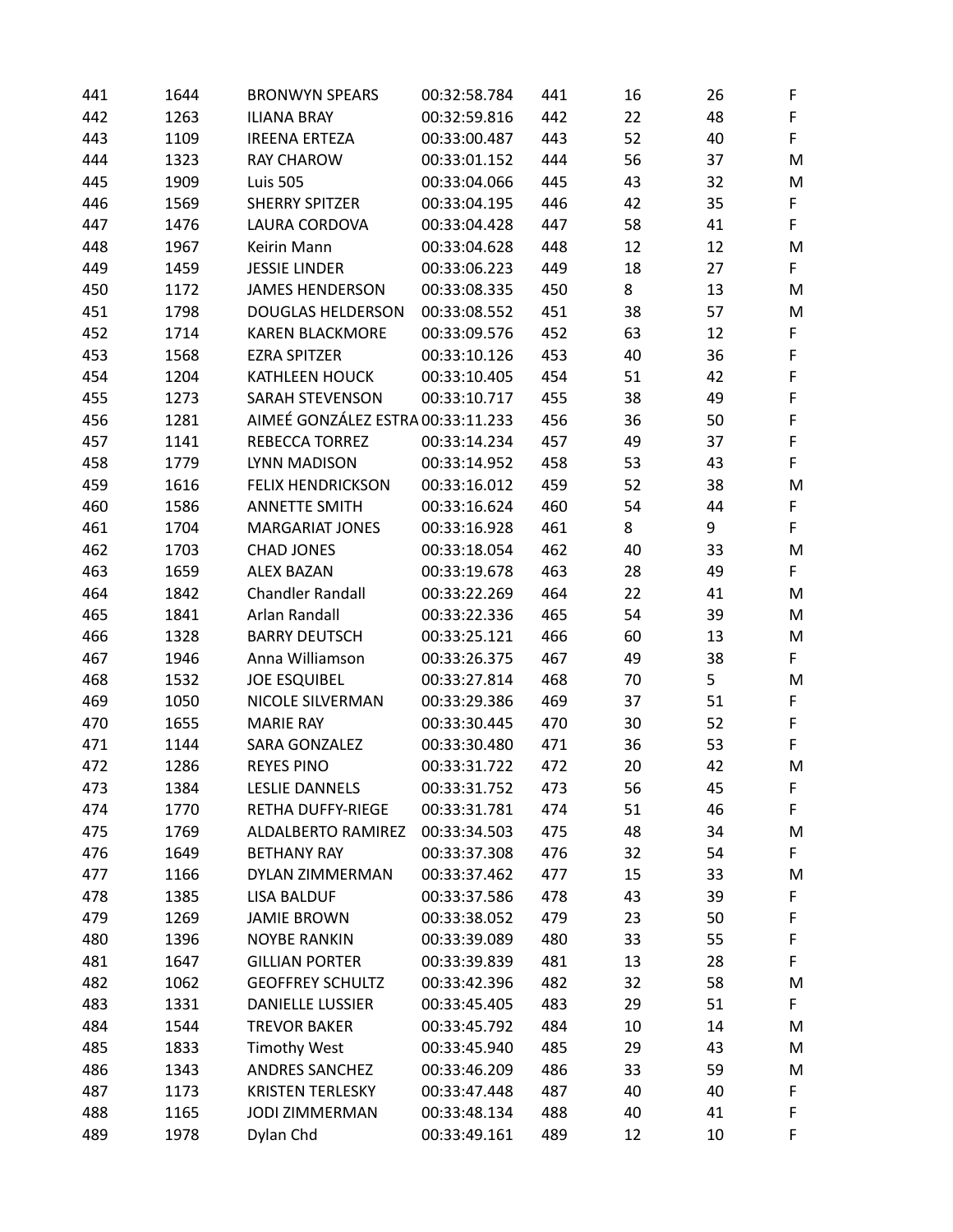| 490 | 1246 | <b>LEN SPADONI</b>               | 00:33:49.376 | 490 | 61 | 14             | M  |
|-----|------|----------------------------------|--------------|-----|----|----------------|----|
| 491 | 1979 | Robin Olds                       | 00:33:49.922 | 491 | 56 | 47             | F  |
| 492 | 1786 | <b>SHELBY PERRY</b>              | 00:33:53.187 | 492 | 20 | 52             | F  |
| 493 | 1697 | <b>INDIA OWENS</b>               | 00:33:55.462 | 493 | 10 | 11             | F  |
| 494 | 1257 | <b>ETHAN MEYER</b>               | 00:33:56.773 | 494 | 17 | 34             | M  |
| 495 | 1431 | <b>AUBRIELLA MARTELL</b>         | 00:33:56.997 | 495 | 15 | 29             | F  |
| 496 | 1923 | Karen Davila                     | 00:33:57.427 | 496 | 35 | 56             | F  |
| 497 | 1129 | <b>AMELIA MORAN</b>              | 00:33:58.100 | 497 | 11 | 12             | F  |
| 498 | 1191 | <b>FRANCISCO SILVA</b>           | 00:33:58.366 | 498 | 69 | 15             | M  |
| 499 | 1922 | Mike Davila                      | 00:33:58.367 | 499 | 65 | 16             | M  |
| 500 | 1536 | <b>ARNE LEONARD</b>              | 00:33:58.812 | 500 | 53 | 40             | M  |
| 501 | 1236 | <b>GRACE MILLER</b>              | 00:34:04.439 | 501 | 16 | 30             | F  |
| 502 | 1235 | <b>MATTHEW MILLER</b>            | 00:34:04.972 | 502 | 46 | 35             | M  |
| 503 | 1858 | Amy Spears                       | 00:34:06.622 | 503 | 45 | 42             | F  |
| 504 | 1341 | <b>TRISTIN CROUSE</b>            | 00:34:07.502 | 504 | 23 | 53             | F  |
| 505 | 1477 | RANDALL CORDOVA                  | 00:34:08.351 | 505 | 57 | 41             | M  |
| 506 | 1689 | MONIQUE LEHOUILLIER-00:34:10.386 |              | 506 | 29 | 54             | F  |
| 507 | 1033 | <b>JUSTINE GARCIA</b>            | 00:34:14.436 | 507 | 32 | 57             | F  |
| 508 | 1397 | <b>JAMES PARRA</b>               | 00:34:19.362 | 508 | 36 | 60             | M  |
| 509 | 1398 | <b>BRITTNY PARRA</b>             | 00:34:20.104 | 509 | 32 | 58             | F. |
| 510 | 1167 | <b>STEVEN PEREZ</b>              | 00:34:20.340 | 510 | 33 | 61             | M  |
| 511 | 1888 | <b>Richard Rivera</b>            | 00:34:20.930 | 511 | 74 | 6              | M  |
| 512 | 1293 | <b>DAVEY MORRIS</b>              | 00:34:22.967 | 512 | 49 | 36             | M  |
| 513 | 1454 | MACKENZIE HENDREX                | 00:34:26.382 | 513 | 16 | 31             | F  |
| 514 | 1545 | <b>STACEY LABARGE</b>            | 00:34:26.431 | 514 | 28 | 55             | F  |
| 515 | 1662 | <b>BEN BROWN</b>                 | 00:34:26.520 | 515 | 17 | 35             | M  |
| 516 | 1546 | <b>TRAVIS LABARGE</b>            | 00:34:26.682 | 516 | 31 | 62             | M  |
| 517 | 1597 | <b>MICHAEL MARTIN</b>            | 00:34:26.827 | 517 | 66 | 17             | M  |
| 518 | 1342 | <b>DAVID CROUSE</b>              | 00:34:31.896 | 518 | 59 | 42             | M  |
| 519 | 1899 | Dominic 505                      | 00:34:32.369 | 519 | 10 | 15             | M  |
| 520 | 1919 | Myrnan 505                       | 00:34:32.934 | 520 | 32 | 59             | F  |
| 521 | 1920 | Marcos 505                       | 00:34:33.380 | 521 | 34 | 63             | M  |
| 522 | 1673 | <b>CAMILLE CARRILLO</b>          | 00:34:34.338 | 522 | 13 | 32             | F. |
| 523 | 1503 | <b>JIM BULLARD</b>               | 00:34:35.282 | 523 | 70 | $\overline{7}$ | M  |
| 524 | 1573 | <b>DEBBIE RIENSTRA</b>           | 00:34:36.497 | 524 | 62 | 13             | F  |
| 525 | 1392 | <b>KAREN HUVAL</b>               | 00:34:39.960 | 525 | 68 | 14             | F  |
| 526 | 1092 | <b>DANEE NEWSOM</b>              | 00:34:42.081 | 526 | 22 | 56             | F  |
| 527 | 1091 | MICHELLE FRANKS                  | 00:34:42.083 | 527 | 53 | 48             | F  |
| 528 | 1202 | LAWRENCE VANDENBOU00:34:43.726   |              | 528 | 30 | 60             | F  |
| 529 | 1668 | SARAH HURTEAU                    | 00:34:44.243 | 529 | 39 | 61             | F  |
| 530 | 1201 | MEGHAN VANDENBOUT 00:34:44.487   |              | 530 | 30 | 62             | F  |
| 531 | 1010 | <b>JIM HOOD</b>                  | 00:34:46.274 | 531 | 65 | 18             | M  |
| 532 | 1012 | <b>ELIZABETH HOOD</b>            | 00:34:46.461 | 532 | 25 | 57             | F  |
| 533 | 2006 | Michael Montoya                  | 00:34:47.903 | 533 | 46 | 37             | M  |
| 534 | 1451 | <b>MARK GOULD</b>                | 00:34:48.439 | 534 | 49 | 38             | M  |
| 535 | 1057 | KAITLYN WEDDLE                   | 00:34:48.613 | 535 | 15 | 33             | F  |
| 536 | 1851 | Jacob Vanetsky                   | 00:34:49.241 | 536 | 15 | 36             | M  |
| 537 | 1775 | KATELYN QUANZ                    | 00:34:49.984 | 537 | 28 | 58             | F  |
| 538 | 1119 | <b>VERONICA RAMIREZ</b>          | 00:34:51.855 | 538 | 40 | 43             | F  |
|     |      |                                  |              |     |    |                |    |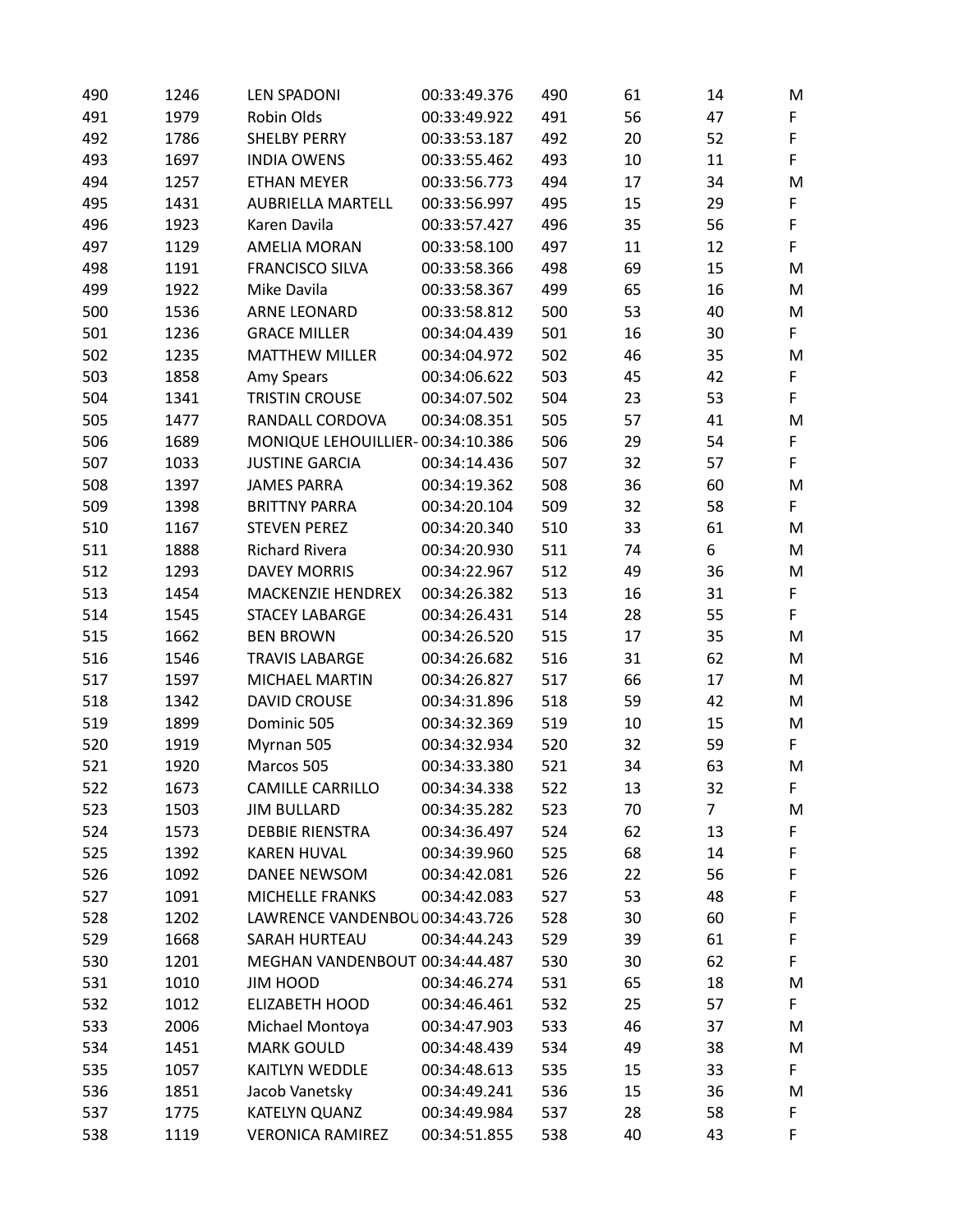| 539 | 1056 | LACHRISHA SWAFFORD                | 00:34:52.389 | 539 | 40 | 44 | F  |
|-----|------|-----------------------------------|--------------|-----|----|----|----|
| 540 | 1756 | <b>ROWAN GALLAGHER</b>            | 00:34:57.483 | 540 | 11 | 16 | M  |
| 541 | 1654 | <b>SKYE STONE</b>                 | 00:34:59.731 | 541 | 17 | 37 | M  |
| 542 | 1345 | MICHAELA MARQUEZ                  | 00:35:02.961 | 542 | 24 | 59 | F  |
| 543 | 1124 | <b>BRITA ALLEY</b>                | 00:35:03.342 | 543 | 23 | 60 | F  |
| 544 | 1839 | <b>Stacy Pagouatos</b>            | 00:35:04.700 | 544 | 37 | 63 | F  |
| 545 | 1076 | <b>BOB MCNEILL</b>                | 00:35:05.100 | 545 | 78 | 8  | M  |
| 546 | 1390 | KATHY WOLFE JAMES                 | 00:35:06.446 | 546 | 28 | 61 | F  |
| 547 | 1399 | LORENZA AHO                       | 00:35:07.065 | 547 | 59 | 43 | M  |
| 548 | 1224 | LYSA QUINONES                     | 00:35:07.900 | 548 | 35 | 64 | F  |
| 549 | 1365 | <b>LIZ MARINARO</b>               | 00:35:14.319 | 549 | 47 | 45 | F  |
| 550 | 1366 | <b>MILTON ROSENBAUM</b>           | 00:35:14.965 | 550 | 15 | 38 | M  |
| 551 | 1560 | <b>DANIELLE BECKMAN</b>           | 00:35:15.162 | 551 | 18 | 34 | F  |
| 552 | 1686 | <b>SARAH LEMON</b>                | 00:35:15.785 | 552 | 35 | 65 | F  |
| 553 | 1268 | <b>CHRISTINA OREM</b>             | 00:35:22.495 | 553 | 45 | 46 | F  |
| 554 | 1800 | ALEXANDRA BLIND                   | 00:35:26.991 | 554 | 11 | 13 | F  |
| 555 | 1694 | ANGELA OWENS                      | 00:35:27.429 | 555 | 44 | 47 | F  |
| 556 | 1329 | <b>RACHEL BIRKEY</b>              | 00:35:29.615 | 556 | 41 | 48 | F  |
| 557 | 1330 | <b>SCOTT BIRKEY</b>               | 00:35:29.804 | 557 | 47 | 39 | M  |
| 558 | 1989 | Julia Downs                       | 00:35:32.385 | 558 | 39 | 66 | F  |
| 559 | 1531 | <b>IDA ESQUIBEL</b>               | 00:35:32.831 | 559 | 66 | 15 | F  |
| 560 | 1054 | HANNAH MILTENBERGE100:35:32.867   |              | 560 | 24 | 62 | F  |
| 561 | 1533 | <b>CARLOS ROYBAL</b>              | 00:35:33.115 | 561 | 43 | 40 | M  |
| 562 | 1582 | AMANDA KREIDER                    | 00:35:34.229 | 562 | 42 | 49 | F  |
| 563 | 1335 | <b>ALEXIS CAREY</b>               | 00:35:35.772 | 563 | 21 | 63 | F  |
| 564 | 1333 | <b>KRISTEN CAREY</b>              | 00:35:36.467 | 564 | 49 | 50 | F  |
| 565 | 1870 | <b>Ethan Marquez</b>              | 00:35:38.339 | 565 | 11 | 17 | M  |
| 566 | 1669 | <b>FLORA HURTEAU</b>              | 00:35:40.194 | 566 | 62 | 16 | F  |
| 567 | 1070 | <b>CHASITY MARQUEZ</b>            | 00:35:50.201 | 567 | 37 | 67 | F  |
| 568 | 1681 | <b>JOEY KINNEY</b>                | 00:35:50.465 | 568 | 30 | 64 | M  |
| 569 | 1682 | <b>TRACI STAFFORD</b>             | 00:35:50.871 | 569 | 26 | 64 | F  |
| 570 | 1559 | MORANDA BECKMAN                   | 00:35:54.484 | 570 | 16 | 35 | F  |
| 571 | 1558 | <b>CRAIG BECKMAN</b>              | 00:35:56.812 | 571 | 49 | 41 | M  |
| 572 | 1409 | ANGELICA ANAYA ALLEN 00:35:58.462 |              | 572 | 59 | 49 | F  |
| 573 | 1550 | <b>MONA KASAUS</b>                | 00:36:00.600 | 573 | 39 | 68 | F  |
| 574 | 1356 | <b>ALYSSA CONWAY</b>              | 00:36:02.430 | 574 | 21 | 65 | F  |
| 575 | 1285 | <b>LEANDRA LEE-BASS</b>           | 00:36:06.367 | 575 | 40 | 51 | F  |
| 576 | 1303 | <b>VALERIE HUELSKAMP</b>          | 00:36:07.055 | 576 | 59 | 50 | F  |
| 577 | 1304 | ROBERT HUELSKAMP                  | 00:36:07.822 | 577 | 61 | 19 | M  |
| 578 | 1914 | Tea 505                           | 00:36:08.990 | 578 | 38 | 69 | F  |
| 579 | 1636 | <b>AMANDA RAPPAPORT</b>           | 00:36:11.463 | 579 | 24 | 66 | F  |
| 580 | 1299 | <b>TRINITY DOMONKOS</b>           | 00:36:12.475 | 580 | 11 | 14 | F  |
| 581 | 1808 | <b>KATELYN BENEDICT</b>           | 00:36:15.331 | 581 | 29 | 67 | F  |
| 582 | 1326 | <b>ANTHONY GARCIA</b>             | 00:36:20.547 | 582 | 58 | 44 | M  |
| 583 | 1428 | SYRA CHYNOWETH                    | 00:36:20.598 | 583 | 10 | 18 | M  |
| 584 | 1766 | <b>JENNY CHILSON</b>              | 00:36:28.568 | 584 | 65 | 17 | F  |
| 585 | 1719 | PATRICK BUTLER                    | 00:36:31.341 | 585 | 63 | 20 | M  |
| 586 | 1720 | <b>TIMOTHY BUTLER</b>             | 00:36:32.094 | 586 | 25 | 44 | M  |
| 587 | 1872 | Aviva Maxon                       | 00:36:34.850 | 587 | 15 | 36 | F. |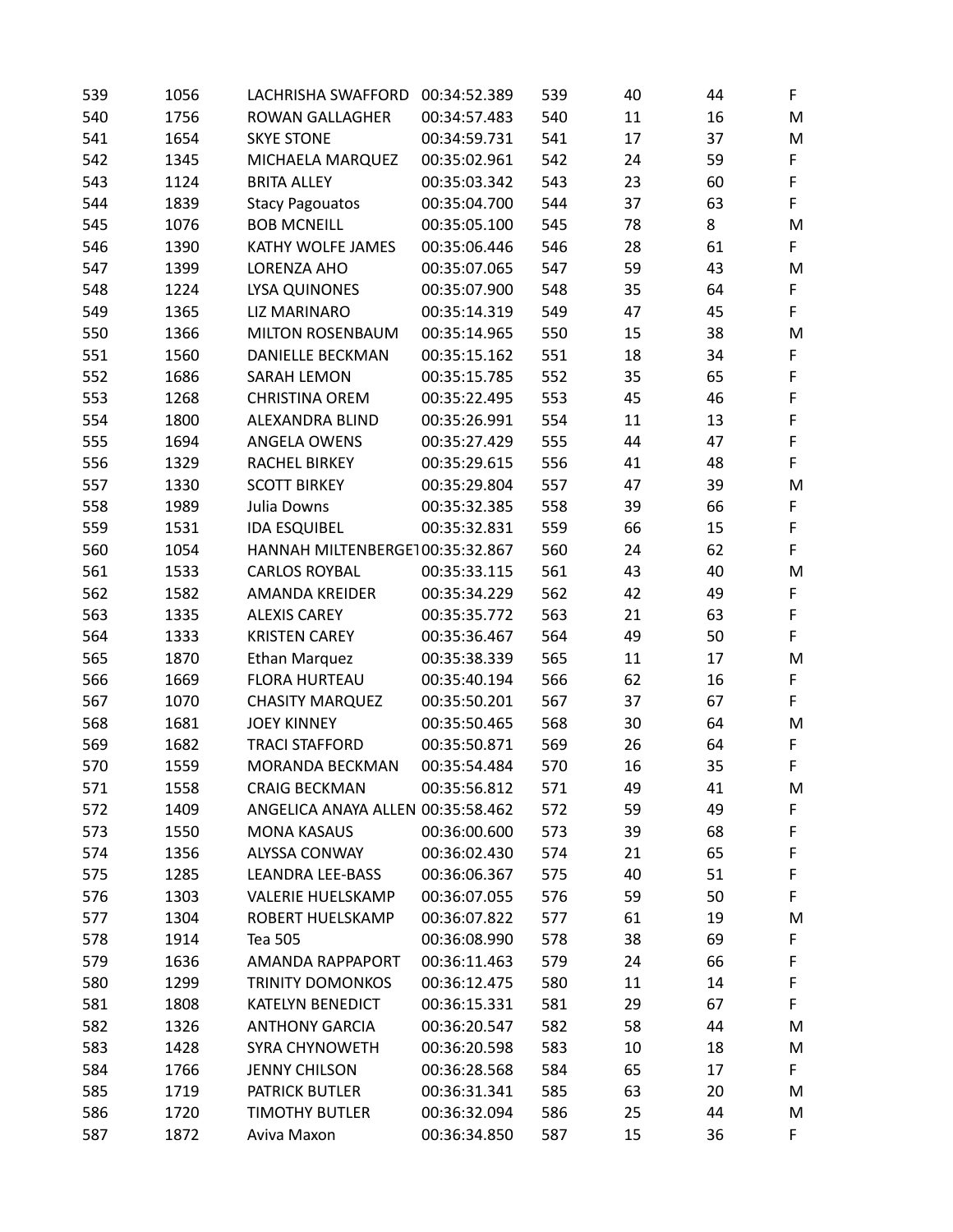| 588 | 1155 | <b>INGRID DURAN PINO</b>          | 00:36:35.220 | 588 | 51             | 51             | F           |
|-----|------|-----------------------------------|--------------|-----|----------------|----------------|-------------|
| 589 | 1102 | <b>LOUIS PENNINGTON</b>           | 00:36:39.289 | 589 | $\overline{7}$ | 19             | M           |
| 590 | 1803 | <b>GILLIAN TAYLOR</b>             | 00:36:39.472 | 590 | 12             | 15             | F           |
| 591 | 1103 | ELIZABETH PENNINGTON 00:36:39.473 |              | 591 | 5              | 16             | $\mathsf F$ |
| 592 | 1101 | HEATHER PENNINGTON 00:36:40.201   |              | 592 | 36             | 70             | F           |
| 593 | 1986 | Zae Webb                          | 00:36:41.333 | 593 | 38             | 65             | M           |
| 594 | 1170 | <b>ELIANA ORTEGA</b>              | 00:36:45.074 | 594 | 8              | 17             | F           |
| 595 | 1100 | <b>RYAN PENNINGTON</b>            | 00:36:45.624 | 595 | 35             | 66             | M           |
| 596 | 1802 | RACHEL TAYLOR                     | 00:36:46.546 | 596 | 43             | 52             | F           |
| 597 | 1430 | <b>JULEE MARTELL</b>              | 00:36:53.830 | 597 | 48             | 53             | $\mathsf F$ |
| 598 | 1479 | <b>VALERIE DENTON</b>             | 00:36:56.393 | 598 | 42             | 54             | $\mathsf F$ |
| 599 | 1169 | <b>CAROLINE KISTIN</b>            | 00:36:56.408 | 599 | 39             | 71             | $\mathsf F$ |
| 600 | 1072 | <b>KATHY DALY</b>                 | 00:36:58.664 | 600 | 59             | 52             | F           |
| 601 | 1969 | Nicholas Martinez                 | 00:37:01.166 | 601 | 30             | 67             | M           |
| 602 | 1490 | <b>RILEY TURK</b>                 | 00:37:04.272 | 602 | 12             | 20             | M           |
| 603 | 1507 | ZACHARY LOPEZ                     | 00:37:10.207 | 603 | 41             | 42             | M           |
| 604 | 1635 | <b>MARISSA RICCI</b>              | 00:37:25.006 | 604 | 25             | 68             | F           |
| 605 | 1104 | <b>JANA BAGUSKIS</b>              | 00:37:25.940 | 605 | 29             | 69             | F           |
| 606 | 1966 | Drew Ewing                        | 00:37:26.371 | 606 | 9              | 21             | M           |
| 607 | 1244 | <b>JACKI BAILEY</b>               | 00:37:26.372 | 607 | 28             | 70             | F           |
| 608 | 1965 | <b>Susan Ewing</b>                | 00:37:26.948 | 608 | 51             | 53             | F           |
| 609 | 1517 | <b>JASON OLONA</b>                | 00:37:29.140 | 609 | 26             | 45             | M           |
| 610 | 1634 | <b>ROBERTA RICCI</b>              | 00:37:30.821 | 610 | 46             | 55             | F           |
| 611 | 1098 | <b>JESSICA CHYNOWETH</b>          | 00:37:32.435 | 611 | 31             | 72             | F           |
| 612 | 1071 | <b>JEREMY BRITTAIN</b>            | 00:37:33.014 | 612 | 43             | 43             | M           |
| 613 | 1464 | PENNY HOWARD                      | 00:37:36.918 | 613 | 58             | 54             | F           |
| 614 | 1807 | RUTH BUSTAMANTE                   | 00:37:40.470 | 614 | 52             | 55             | F.          |
| 615 | 1302 | <b>TIMOTHY LOFFREDO</b>           | 00:37:40.602 | 615 | 30             | 68             | M           |
| 616 | 1045 | <b>JASON TENENBAUM</b>            | 00:37:41.001 | 616 | 32             | 69             | M           |
| 617 | 1044 | SASHA MACDONALD                   | 00:37:41.398 | 617 | 32             | 73             | F           |
| 618 | 1040 | <b>ANNE JACOBY</b>                | 00:37:57.143 | 618 | 48             | 56             | F           |
| 619 | 1352 | <b>MAX CARRIVEAU</b>              | 00:37:58.275 | 619 | 45             | 44             | M           |
| 620 | 1234 | <b>SHANNON MARTIN</b>             | 00:37:58.293 | 620 | 44             | 57             | F           |
| 621 | 1674 | DYLAN JOHNSTON                    | 00:38:01.331 | 621 | 21             | 46             | M           |
| 622 | 1113 | LOUELLA BUCHANAN                  | 00:38:10.529 | 622 | 70             | $\mathbf 1$    | F           |
| 623 | 1897 | Yarexy 505                        | 00:38:17.548 | 623 | 10             | 18             | F           |
| 624 | 1374 | DARYL RECKAWAY                    | 00:38:18.352 | 624 | 58             | 45             | M           |
| 625 | 1067 | CATHERINE BRODERICK 00:38:20.199  |              | 625 | 10             | 19             | F           |
| 626 | 1901 | Kelise 505                        | 00:38:25.305 | 626 | 10             | 20             | F           |
| 627 | 1229 | LILLY DOMENICI                    | 00:38:25.306 | 627 | 17             | 37             | F           |
| 628 | 1900 | Azul 505                          | 00:38:27.426 | 628 | 10             | 21             | F           |
| 629 | 1240 | THERESA CASTLEMAIN                | 00:38:29.147 | 629 | 58             | 56             | F           |
| 630 | 1910 | Dez 505                           | 00:38:30.977 | 630 | 22             | 71             | F           |
| 631 | 1410 | <b>HEATHER KIE</b>                | 00:38:31.120 | 631 | 48             | 58             | F           |
| 632 | 1581 | <b>NENA DORAME</b>                | 00:38:31.469 | 632 | 15             | 38             | F           |
| 633 | 1912 | Maritza 505                       | 00:38:31.797 | 633 | 22             | 72             | F           |
| 634 | 1921 | Sam 505                           | 00:38:34.286 | 634 | 71             | $\overline{2}$ | F           |
| 635 | 1290 | <b>MISTY PILGRIM</b>              | 00:38:39.391 | 635 | 52             | 57             | F           |
| 636 | 1325 | <b>JASON LERMUSEAUX</b>           | 00:38:39.899 | 636 | 38             | 70             | M           |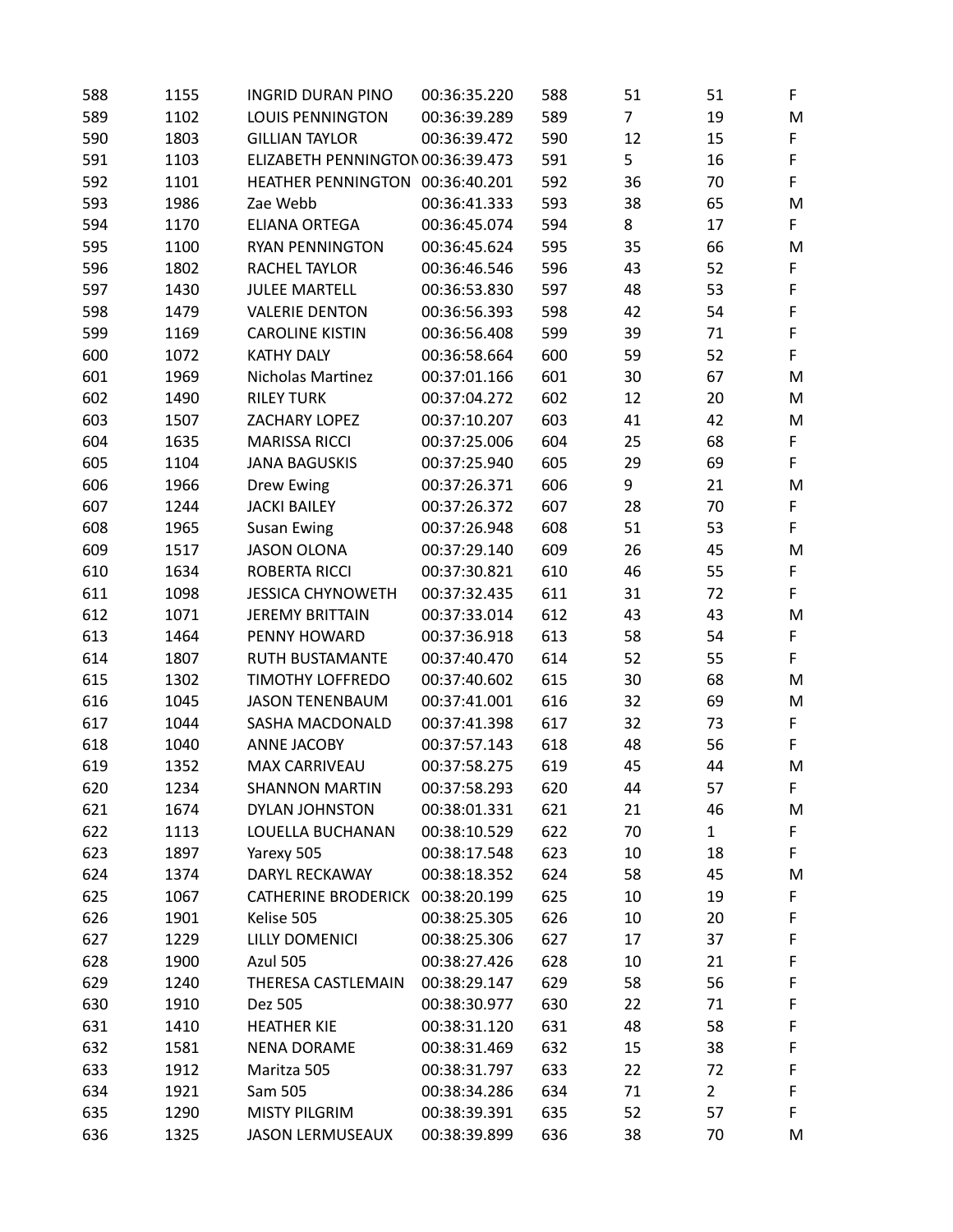| 637 | 1168 | <b>SIDNEY KISTIN</b>              | 00:38:40.538 | 637 | 67 | 18 | F           |
|-----|------|-----------------------------------|--------------|-----|----|----|-------------|
| 638 | 1555 | MICHELLE MORA                     | 00:38:40.960 | 638 | 24 | 73 | F           |
| 639 | 1324 | MARIANA LERMUSEAUX 00:38:41.688   |              | 639 | 31 | 74 | F           |
| 640 | 1289 | <b>BRIAN PILGRIM</b>              | 00:38:41.980 | 640 | 51 | 46 | M           |
| 641 | 1336 | <b>GUY CROCETTI</b>               | 00:38:42.855 | 641 | 54 | 47 | M           |
| 642 | 1351 | LISA JIMENEZ                      | 00:38:42.863 | 642 | 46 | 59 | $\mathsf F$ |
| 643 | 1337 | <b>DAWN CROCETTI</b>              | 00:38:42.919 | 643 | 55 | 58 | F           |
| 644 | 1295 | <b>CONNOR WINDES</b>              | 00:38:45.385 | 644 | 39 | 71 | M           |
| 645 | 1074 | PAULA HENSLEY                     | 00:38:45.626 | 645 | 51 | 59 | F           |
| 646 | 1297 | <b>MADDIE WINDES</b>              | 00:38:45.891 | 646 | 9  | 22 | $\mathsf F$ |
| 647 | 1773 | <b>KELLY LOMBARDI</b>             | 00:38:46.423 | 647 | 44 | 60 | F           |
| 648 | 1348 | MICHAEL GARCIA                    | 00:38:47.494 | 648 | 29 | 47 | M           |
| 649 | 1771 | <b>KATIE LOMBARDI</b>             | 00:38:47.921 | 649 | 8  | 23 | F           |
| 650 | 1139 | <b>BILL LANG</b>                  | 00:38:52.142 | 650 | 65 | 21 | M           |
| 651 | 1135 | <b>WES CROSS</b>                  | 00:38:52.422 | 651 | 32 | 72 | M           |
| 652 | 1136 | <b>SAVANNAH CROSS</b>             | 00:38:52.691 | 652 | 32 | 75 | F           |
| 653 | 1393 | <b>DANNY HUVAL</b>                | 00:38:54.415 | 653 | 71 | 9  | M           |
| 654 | 1262 | PAXTON LAMMEY                     | 00:38:55.601 | 654 | 36 | 73 | M           |
| 655 | 1261 | <b>BETH DAVIS</b>                 | 00:38:55.735 | 655 | 32 | 76 | F           |
| 656 | 1227 | <b>TIMOTHY MAY</b>                | 00:39:04.633 | 656 | 30 | 74 | M           |
| 657 | 1985 | Kiera Duddy                       | 00:39:07.574 | 657 | 40 | 61 | F           |
| 658 | 1880 | Natalie Romero                    | 00:39:12.366 | 658 | 38 | 77 | F           |
| 659 | 1881 | Alex Romero                       | 00:39:14.306 | 659 | 18 | 39 | F           |
| 660 | 1849 | Steven Vanetsky                   | 00:39:14.725 | 660 | 48 | 45 | M           |
| 661 | 1347 | <b>JESSI SMART</b>                | 00:39:19.360 | 661 | 31 | 78 | F           |
| 662 | 1874 | Kevin Patruznick                  | 00:39:21.980 | 662 | 46 | 46 | M           |
| 663 | 1811 | <b>SUSIE SIGLER</b>               | 00:39:31.168 | 663 | 67 | 19 | F           |
| 664 | 1882 | Valerie Thompson                  | 00:39:31.416 | 664 | 61 | 20 | F           |
| 665 | 1599 | <b>REBECCA MARTIN</b>             | 00:39:37.383 | 665 | 34 | 79 | F           |
| 666 | 1598 | MICHAEL D MARTIN                  | 00:39:37.706 | 666 | 39 | 75 | M           |
| 667 | 1622 | <b>CLIFFORD JAKE</b>              | 00:39:38.610 | 667 | 33 | 76 | M           |
| 668 | 1620 | LISA WALLHAGEN                    | 00:39:39.493 | 668 | 32 | 80 | F           |
| 669 | 1621 | SARAH CHAPMAN                     | 00:39:39.690 | 669 | 32 | 81 | F           |
| 670 | 1579 | <b>DENISE GUTIERREZ</b>           | 00:39:47.515 | 670 | 52 | 60 | F           |
| 671 | 1578 | <b>JACKIE MALONE</b>              | 00:39:47.528 | 671 | 53 | 61 | F           |
| 672 | 1867 | <b>Elaine Crespin</b>             | 00:39:54.794 | 672 | 56 | 62 | F           |
| 673 | 1372 | <b>CAMERON HOCKER</b>             | 00:40:00.464 | 673 | 25 | 48 | M           |
| 674 | 1535 | KAREN MICHELLE OTERC 00:40:00.684 |              | 674 | 45 | 62 | F           |
| 675 | 1371 | <b>JOY HOCKER</b>                 | 00:40:03.729 | 675 | 26 | 74 | F           |
| 676 | 1916 | <b>Tom 505</b>                    | 00:40:06.391 | 676 | 51 | 48 | M           |
| 677 | 1247 | <b>KATHY SPADONI</b>              | 00:40:08.365 | 677 | 50 | 63 | F           |
| 678 | 1954 | Seretha Crider                    | 00:40:16.721 | 678 | 46 | 63 | F           |
| 679 | 1570 | <b>JENNIFER PINKSTON</b>          | 00:40:21.938 | 679 | 52 | 64 | F           |
| 680 | 1319 | <b>EMILY BARNHART</b>             | 00:40:41.290 | 680 | 59 | 65 | F           |
| 681 | 1152 | <b>JACOB HIPKINS</b>              | 00:40:41.681 | 681 | 16 | 39 | M           |
| 682 | 1318 | <b>STEVE BARNHART</b>             | 00:40:42.047 | 682 | 62 | 22 | M           |
| 683 | 1306 | <b>JUSTIN ENDERLE</b>             | 00:40:44.854 | 683 | 32 | 77 | M           |
| 684 | 1305 | <b>KARLENE ENDERLE</b>            | 00:40:45.468 | 684 | 30 | 82 | F           |
| 685 | 1158 | <b>MADELINE PINO</b>              | 00:40:48.639 | 685 | 5  | 24 | F           |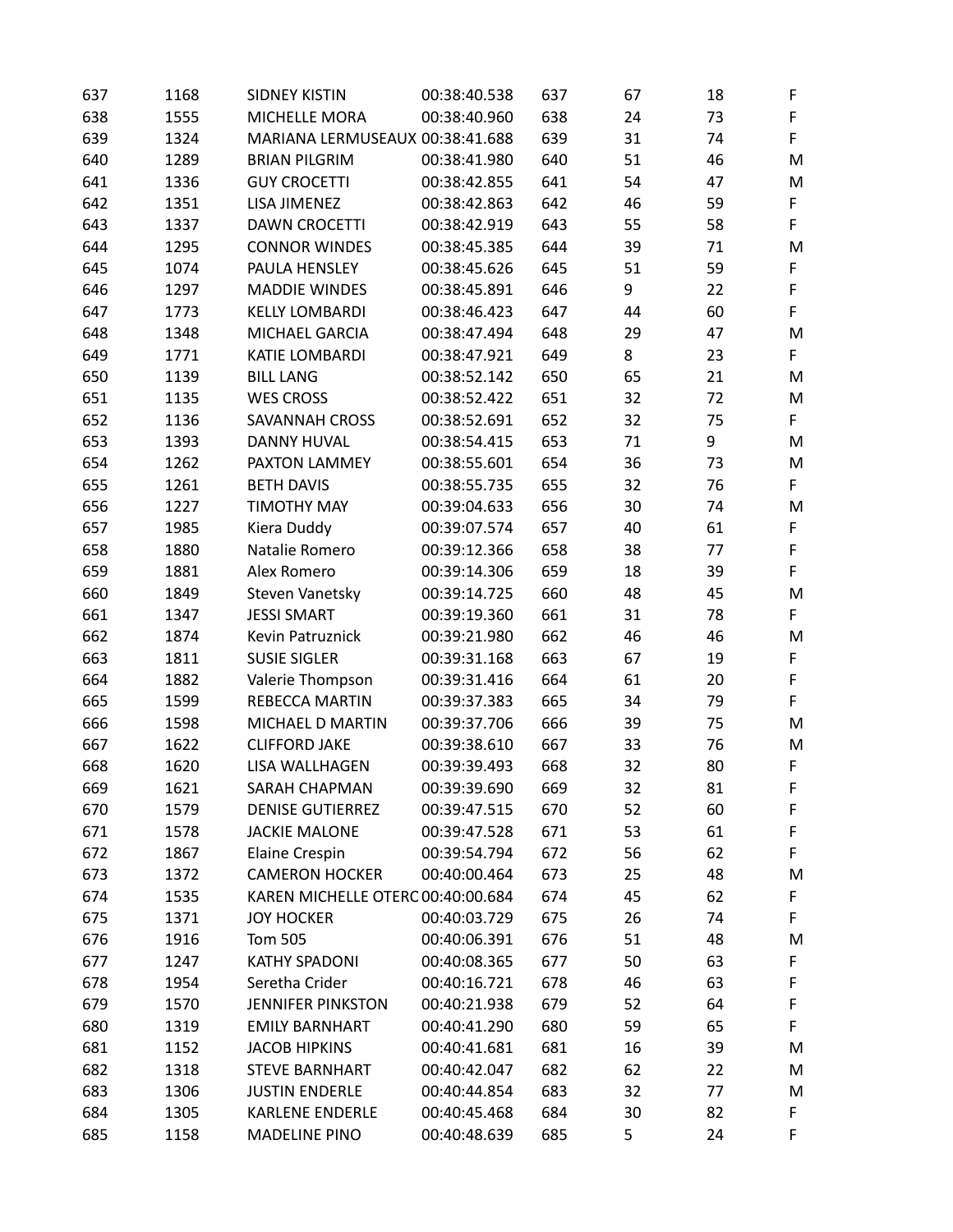| 686 | 1153 | <b>MARY HALL</b>                   | 00:40:49.472 | 686 | 74 | 3  | F |
|-----|------|------------------------------------|--------------|-----|----|----|---|
| 687 | 1895 | Almyra 505                         | 00:40:50.442 | 687 | 10 | 25 | F |
| 688 | 1917 | Anthony 505                        | 00:40:50.443 | 688 | 23 | 49 | M |
| 689 | 1429 | AXSHER GEO CHYNOWE100:40:50.516    |              | 689 | 6  | 22 | M |
| 690 | 1902 | Belicia 505                        | 00:40:50.697 | 690 | 10 | 26 | F |
| 691 | 1097 | PHIL CHYNOWETH                     | 00:40:51.144 | 691 | 64 | 23 | M |
| 692 | 1614 | JOHN MICHAEL VASQUE 00:40:57.013   |              | 692 | 38 | 78 | M |
| 693 | 1613 | <b>MISTY SALAZ</b>                 | 00:40:57.376 | 693 | 36 | 83 | F |
| 694 | 1612 | <b>JAMES MASHBURN</b>              | 00:40:57.877 | 694 | 38 | 79 | M |
| 695 | 1053 | <b>KEVIN BETTENCOURT</b>           | 00:40:57.879 | 695 | 37 | 80 | M |
| 696 | 1052 | RACHAEL BETTENCOURT 00:40:59.619   |              | 696 | 32 | 84 | F |
| 697 | 1891 | Riley 505                          | 00:41:09.018 | 697 | 10 | 27 | F |
| 698 | 1626 | <b>CAROL ROGERS</b>                | 00:41:20.062 | 698 | 54 | 66 | F |
| 699 | 1936 | Mike Madrid                        | 00:41:31.516 | 699 | 20 | 50 | M |
| 700 | 1938 | Noah Madrid                        | 00:41:31.963 | 700 | 57 | 49 | M |
| 701 | 1959 | Josh Wilkinson                     | 00:41:36.546 | 701 | 47 | 47 | M |
| 702 | 1960 | Marie Catrett                      | 00:41:38.047 | 702 | 41 | 64 | F |
| 703 | 1194 | <b>BRIAN SHELLEY</b>               | 00:42:04.635 | 703 | 52 | 50 | M |
| 704 | 1816 | <b>KASEY RAHMER</b>                | 00:42:07.781 | 704 | 15 | 40 | M |
| 705 | 1646 | <b>MAURA PORTER</b>                | 00:42:21.761 | 705 | 17 | 40 | F |
| 706 | 1218 | <b>CHRISTINE CLARK</b>             | 00:42:21.899 | 706 | 52 | 67 | F |
| 707 | 1439 | <b>TOM BIRD</b>                    | 00:42:28.298 | 707 | 62 | 24 | M |
| 708 | 1845 | Steven Rospopo                     | 00:42:37.805 | 708 | 57 | 51 | M |
| 709 | 1251 | <b>DANIEL YURKOVICH</b>            | 00:42:47.328 | 709 | 16 | 41 | M |
| 710 | 1157 | <b>ISABELLA PINO</b>               | 00:42:47.511 | 710 | 8  | 28 | F |
| 711 | 1156 | <b>STEVEN PINO</b>                 | 00:42:47.762 | 711 | 46 | 48 | M |
| 712 | 1852 | Varena Weissenborn                 | 00:42:50.568 | 712 | 42 | 65 | F |
| 713 | 1313 | <b>CAROL KNIGHT</b>                | 00:42:51.500 | 713 | 48 | 66 | F |
| 714 | 1853 | <b>Ethan Fuller</b>                | 00:42:51.663 | 714 | 8  | 23 | M |
| 715 | 1314 | <b>CARLY KNIGHT</b>                | 00:42:52.504 | 715 | 18 | 41 | F |
| 716 | 1893 | Lee 505                            | 00:43:22.153 | 716 | 10 | 24 | M |
| 717 | 1894 | Sergio 505                         | 00:43:22.181 | 717 | 10 | 25 | M |
| 718 | 1913 | Cortez 505                         | 00:43:22.814 | 718 | 22 | 75 | F |
| 719 | 1245 | <b>KEITH VOSS</b>                  | 00:43:23.535 | 719 | 55 | 52 | M |
| 720 | 1505 | <b>CHELSEA LOPEZ</b>               | 00:43:27.809 | 720 | 16 | 42 | F |
| 721 | 1831 | Robin Chavez                       | 00:43:28.742 | 721 | 53 | 68 | F |
| 722 | 1692 | <b>ISAIAH BARELA</b>               | 00:43:28.893 | 722 | 10 | 26 | M |
| 723 | 1355 | <b>ASHLEY CONWAY</b>               | 00:43:55.006 | 723 | 22 | 76 | F |
| 724 | 1504 | <b>JEANNETT MARTINEZ</b>           | 00:44:07.461 | 724 | 40 | 67 | F |
| 725 | 1926 | Hayden Hughes                      | 00:44:13.744 | 725 | 13 | 42 | M |
| 726 | 1283 | <b>TIARA LUJAN</b>                 | 00:44:15.559 | 726 | 30 | 85 | F |
| 727 | 1284 | <b>MARISSA TRIEBEL</b>             | 00:44:16.603 | 727 | 25 | 77 | F |
| 728 | 1441 | <b>ELIZABETH HAMLIN</b>            | 00:44:16.682 | 728 | 29 | 78 | F |
| 729 | 1630 | <b>MARGARET ORTIZ</b>              | 00:44:18.831 | 729 | 65 | 21 | F |
| 730 | 1650 | <b>GARY GUSHULAK</b>               | 00:44:28.408 | 730 | 55 | 53 | M |
| 731 | 1963 | Ignacio Quenedo Armen 00:44:29.823 |              | 731 | 8  | 27 | M |
| 732 | 1962 | Lisa Armendariz                    | 00:44:29.833 | 732 | 37 | 86 | F |
| 733 | 1228 | KATHY ISAACSON                     | 00:44:34.328 | 733 | 61 | 22 | F |
| 734 | 1096 | MARGARET CHYNOWETI 00:44:38.886    |              | 734 | 62 | 23 | F |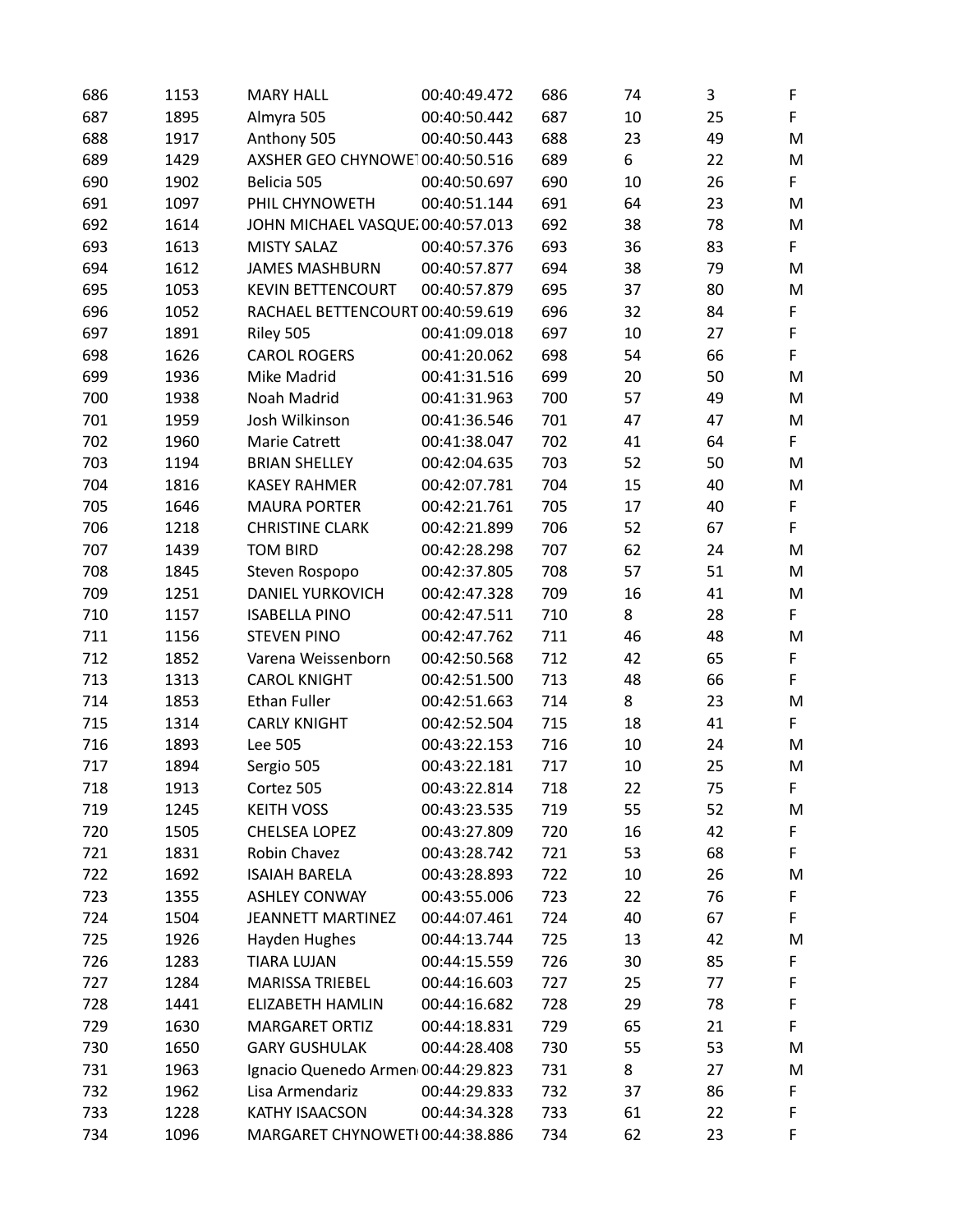| 735 | 1746 | <b>LIBBY FATTA</b>                | 00:45:04.089 | 735 | 26 | 79 | F  |
|-----|------|-----------------------------------|--------------|-----|----|----|----|
| 736 | 1801 | <b>WILLIAM BLIND</b>              | 00:45:04.881 | 736 | 11 | 28 | M  |
| 737 | 1830 | <b>Ted Chavez</b>                 | 00:45:14.784 | 737 | 58 | 54 | M  |
| 738 | 1728 | <b>ED CASE</b>                    | 00:45:17.996 | 738 | 74 | 10 | M  |
| 739 | 1991 | Carollan Ehn                      | 00:45:31.251 | 739 | 28 | 80 | F  |
| 740 | 1992 | Ryan Helinski                     | 00:45:31.914 | 740 | 33 | 81 | M  |
| 741 | 1767 | MATT HEART AND SOLE 00:45:36.842  |              | 741 | 53 | 55 | M  |
| 742 | 1219 | <b>TOM HALL</b>                   | 00:45:37.254 | 742 | 75 | 11 | M  |
| 743 | 1652 | <b>DANIELLE THOMPSON</b>          | 00:46:05.398 | 743 | 28 | 81 | F  |
| 744 | 1437 | <b>EMILY NASH</b>                 | 00:46:09.900 | 744 | 33 | 87 | F  |
| 745 | 1693 | MIRANDA BARELA                    | 00:46:09.929 | 745 | 9  | 29 | F  |
| 746 | 1696 | <b>TREVOR OWENS</b>               | 00:46:09.938 | 746 | 14 | 43 | M  |
| 747 | 1438 | SARAH MAYFIELD                    | 00:46:10.440 | 747 | 28 | 82 | F  |
| 748 | 1508 | ZSUZSANNA KROKOVAY                | 00:46:33.260 | 748 | 33 | 88 | F  |
| 749 | 1509 | <b>ILDIKO MELIS</b>               | 00:46:35.922 | 749 | 65 | 24 | F  |
| 750 | 1197 | <b>MARY SCHLAVIN</b>              | 00:46:46.952 | 750 | 57 | 69 | F  |
| 751 | 1611 | <b>KAREN MCDUFF</b>               | 00:46:47.565 | 751 | 62 | 25 | F  |
| 752 | 1292 | <b>ELIZABETH ORTIZ</b>            | 00:46:58.286 | 752 | 48 | 68 | F  |
| 753 | 1983 | Smo Ortiz                         | 00:47:00.910 | 753 | 42 | 69 | F  |
| 754 | 1309 | <b>LINDA RAY</b>                  | 00:47:06.666 | 754 | 54 | 70 | F. |
| 755 | 1523 | <b>JOSE TORREZ III</b>            | 00:47:14.524 | 755 | 9  | 29 | M  |
| 756 | 1521 | <b>JOSE TORREZ JR</b>             | 00:47:16.308 | 756 | 48 | 49 | M  |
| 757 | 1524 | <b>TOMAS TORREZ</b>               | 00:47:19.702 | 757 | 6  | 30 | M  |
| 758 | 1522 | <b>STEPHANIE TORREZ</b>           | 00:47:19.879 | 758 | 46 | 70 | F  |
| 759 | 1755 | <b>DAVE GORGONE</b>               | 00:47:25.901 | 759 | 70 | 12 | M  |
| 760 | 1754 | <b>RENAI GALLAGHER</b>            | 00:47:26.533 | 760 | 51 | 71 | F. |
| 761 | 1444 | <b>JOHN BUDZINSKI</b>             | 00:47:28.316 | 761 | 52 | 56 | M  |
| 762 | 1058 | <b>EMILY WEDDLE</b>               | 00:47:28.449 | 762 | 14 | 43 | F  |
| 763 | 1059 | <b>JUSTIN WEDDLE</b>              | 00:47:29.749 | 763 | 40 | 50 | M  |
| 764 | 1353 | <b>RON CONWAY</b>                 | 00:47:32.299 | 764 | 56 | 57 | M  |
| 765 | 1354 | SHERYL CONWAY                     | 00:47:34.046 | 765 | 51 | 72 | F. |
| 766 | 1364 | <b>JOHN DUNN</b>                  | 00:47:34.991 | 766 | 45 | 51 | M  |
| 767 | 1443 | ELSA BUDZINSKI                    | 00:47:36.508 | 767 | 45 | 71 | F  |
| 768 | 1721 | <b>JOHN FARROW</b>                | 00:47:37.348 | 768 | 68 | 25 | M  |
| 769 | 1020 | Rose Abeita                       | 00:47:47.841 | 769 | 56 | 73 | F  |
| 770 | 1645 | <b>CECILIA PORTER</b>             | 00:47:57.966 | 770 | 57 | 74 | F  |
| 771 | 1055 | <b>COLLEEN HALL-PATTON</b>        | 00:48:03.762 | 771 | 62 | 26 | F  |
| 772 | 1064 | ELLEN MESSINGER-PATT(00:48:04.265 |              | 772 | 26 | 83 | F  |
| 773 | 1035 | <b>STEVE GRAHAM</b>               | 00:48:21.701 | 773 | 68 | 26 | M  |
| 774 | 1907 | Brenan 505                        | 00:48:25.151 | 774 | 22 | 84 | F  |
| 775 | 1889 | Kavchdot 505                      | 00:48:25.349 | 775 | 10 | 30 | F  |
| 776 | 1990 | Ophelia Shirley                   | 00:48:58.806 | 776 | 46 | 72 | F  |
| 777 | 1211 | <b>JENNA HUNTER</b>               | 00:49:02.068 | 777 | 35 | 89 | F  |
| 778 | 1210 | <b>JAMES HUNTER</b>               | 00:49:02.451 | 778 | 31 | 82 | M  |
| 779 | 1873 | Eric Maxon                        | 00:49:04.931 | 779 | 49 | 52 | M  |
| 780 | 1850 | Kara Vanetsky                     | 00:49:08.867 | 780 | 50 | 75 | F  |
| 781 | 1871 | Marina Efroymson                  | 00:49:18.195 | 781 | 52 | 76 | F  |
| 782 | 1147 | <b>BETHANY GROW</b>               | 00:49:28.325 | 782 | 36 | 90 | F  |
|     |      |                                   |              |     |    |    | F  |
| 783 | 1142 | MONIE CORONA                      | 00:49:29.311 | 783 | 48 | 73 |    |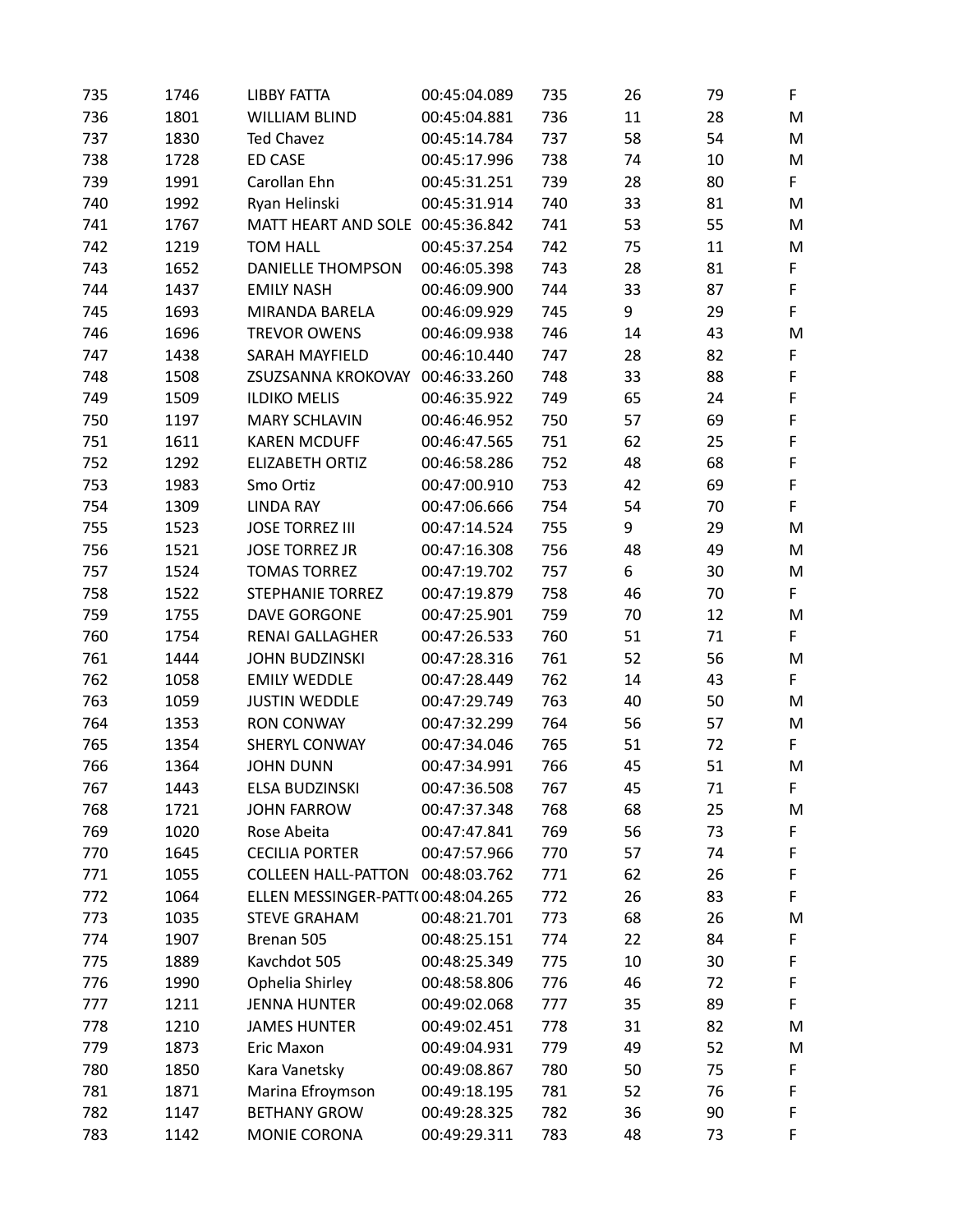| 784 | 1691 | <b>TINA REAMES</b>         | 00:49:31.834 | 784 | 49             | 74 | F           |
|-----|------|----------------------------|--------------|-----|----------------|----|-------------|
| 785 | 1695 | <b>MONTE OWENS</b>         | 00:49:32.752 | 785 | 48             | 53 | M           |
| 786 | 1082 | <b>SANDY STICKEN</b>       | 00:49:50.836 | 786 | 64             | 27 | F           |
| 787 | 1081 | <b>KIRK STICKEN</b>        | 00:49:50.847 | 787 | 63             | 27 | M           |
| 788 | 1207 | <b>NICOLE VELE</b>         | 00:50:02.304 | 788 | 36             | 91 | F           |
| 789 | 1206 | <b>LAURA VELE BUCHS</b>    | 00:50:02.318 | 789 | 44             | 75 | F           |
| 790 | 1209 | <b>JACOB VELE BUCHS</b>    | 00:50:04.060 | 790 | 4              | 31 | M           |
| 791 | 1208 | <b>VICTORIA VELE BUCHS</b> | 00:50:04.336 | 791 | 5              | 31 | F           |
| 792 | 1684 | SUSANNA JOJOLA             | 00:50:15.190 | 792 | 47             | 76 | F           |
| 793 | 1378 | <b>THOMAS GOUGHERTY</b>    | 00:50:27.770 | 793 | 62             | 28 | M           |
| 794 | 1381 | <b>STEVEN GOUGHERTY</b>    | 00:50:29.008 | 794 | 28             | 51 | M           |
| 795 | 1161 | <b>MAXWELL SIEDLER</b>     | 00:50:30.213 | 795 | 9              | 32 | M           |
| 796 | 1162 | <b>MARIELLE SIEDLER</b>    | 00:50:30.599 | 796 | $\overline{7}$ | 32 | F           |
| 797 | 1159 | <b>JIM SIEDLER</b>         | 00:50:30.659 | 797 | 48             | 54 | M           |
| 798 | 1160 | <b>JENA SIEDLER</b>        | 00:50:30.975 | 798 | 45             | 77 | F           |
| 799 | 1412 | <b>GEORGANA ANSELMI</b>    | 00:50:31.582 | 799 | 21             | 85 | F           |
| 800 | 1413 | <b>TODD ANSELMI</b>        | 00:50:32.634 | 800 | 50             | 58 | M           |
| 801 | 1238 | PATRICIA CROWE             | 00:50:33.053 | 801 | 65             | 28 | F           |
| 802 | 1171 | <b>LUCIA ORTEGA</b>        | 00:50:34.958 | 802 | 6              | 33 | F           |
| 803 | 1350 | <b>KRISTA KEAY</b>         | 00:50:34.969 | 803 | 26             | 86 | F           |
| 804 | 1589 | ROMEL ORTEGA               | 00:50:35.840 | 804 | 48             | 55 | M           |
| 805 | 1407 | <b>ELEANOR CARLILE</b>     | 00:50:37.144 | 805 | 6              | 34 | F           |
| 806 | 1547 | <b>NICK LOGOTHETIS</b>     | 00:50:43.603 | 806 | 55             | 59 | M           |
| 807 | 1548 | <b>DEMETRA LOGOTHETIS</b>  | 00:50:44.435 | 807 | 55             | 77 | F           |
| 808 | 1400 | <b>GEORGE AHO</b>          | 00:50:56.817 | 808 | 58             | 60 | M           |
| 809 | 2003 | <b>Eddie Bossond</b>       | 00:51:05.686 | 809 | 0              | 0  | N           |
| 810 | 2000 | Matt Meyers                | 00:51:11.992 | 810 | 0              | 0  | ${\sf N}$   |
| 811 | 1405 | <b>DESIREE CARLILE</b>     | 00:51:37.492 | 811 | 30             | 92 | F           |
| 812 | 1788 | <b>DAVID PERRY</b>         | 00:51:41.463 | 812 | 50             | 61 | M           |
| 813 | 1787 | <b>ASHLEY PERRY</b>        | 00:51:42.113 | 813 | 17             | 44 | F           |
| 814 | 1379 | <b>LAURA GOUGHERTY</b>     | 00:51:49.217 | 814 | 60             | 29 | $\mathsf F$ |
| 815 | 1380 | ANGELA GOUGHERTY           | 00:51:51.063 | 815 | 30             | 93 | F           |
| 816 | 1687 | <b>MANUEL RAMIREZ</b>      | 00:52:35.770 | 816 | 33             | 83 | M           |
| 817 | 1844 | Martha Ramirez             | 00:52:36.884 | 817 | 30             | 94 | F           |
| 818 | 1797 | <b>SUSANNE KISTIN</b>      | 00:52:38.595 | 818 | 37             | 95 | F           |
| 819 | 1799 | <b>REED HENDERSON</b>      | 00:52:38.595 | 819 | 5              | 33 | M           |
| 820 | 1729 | <b>SHIRLEY CASE</b>        | 00:52:57.080 | 820 | 73             | 4  | F           |
| 821 | 1629 | <b>EVASTIENE TARANGO</b>   | 00:53:44.450 | 821 | 18             | 45 | F           |
| 822 | 1241 | <b>BRIAN CASTLEMAIN</b>    | 00:53:49.649 | 822 | 59             | 62 | M           |
| 823 | 1034 | <b>MELBA BAUM</b>          | 00:53:51.518 | 823 | 64             | 30 | F           |
| 824 | 1712 | <b>CAMILA ABEITA</b>       | 00:54:13.475 | 824 | 59             | 78 | F           |
| 825 | 2002 | Wara Curry                 | 00:54:17.270 | 825 | 0              | 0  | N           |
| 826 | 2005 | Annie Curry                | 00:54:18.753 | 826 | 99             | 5  | F           |
| 827 | 2004 | Carole Curry               | 00:54:23.189 | 827 | 99             | 6  | F           |
| 828 | 1270 | <b>MARY BROWN</b>          | 00:54:42.919 | 828 | 54             | 79 | F           |
| 829 | 1199 | <b>GRAHAM FORD</b>         | 00:54:53.163 | 829 | 36             | 84 | M           |
| 830 | 1200 | ANNE WAGONER-FORD          | 00:54:53.782 | 830 | 37             | 96 | F           |
| 831 | 1583 | <b>TIM KREIDER</b>         | 00:54:54.344 | 831 | 47             | 56 | M           |
| 832 | 1312 | <b>TODD KNIGHT</b>         | 00:54:59.505 | 832 | 43             | 57 | M           |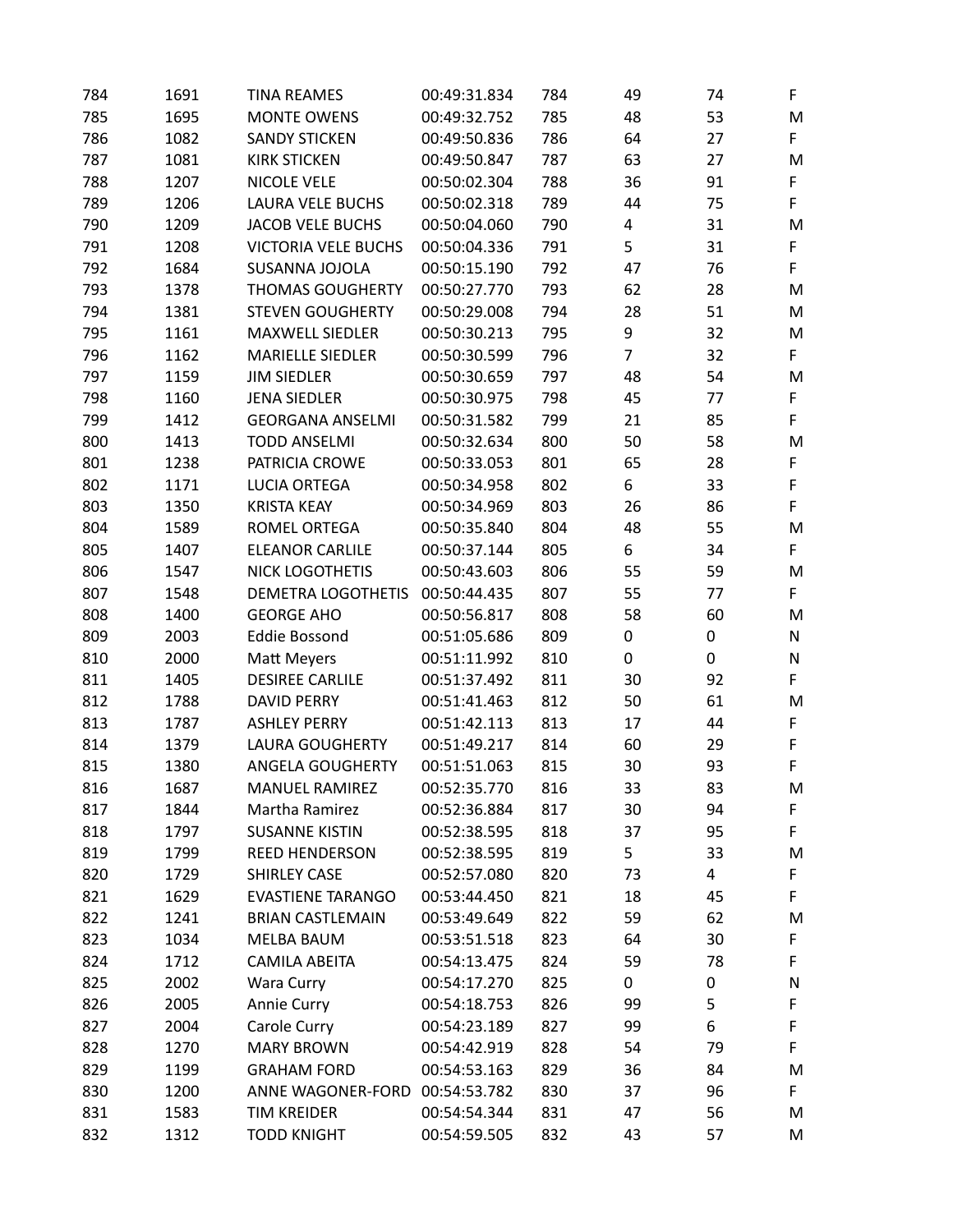| 833 | 1447 | <b>SHARON GEHRMAN</b>    | 00:55:00.603 | 833 | 62             | 31             | F           |
|-----|------|--------------------------|--------------|-----|----------------|----------------|-------------|
| 834 | 1551 | <b>ANN ITTNER</b>        | 00:55:11.679 | 834 | 51             | 80             | F           |
| 835 | 1809 | <b>CORI BENEDICT</b>     | 00:55:24.976 | 835 | 22             | 87             | $\mathsf F$ |
| 836 | 1810 | <b>MANSSA BENEDICT</b>   | 00:55:26.921 | 836 | 55             | 81             | $\mathsf F$ |
| 837 | 1048 | <b>SARAH DAVIS</b>       | 00:55:34.115 | 837 | 42             | 78             | F           |
| 838 | 1087 | <b>SUSAN TRENT</b>       | 00:55:43.995 | 838 | 65             | 32             | F           |
| 839 | 1571 | <b>JAYSON UTZ</b>        | 00:56:35.062 | 839 | 39             | 85             | M           |
| 840 | 1572 | <b>KAMERON HURLEY</b>    | 00:56:38.987 | 840 | 37             | 97             | F           |
| 841 | 1543 | <b>VIVIAN BAKER</b>      | 00:56:57.551 | 841 | $\overline{7}$ | 35             | $\mathsf F$ |
| 842 | 1542 | <b>WENDI BAKER</b>       | 00:57:04.194 | 842 | $41\,$         | 79             | $\mathsf F$ |
| 843 | 1414 | ANGELICA VASQUEZ         | 00:57:05.992 | 843 | 32             | 98             | F           |
| 844 | 1415 | <b>ANTONIO BACA</b>      | 00:57:09.682 | 844 | 8              | 34             | M           |
| 845 | 1416 | <b>ANNA BACA</b>         | 00:57:09.911 | 845 | 11             | 36             | F           |
| 846 | 1526 | MOLLIE KOLOZSY           | 00:57:26.261 | 846 | 43             | 80             | F           |
| 847 | 1527 | <b>MONA SASSAMAN</b>     | 00:57:27.638 | 847 | 62             | 33             | F           |
| 848 | 1177 | ROBERTA MACKEL           | 00:57:28.126 | 848 | 65             | 34             | $\mathsf F$ |
| 849 | 2001 | Katie Curry              | 00:58:09.306 | 849 | $\pmb{0}$      | 0              | ${\sf N}$   |
| 850 | 1063 | <b>ELIZABETH MCMANUS</b> | 00:58:31.860 | 850 | 29             | 88             | F           |
| 851 | 1060 | <b>STEVEN MCMANUS</b>    | 00:58:34.036 | 851 | 59             | 63             | M           |
| 852 | 1061 | <b>MARYBETH MCMANUS</b>  | 00:58:36.053 | 852 | 56             | 82             | F           |
| 853 | 1885 | Elizabeth Tietjen        | 00:58:37.804 | 853 | 58             | 83             | F           |
| 854 | 1387 | <b>COOPER FERRANCE</b>   | 00:58:56.272 | 854 | 11             | 35             | M           |
| 855 | 1386 | <b>ZIA FERRANCE</b>      | 00:59:03.098 | 855 | 8              | 37             | F           |
| 856 | 1726 | <b>RYAN HUNTER</b>       | 00:59:12.545 | 856 | 20             | 52             | M           |
| 857 | 1011 | <b>JACKIE HOOD</b>       | 00:59:12.979 | 857 | 63             | 35             | F           |
| 858 | 1724 | <b>SHEILA HUNTER</b>     | 00:59:13.241 | 858 | 57             | 84             | F           |
| 859 | 1013 | <b>LINDA NITZ</b>        | 00:59:16.991 | 859 | 66             | 36             | F           |
| 860 | 1389 | <b>MARY BALDUF</b>       | 00:59:58.899 | 860 | 73             | $\overline{7}$ | F           |
| 861 | 1446 | LON GEHRMAN              | 01:00:44.989 | 861 | 65             | 29             | M           |
| 862 | 1111 | <b>AIDEN ARNOLD</b>      | 01:01:05.302 | 862 | 4              | 36             | M           |
| 863 | 1615 | <b>LISA HENDRICKSON</b>  | 01:01:10.298 | 863 | 54             | 85             | F           |
| 864 | 1862 | John Allbritton          | 01:01:12.724 | 864 | 61             | 30             | M           |
| 865 | 1660 | <b>NIKKOLE VEGA</b>      | 01:01:16.117 | 865 | 33             | 99             | F.          |
| 866 | 1661 | LINDA VEGA               | 01:01:17.991 | 866 | 60             | 37             | F           |
| 867 | 1552 | <b>EMILIO VERASTEGUI</b> | 01:01:21.334 | 867 | 67             | 31             | M           |
| 868 | 1624 | <b>ROBERT SCHROCK</b>    | 01:01:40.494 | 868 | 70             | 13             | M           |
| 869 | 1470 | <b>MATTY CONNELLY</b>    | 01:01:42.405 | 869 | 48             | 58             | M           |
| 870 | 1471 | <b>SAMEE CONNELLY</b>    | 01:01:42.418 | 870 | 46             | 81             | F           |
| 871 | 1450 | <b>JENNIFER GIBBS</b>    | 01:02:31.489 | 871 | 37             | 100            | F           |
| 872 | 1577 | <b>ASHLEY SARAZIN</b>    | 01:02:32.270 | 872 | 33             | 101            | $\mathsf F$ |
| 873 | 1411 | <b>ANNEMARIE MADARAS</b> | 01:02:33.859 | 873 | 39             | 102            | F           |
| 874 | 1702 | <b>GRAHAM JONES</b>      | 01:03:05.708 | 874 | 6              | 37             | M           |
| 875 | 1705 | AMY BASKETTE             | 01:03:08.581 | 875 | 40             | 82             | F           |
| 876 | 1958 | Liz Kistin Keller        | 01:03:41.823 | 876 | 36             | 103            | F           |
| 877 | 1588 | <b>MARTIN KISTIN</b>     | 01:03:55.529 | 877 | 70             | 14             | M           |
| 878 | 1237 | <b>JENNIFER CROWE</b>    | 01:04:14.319 | 878 | 38             | 104            | F           |
| 879 | 1593 | <b>WENDY KRETSCHMER</b>  | 01:05:32.976 | 879 | 42             | 83             | F           |
| 880 | 1734 | <b>JEFF BIRKEY</b>       | 01:05:43.346 | 880 | 44             | 59             | M           |
| 881 | 1735 | SHASTA ROUCH BIRKEY      | 01:05:46.190 | 881 | 43             | 84             | F           |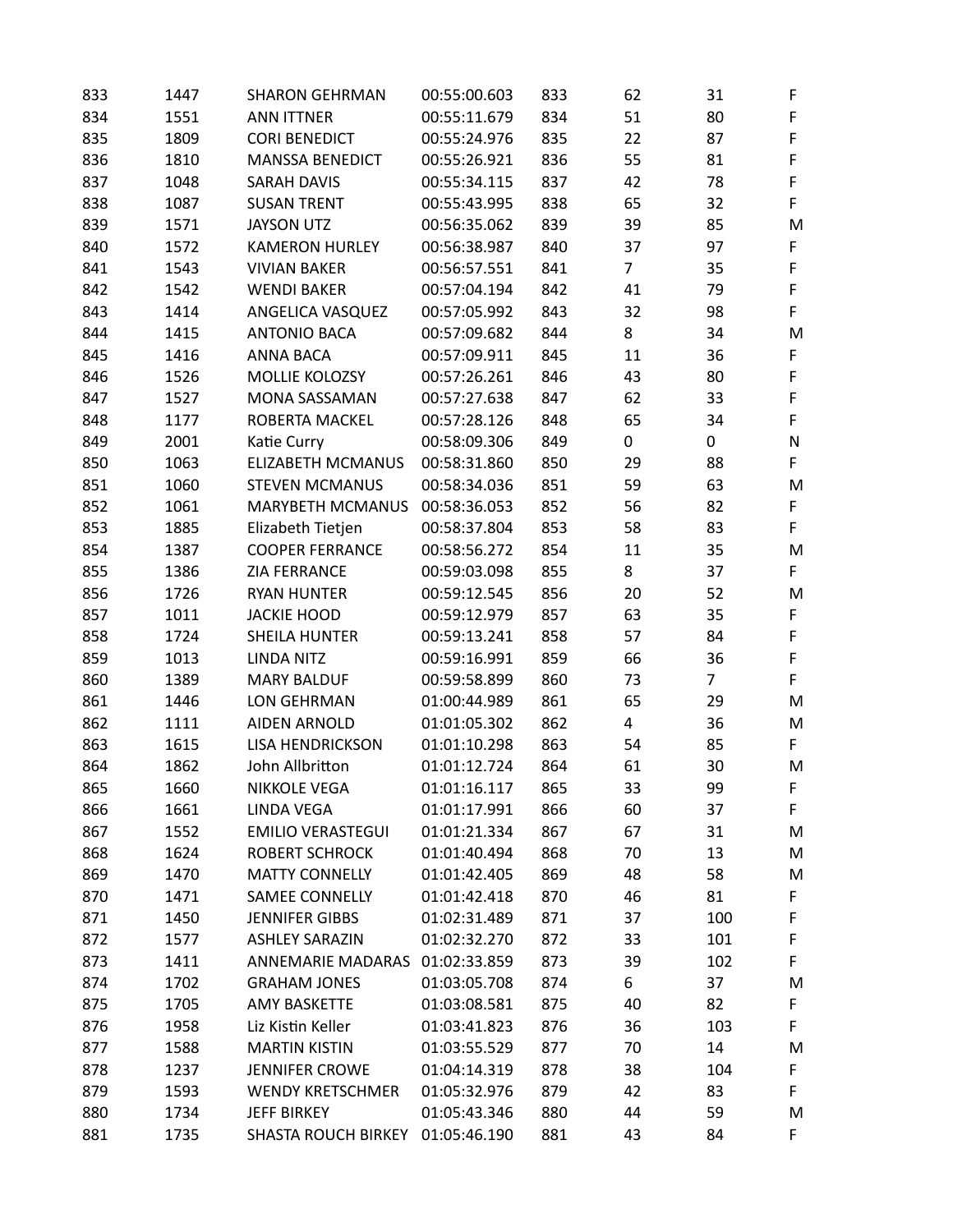| 882 | 1433 | <b>CONNOR MACKENZIE</b> | 01:05:57.282 | 882 | 19 | 44  | М  |
|-----|------|-------------------------|--------------|-----|----|-----|----|
| 883 | 1128 | LEIGHA MACKENZIE        | 01:05:58.146 | 883 | 22 | 53  | M  |
| 884 | 1434 | <b>BRIANA MACKENZIE</b> | 01:06:03.151 | 884 | 17 | 46  | F. |
| 885 | 1435 | <b>TYLER SLIGHT</b>     | 01:06:04.322 | 885 | 29 | 54  | M  |
| 886 | 1877 | Roy Vasquez             | 01:06:53.504 | 886 | 17 | 45  | M  |
| 887 | 1928 | Antonia Harford         | 01:07:04.520 | 887 | 67 | 38  | F. |
| 888 | 1511 | <b>MATTHEW GOMEZ</b>    | 01:07:32.368 | 888 | 34 | 86  | M  |
| 889 | 1510 | <b>BRENNA GOMEZ</b>     | 01:07:35.530 | 889 | 36 | 105 | F  |
| 890 | 1876 | Joanna Vasquez          | 01:08:17.292 | 890 | 41 | 60  | M  |
| 891 | 1296 | <b>ALLSION WINDES</b>   | 01:08:33.930 | 891 | 39 | 106 | F. |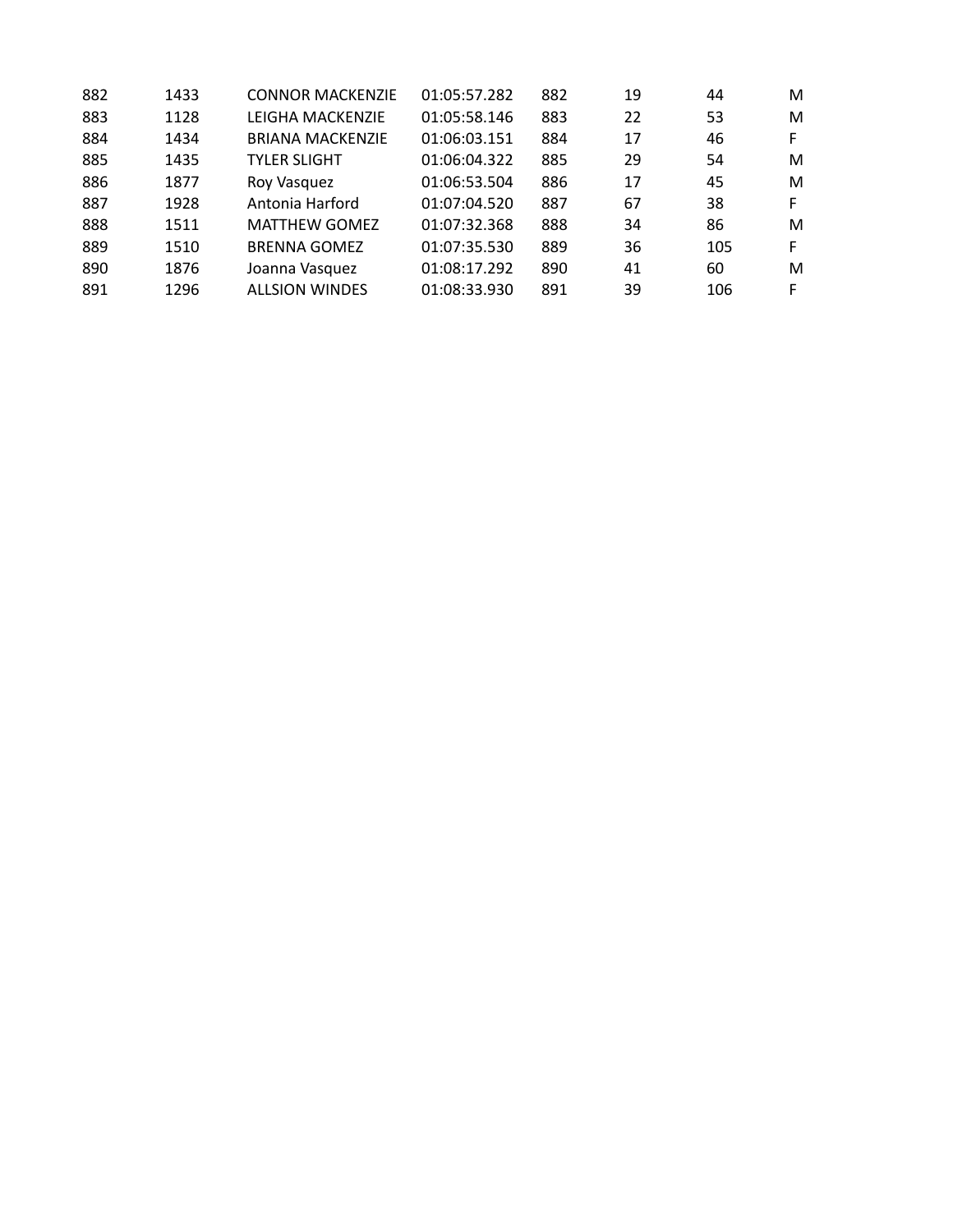| <b>Gender Place</b> | Pace  |
|---------------------|-------|
| 1                   | 04:57 |
| $\overline{2}$      | 05:00 |
| 3                   | 05:01 |
| 4                   | 05:08 |
| 5                   | 05:17 |
| 6                   | 05:24 |
| 7                   | 05:24 |
| 8                   | 05:26 |
| 9                   | 05:29 |
| 10                  | 05:30 |
| $\mathbf 1$         | 05:34 |
| 11                  | 05:37 |
| 12                  | 05:39 |
| 13                  | 05:43 |
| $\overline{2}$      | 05:44 |
| 14                  | 05:46 |
| 15                  | 05:49 |
| 16                  | 05:50 |
| 17                  | 05:51 |
| 3                   | 05:51 |
| 18                  | 05:55 |
| 19                  | 05:56 |
| 4                   | 06:00 |
| 20                  | 06:01 |
| 21                  | 06:02 |
| 5                   | 06:03 |
| $\overline{22}$     | 06:04 |
| 6                   | 06:05 |
| 23                  | 06:09 |
| 24                  | 06:10 |
| 25                  | 06:11 |
| 26                  | 06:11 |
| 7                   | 06:16 |
| 27                  | 06:18 |
| 28                  | 06:21 |
| 29                  | 06:22 |
| 30                  | 06:24 |
| 31                  | 06:26 |
| 32                  | 06:26 |
| 33                  | 06:31 |
| 34                  | 06:33 |
| 35                  | 06:34 |
| 36                  | 06:36 |
| 8                   | 06:36 |
| 9                   | 06:36 |
| 37                  | 06:39 |
| 38                  | 06:39 |
| 39                  | 06:40 |
|                     |       |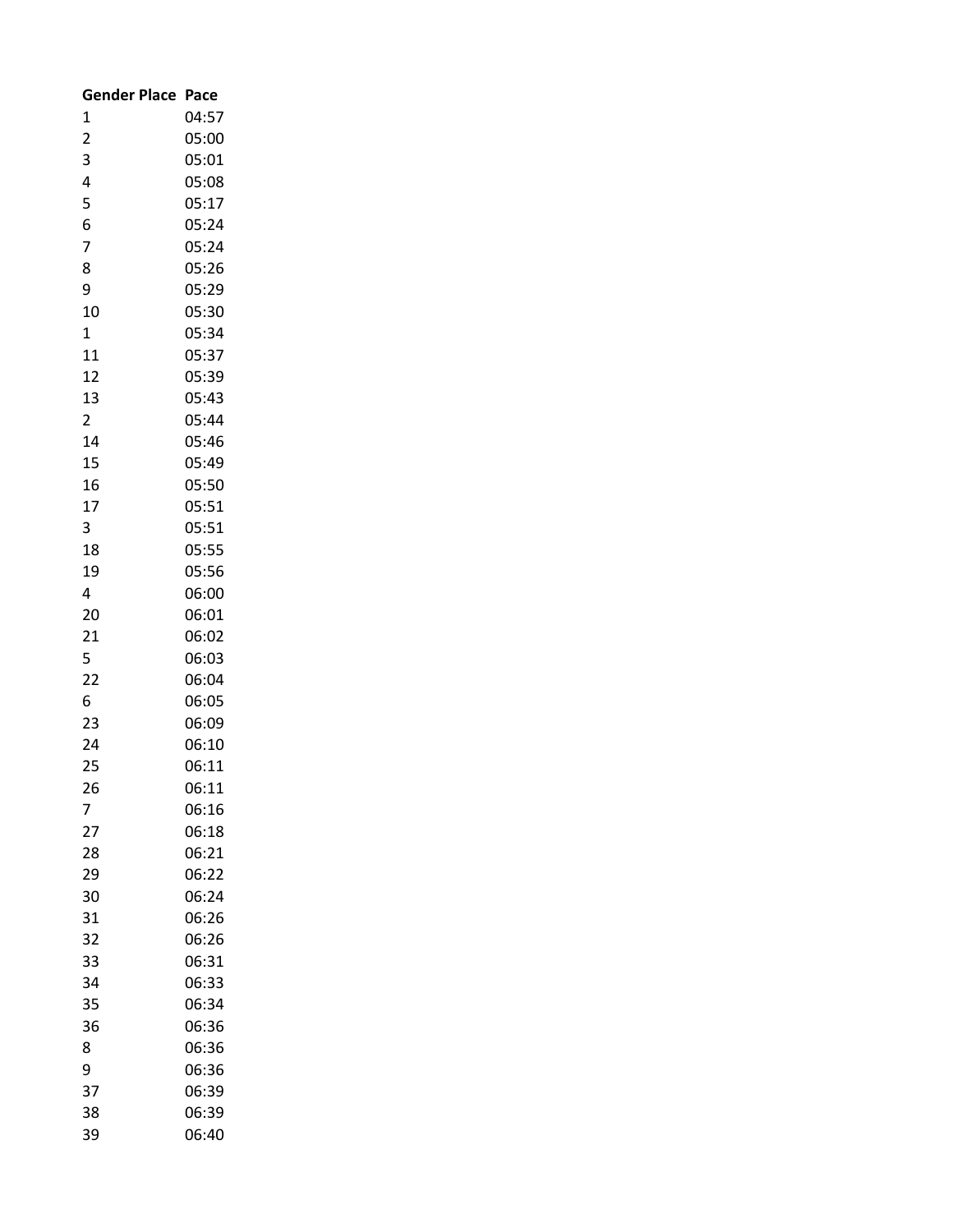| 40 | 06:40 |
|----|-------|
| 41 | 06:41 |
| 10 | 06:41 |
| 42 | 06:41 |
| 43 | 06:44 |
| 44 | 06:45 |
| 45 | 06:48 |
| 11 | 06:49 |
| 46 | 06:52 |
| 12 | 06:56 |
| 13 | 06:58 |
| 47 | 06:59 |
| 48 | 07:01 |
| 49 | 07:02 |
| 50 | 07:03 |
| 51 | 07:03 |
| 14 | 07:04 |
| 15 | 07:07 |
| 52 | 07:07 |
| 53 | 07:09 |
| 16 | 07:11 |
| 54 | 07:12 |
| 17 | 07:14 |
| 55 | 07:15 |
| 56 | 07:15 |
| 18 | 07:16 |
| 57 | 07:16 |
| 19 | 07:17 |
| 58 | 07:18 |
| 59 | 07:19 |
| 60 | 07:19 |
| 61 | 07:19 |
| 62 | 07:19 |
| 63 | 07:21 |
| 20 | 07:21 |
| 21 | 07:21 |
| 64 | 07:21 |
| 65 | 07:24 |
| 22 | 07:24 |
|    | 07:24 |
| 23 |       |
| 24 | 07:24 |
| 66 | 07:27 |
| 67 | 07:27 |
| 68 | 07:29 |
| 25 | 07:29 |
| 69 | 07:29 |
| 26 | 07:29 |
| 70 | 07:29 |
| 71 | 07:29 |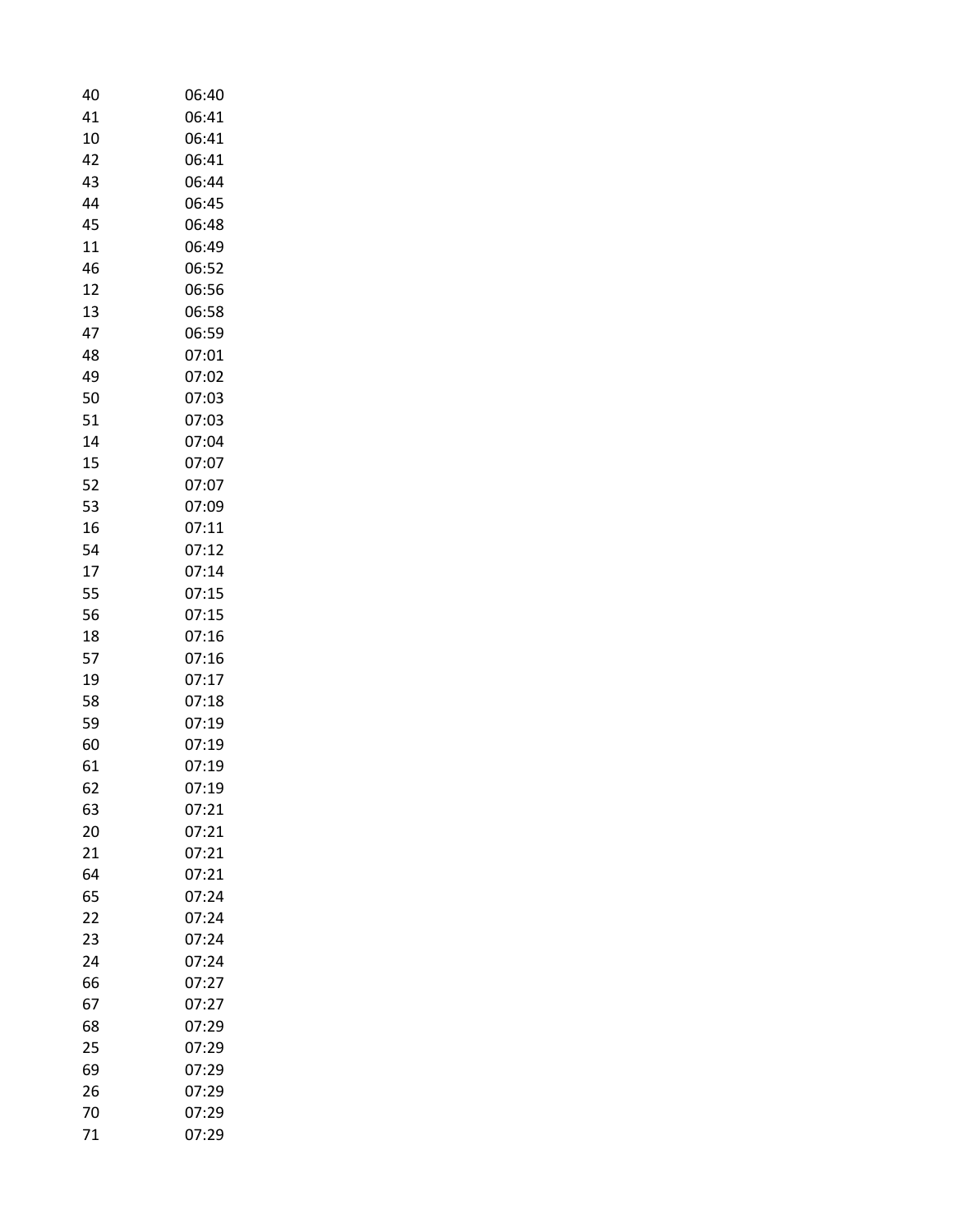| 72  | 07:30 |
|-----|-------|
| 27  | 07:30 |
| 73  | 07:32 |
| 74  | 07:32 |
| 28  | 07:33 |
| 75  | 07:34 |
| 29  | 07:35 |
| 76  | 07:36 |
| 77  | 07:37 |
| 30  | 07:38 |
| 78  | 07:39 |
| 79  | 07:40 |
| 80  | 07:40 |
| 81  | 07:40 |
| 82  | 07:41 |
| 31  | 07:43 |
| 32  | 07:43 |
| 33  | 07:45 |
| 83  | 07:45 |
| 84  | 07:45 |
| 85  | 07:45 |
| 86  | 07:46 |
| 87  | 07:46 |
| 34  | 07:47 |
| 88  | 07:49 |
| 89  | 07:49 |
| 35  | 07:50 |
| 90  | 07:50 |
| 91  | 07:52 |
| 36  | 07:52 |
| 92  | 07:55 |
| 93  | 07:56 |
| 94  | 07:57 |
| 37  | 07:58 |
| 95  | 07:58 |
| 96  | 07:59 |
| 38  | 08:00 |
| 39  | 08:00 |
| 97  | 08:01 |
| 40  | 08:01 |
| 98  | 08:02 |
| 41  | 08:02 |
| 99  | 08:03 |
| 100 | 08:03 |
| 42  | 08:04 |
| 43  | 08:04 |
| 101 | 08:04 |
| 44  | 08:06 |
| 45  | 08:07 |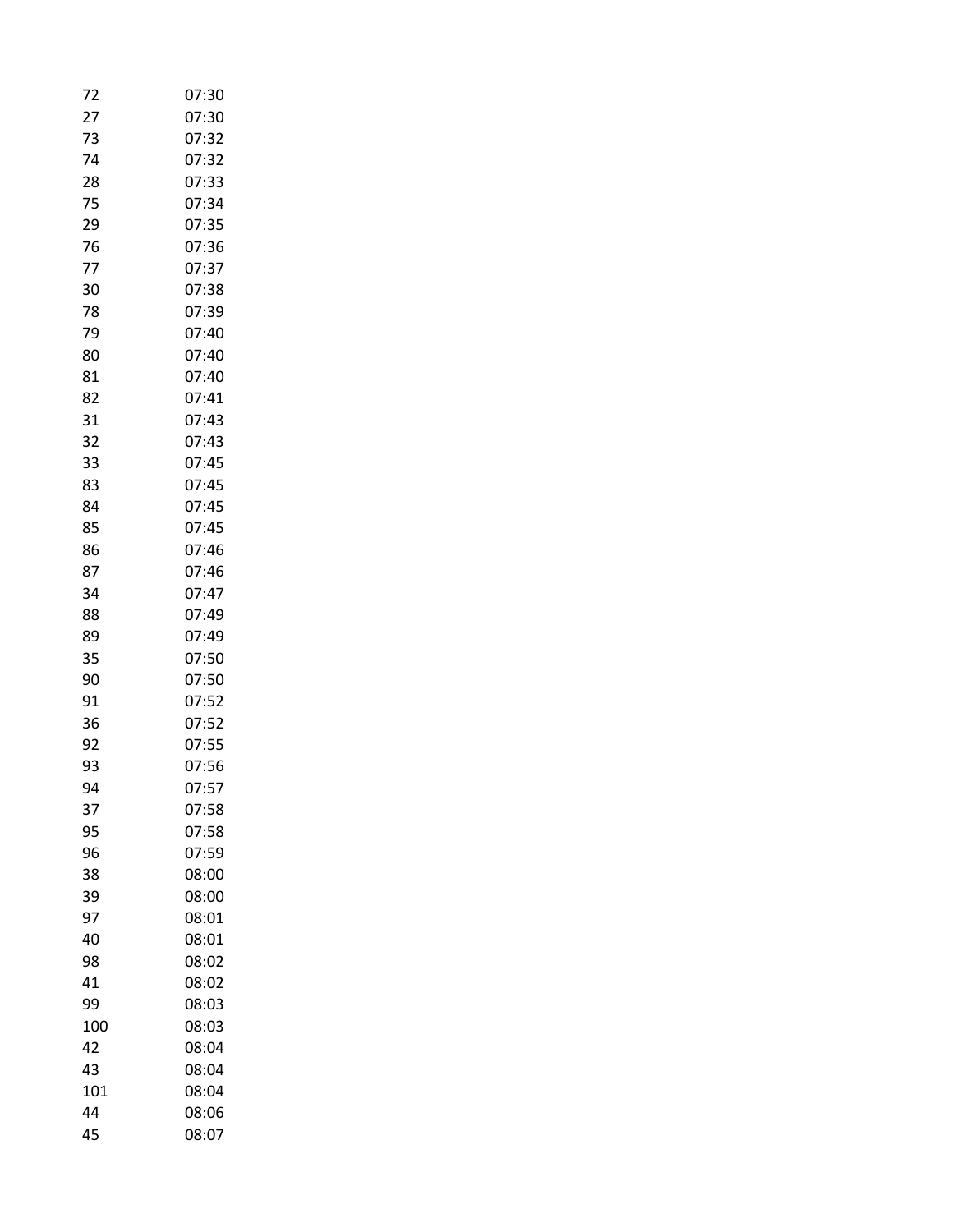| 46  | 08:07 |
|-----|-------|
| 102 | 08:07 |
| 47  | 08:08 |
| 48  | 08:10 |
| 49  | 08:10 |
| 50  | 08:10 |
|     |       |
| 103 | 08:11 |
| 104 | 08:11 |
| 51  | 08:11 |
| 105 | 08:11 |
| 106 | 08:12 |
| 107 | 08:12 |
| 52  | 08:13 |
| 53  | 08:13 |
| 108 | 08:14 |
| 54  | 08:14 |
| 109 | 08:16 |
| 55  | 08:16 |
| 56  | 08:17 |
| 57  | 08:19 |
| 58  | 08:21 |
|     |       |
| 110 | 08:22 |
| 111 | 08:22 |
| 112 | 08:24 |
| 59  | 08:24 |
| 113 | 08:24 |
| 60  | 08:25 |
| 114 | 08:25 |
| 115 | 08:26 |
| 61  | 08:26 |
| 62  | 08:26 |
| 63  | 08:26 |
| 116 | 08:27 |
| 64  | 08:28 |
| 117 | 08:29 |
| 118 | 08:29 |
| 119 | 08:30 |
| 120 |       |
|     | 08:30 |
| 65  | 08:31 |
| 66  | 08:32 |
| 121 | 08:33 |
| 122 | 08:34 |
| 123 | 08:34 |
| 124 | 08:34 |
| 125 | 08:35 |
| 126 | 08:39 |
| 67  | 08:39 |
| 127 | 08:40 |
| 128 | 08:40 |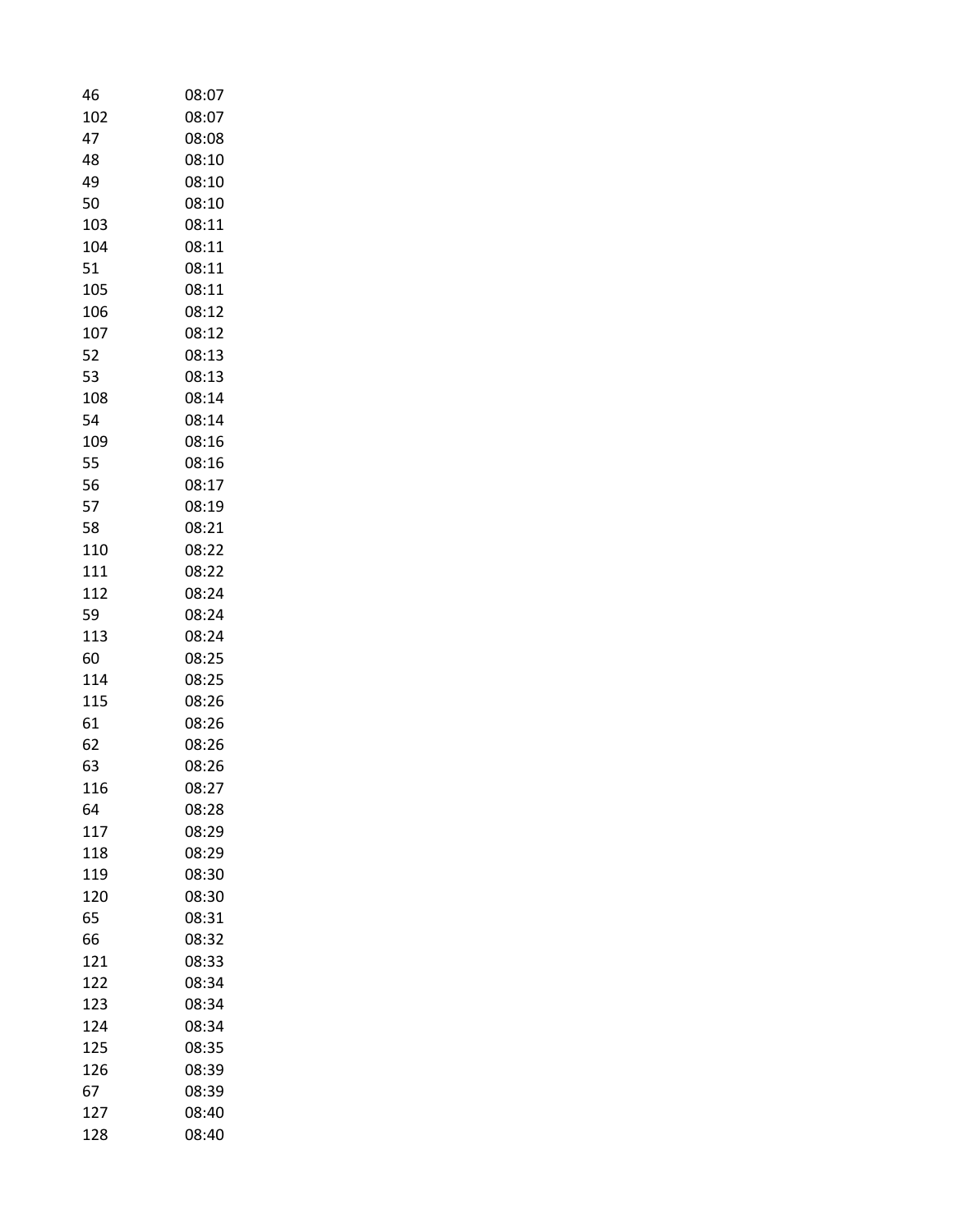| 129 | 08:40 |
|-----|-------|
| 68  | 08:40 |
| 130 | 08:40 |
| 69  | 08:42 |
| 131 | 08:42 |
| 70  | 08:43 |
| 132 | 08:43 |
| 133 | 08:44 |
| 71  | 08:44 |
| 134 | 08:46 |
| 135 | 08:46 |
| 136 | 08:48 |
| 72  | 08:48 |
| 73  | 08:48 |
| 74  | 08:49 |
| 137 | 08:49 |
| 138 | 08:49 |
| 139 | 08:49 |
| 140 | 08:49 |
| 75  | 08:50 |
| 76  | 08:50 |
| 77  | 08:50 |
| 141 | 08:51 |
| 78  | 08:52 |
| 79  | 08:52 |
| 80  | 08:53 |
| 81  | 08:53 |
| 82  | 08:54 |
| 142 | 08:54 |
| 143 | 08:54 |
| 83  | 08:55 |
| 144 | 08:55 |
| 84  | 08:56 |
| 85  | 08:57 |
| 145 | 08:57 |
| 86  | 08:58 |
| 146 | 08:59 |
| 147 | 08:59 |
| 87  | 08:59 |
| 88  | 09:00 |
| 89  | 09:00 |
| 90  | 09:00 |
| 91  | 09:00 |
| 92  | 09:00 |
| 93  | 09:01 |
| 148 | 09:01 |
| 149 | 09:01 |
| 150 | 09:01 |
| 151 | 09:02 |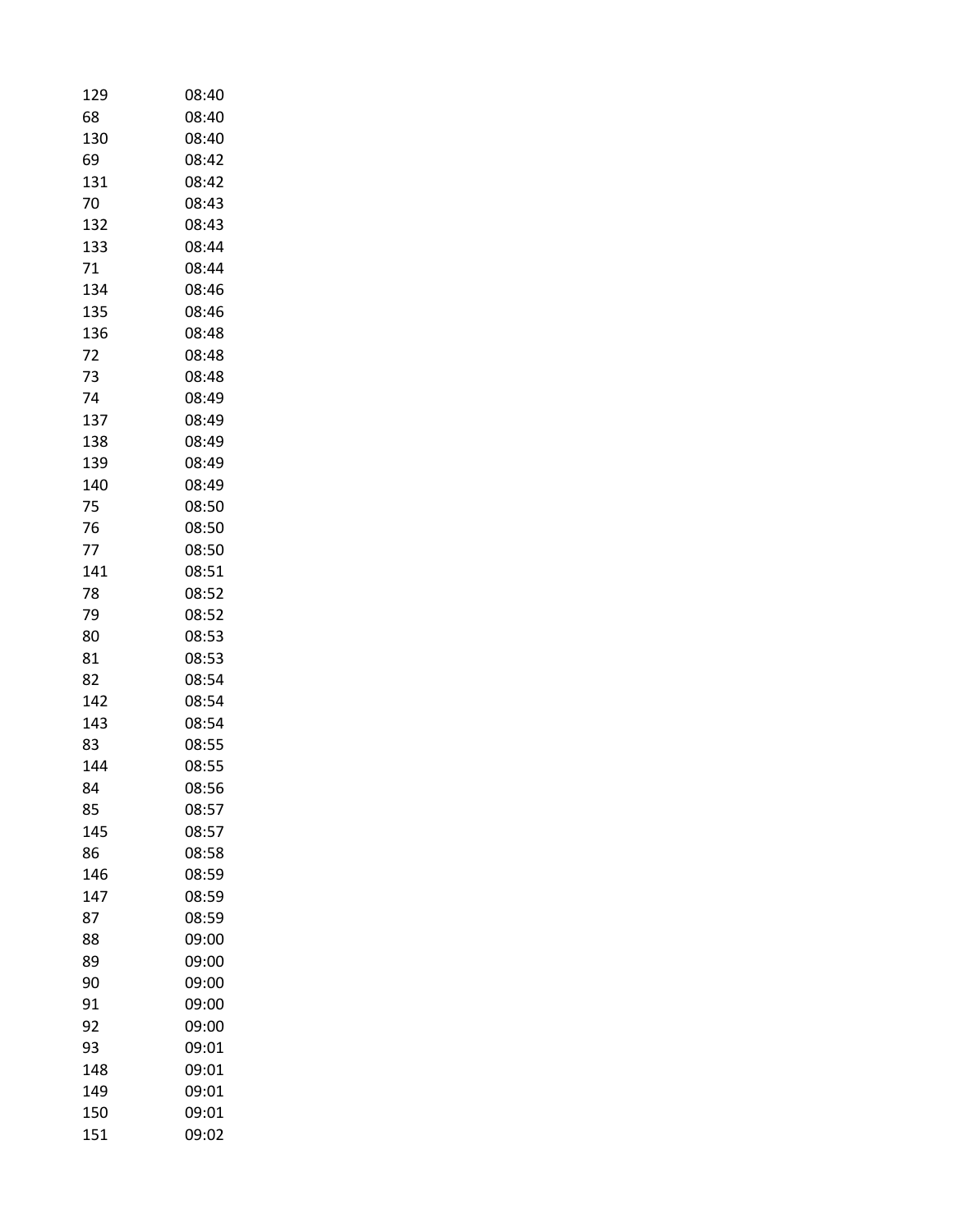| 94  | 09:02 |
|-----|-------|
| 152 | 09:03 |
| 95  | 09:03 |
| 153 | 09:03 |
| 96  | 09:03 |
| 97  | 09:04 |
| 154 | 09:04 |
| 98  | 09:05 |
| 155 | 09:07 |
| 156 | 09:08 |
| 99  | 09:08 |
| 100 | 09:08 |
| 157 | 09:09 |
| 101 | 09:11 |
| 102 | 09:12 |
| 103 | 09:12 |
| 158 | 09:12 |
| 159 | 09:13 |
| 160 | 09:13 |
| 161 | 09:15 |
| 162 | 09:15 |
| 104 | 09:15 |
| 105 | 09:15 |
| 106 | 09:15 |
| 107 | 09:15 |
| 163 | 09:15 |
| 164 | 09:16 |
| 165 | 09:16 |
|     | 09:17 |
| 108 |       |
| 109 | 09:18 |
| 166 | 09:19 |
| 110 | 09:20 |
| 167 | 09:21 |
| 111 | 09:22 |
| 112 | 09:22 |
| 168 | 09:23 |
| 113 | 09:24 |
| 169 | 09:25 |
| 170 | 09:25 |
| 171 | 09:25 |
| 172 | 09:26 |
| 114 | 09:26 |
| 115 | 09:26 |
| 116 | 09:27 |
| 117 | 09:27 |
| 118 | 09:27 |
| 119 | 09:28 |
| 120 | 09:29 |
| 121 | 09:29 |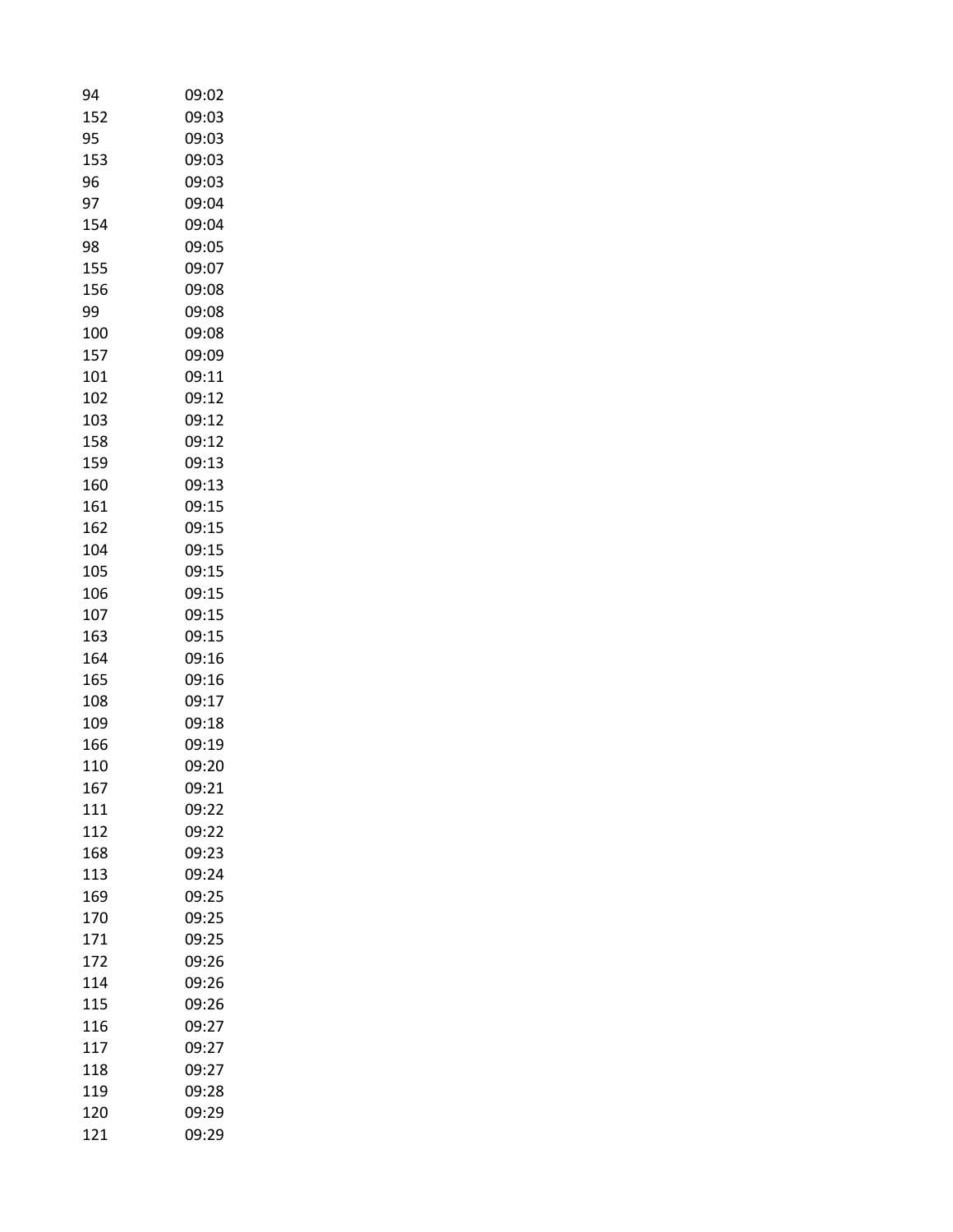| 122        | 09:30 |
|------------|-------|
| 123        | 09:30 |
| 124        | 09:30 |
| 125        | 09:31 |
| 173        | 09:31 |
| 126        | 09:32 |
| 174        | 09:32 |
| 127        | 09:32 |
| 128        | 09:32 |
| 175        | 09:33 |
| 176        | 09:33 |
| 177        | 09:33 |
| 129        | 09:34 |
| 178        | 09:34 |
| 130        | 09:34 |
| 131        | 09:34 |
| 132        | 09:34 |
| 133        | 09:34 |
| 179        | 09:37 |
| 180        | 09:38 |
| 134        | 09:38 |
| 181        | 09:38 |
| 182        | 09:38 |
| 183        | 09:38 |
| 135        | 09:38 |
| 136        | 09:40 |
| 137        | 09:40 |
| 138        | 09:41 |
| 139        | 09:42 |
| 140        | 09:43 |
| 141        | 09:43 |
| 142        | 09:44 |
| 184        | 09:44 |
|            |       |
| 143<br>185 | 09:45 |
|            | 09:45 |
| 186        | 09:46 |
| 187        | 09:46 |
| 144        | 09:46 |
| 145        | 09:47 |
| 146        | 09:47 |
| 147        | 09:47 |
| 148        | 09:47 |
| 149        | 09:48 |
| 188        | 09:48 |
| 189        | 09:49 |
| 150        | 09:49 |
| 151        | 09:49 |
| 190        | 09:49 |
| 191        | 09:50 |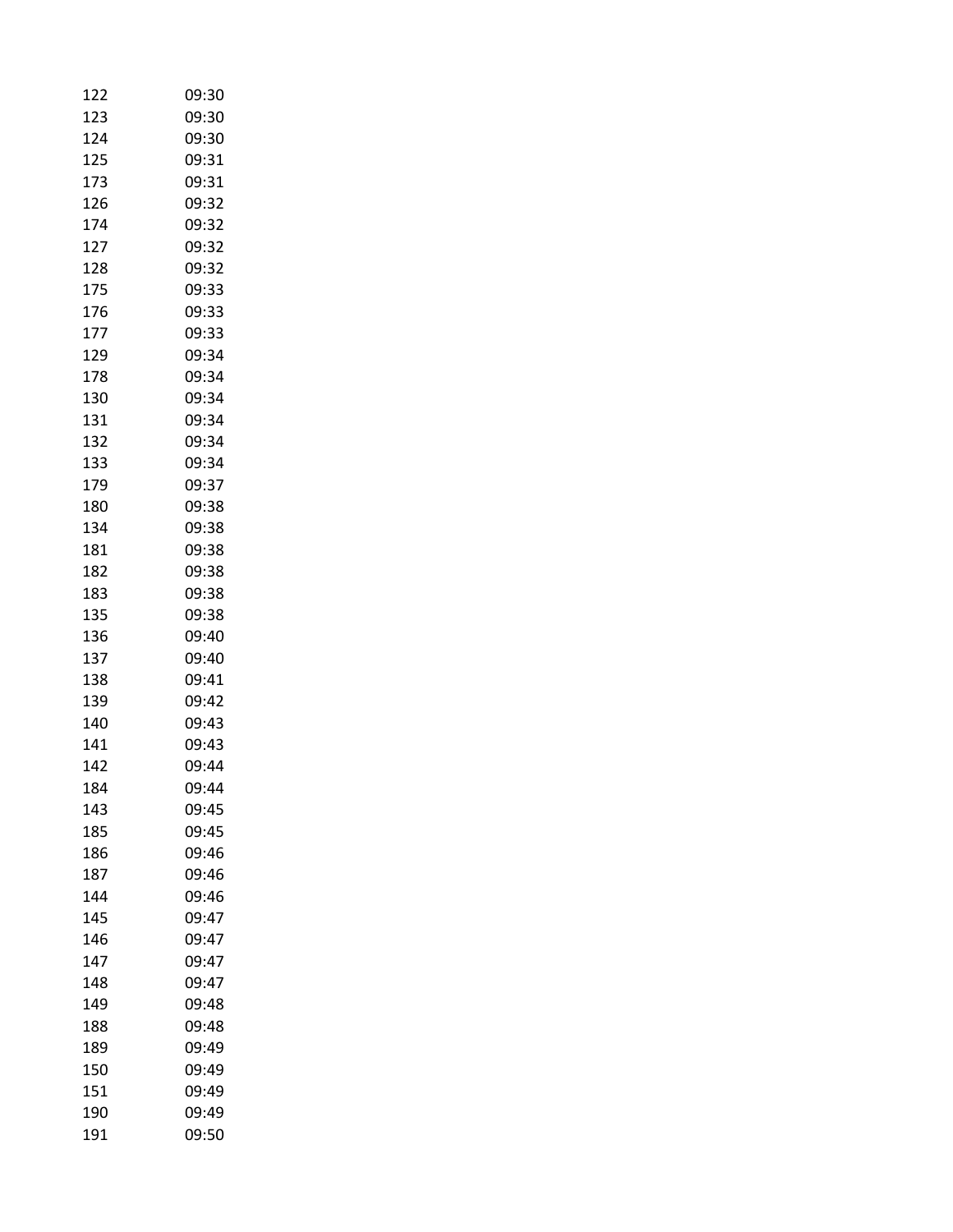| 152 | 09:50 |
|-----|-------|
| 153 | 09:50 |
| 154 | 09:50 |
| 192 | 09:52 |
| 155 | 09:53 |
| 193 | 09:55 |
| 156 | 09:56 |
| 157 | 09:56 |
| 158 | 09:56 |
| 159 | 09:56 |
| 194 | 09:56 |
| 160 | 09:57 |
| 161 | 09:57 |
| 162 | 09:57 |
| 163 | 09:57 |
| 195 | 09:57 |
| 164 | 09:58 |
| 165 | 09:58 |
| 166 | 09:59 |
| 196 | 09:59 |
| 197 | 09:59 |
| 198 | 10:00 |
| 167 | 10:00 |
| 168 | 10:00 |
| 169 | 10:00 |
| 170 | 10:00 |
| 199 | 10:01 |
| 200 | 10:01 |
| 201 | 10:01 |
| 202 | 10:02 |
| 171 | 10:04 |
| 203 | 10:05 |
| 172 | 10:06 |
| 173 | 10:06 |
| 174 | 10:07 |
| 175 | 10:07 |
| 176 | 10:07 |
| 177 | 10:07 |
| 178 | 10:08 |
| 179 | 10:08 |
| 180 | 10:08 |
| 181 | 10:12 |
| 182 | 10:12 |
| 204 | 10:13 |
| 183 | 10:13 |
| 184 | 10:14 |
| 205 | 10:15 |
| 206 | 10:15 |
| 185 | 10:15 |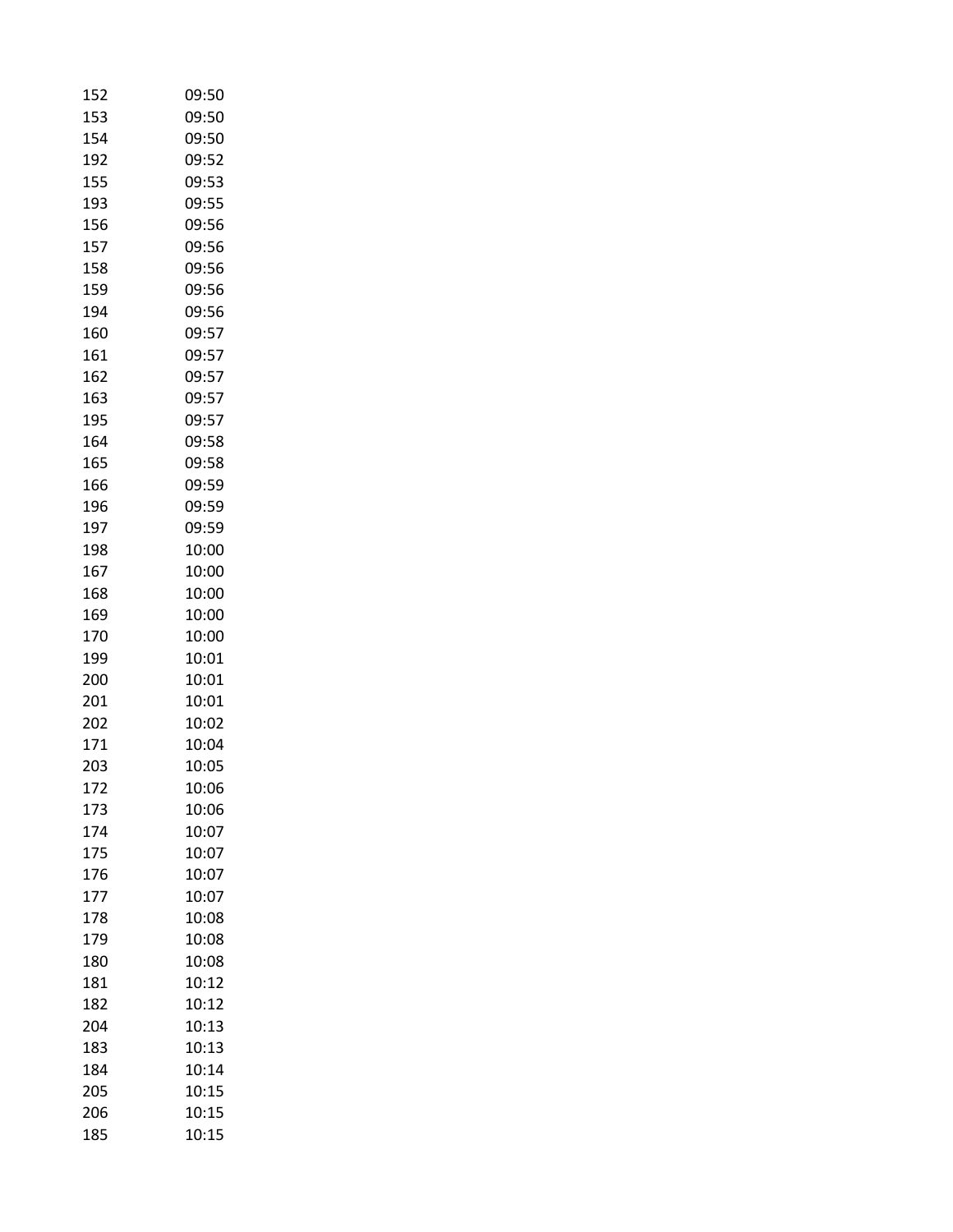| 186 | 10:17 |
|-----|-------|
| 187 | 10:19 |
| 207 | 10:19 |
| 208 | 10:19 |
| 209 | 10:19 |
| 210 | 10:19 |
| 188 | 10:20 |
| 189 | 10:20 |
| 190 | 10:20 |
| 211 | 10:20 |
| 191 | 10:21 |
| 212 | 10:21 |
| 192 | 10:21 |
| 193 | 10:21 |
| 194 | 10:22 |
| 213 | 10:22 |
| 214 | 10:22 |
| 215 | 10:22 |
| 216 | 10:23 |
| 217 | 10:23 |
| 195 | 10:24 |
| 196 | 10:24 |
| 197 | 10:25 |
| 218 | 10:26 |
| 219 | 10:26 |
| 198 | 10:27 |
| 199 | 10:27 |
| 200 | 10:28 |
| 201 | 10:29 |
| 220 | 10:29 |
| 202 | 10:30 |
| 221 | 10:30 |
| 203 | 10:30 |
| 204 | 10:31 |
| 205 | 10:31 |
| 206 | 10:32 |
| 207 | 10:32 |
| 208 | 10:32 |
| 222 | 10:32 |
| 209 | 10:32 |
| 223 | 10:33 |
| 210 | 10:33 |
| 224 | 10:33 |
| 225 | 10:36 |
| 211 | 10:36 |
| 212 | 10:37 |
| 213 | 10:37 |
| 214 | 10:38 |
| 215 | 10:38 |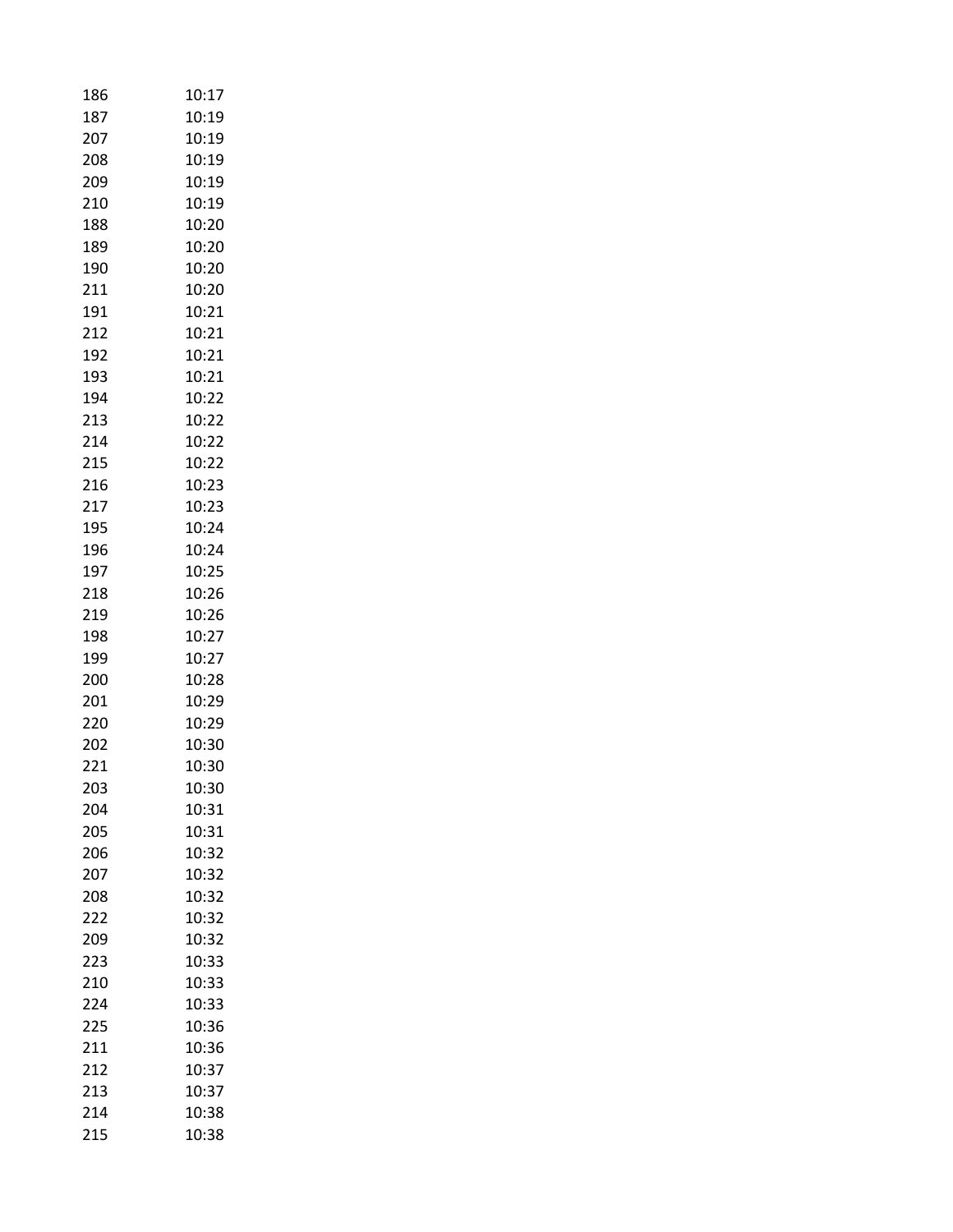| 216 | 10:38 |
|-----|-------|
| 217 | 10:38 |
| 218 | 10:38 |
| 226 | 10:39 |
| 227 | 10:40 |
| 219 | 10:40 |
| 220 | 10:40 |
| 228 | 10:40 |
| 221 | 10:40 |
| 229 | 10:41 |
| 230 | 10:41 |
| 222 | 10:41 |
| 223 | 10:41 |
| 224 | 10:41 |
| 225 | 10:41 |
| 226 | 10:42 |
| 227 | 10:43 |
| 228 | 10:43 |
| 231 | 10:43 |
| 229 | 10:43 |
| 230 | 10:43 |
| 232 | 10:44 |
| 231 | 10:44 |
| 233 | 10:45 |
| 234 | 10:45 |
| 235 | 10:46 |
| 232 | 10:47 |
| 236 | 10:47 |
| 233 | 10:48 |
| 234 | 10:48 |
| 235 | 10:48 |
| 237 | 10:48 |
| 236 | 10:48 |
| 237 | 10:48 |
| 238 | 10:49 |
| 238 | 10:50 |
| 239 | 10:50 |
| 239 | 10:50 |
| 240 | 10:50 |
| 241 | 10:51 |
| 242 | 10:51 |
| 240 | 10:52 |
| 243 | 10:53 |
| 241 | 10:53 |
| 242 | 10:53 |
| 243 | 10:53 |
| 244 | 10:53 |
| 245 | 10:54 |
| 246 | 10:54 |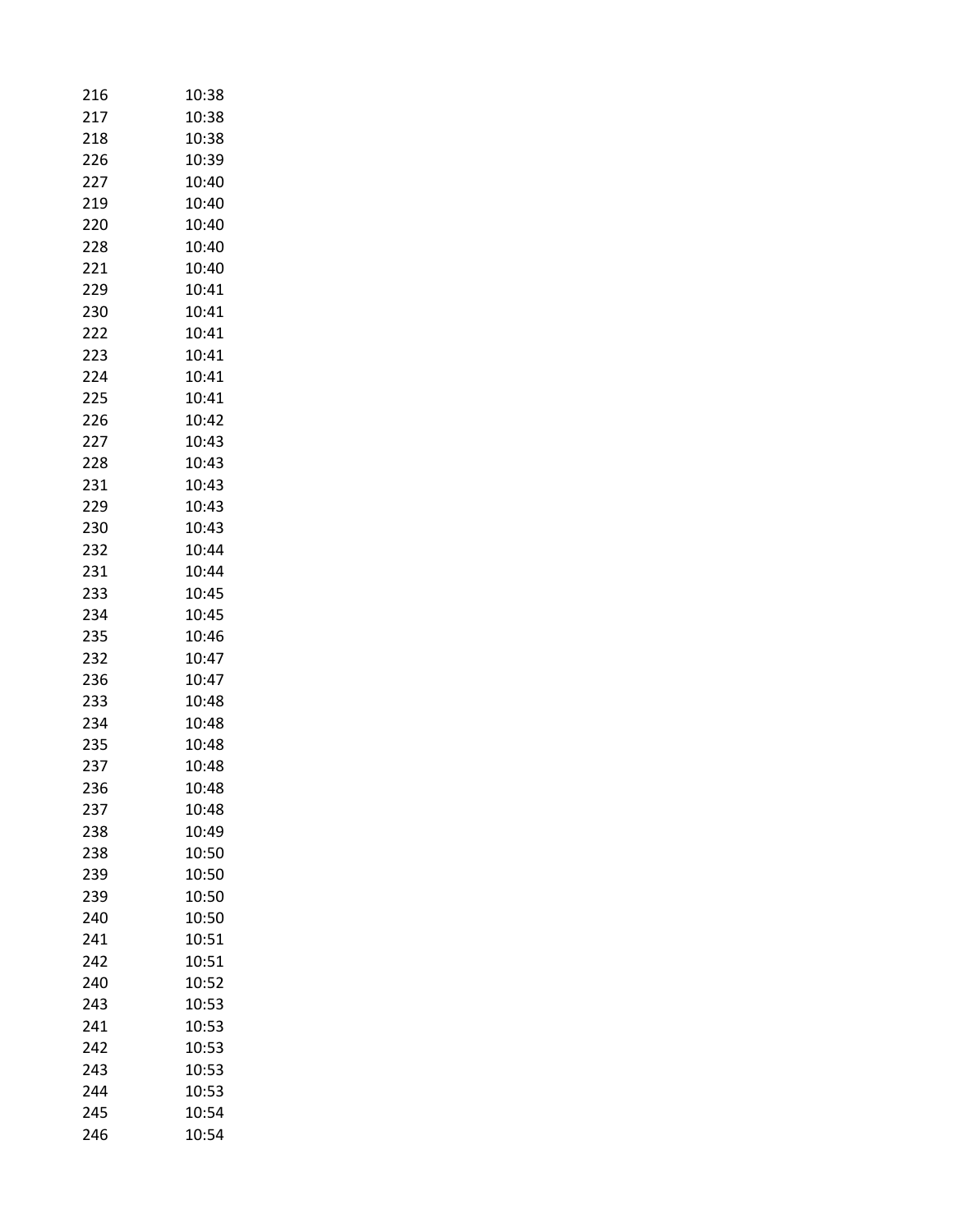| 244 | 10:54 |
|-----|-------|
| 247 | 10:54 |
| 248 | 10:55 |
| 249 | 10:56 |
| 245 | 10:56 |
| 250 | 10:56 |
| 251 | 10:57 |
| 252 | 10:57 |
| 246 | 10:57 |
| 247 | 10:57 |
| 248 | 10:57 |
| 253 | 10:59 |
| 249 | 10:59 |
| 254 | 11:00 |
| 255 | 11:00 |
| 250 | 11:00 |
| 256 | 11:01 |
| 257 | 11:02 |
| 251 | 11:04 |
| 258 | 11:04 |
| 252 | 11:04 |
| 253 | 11:04 |
| 254 | 11:05 |
| 259 | 11:06 |
| 260 | 11:06 |
| 255 | 11:06 |
| 256 | 11:06 |
| 257 | 11:06 |
| 258 | 11:08 |
| 259 | 11:08 |
| 261 | 11:08 |
| 260 | 11:08 |
| 262 | 11:09 |
| 261 | 11:09 |
| 263 | 11:09 |
| 264 | 11:10 |
| 265 | 11:11 |
| 266 | 11:11 |
| 267 | 11:11 |
| 268 | 11:12 |
| 269 | 11:12 |
| 262 | 11:12 |
| 270 | 11:12 |
| 263 | 11:13 |
| 264 | 11:13 |
| 271 | 11:13 |
| 265 | 11:13 |
| 272 | 11:13 |
| 273 | 11:14 |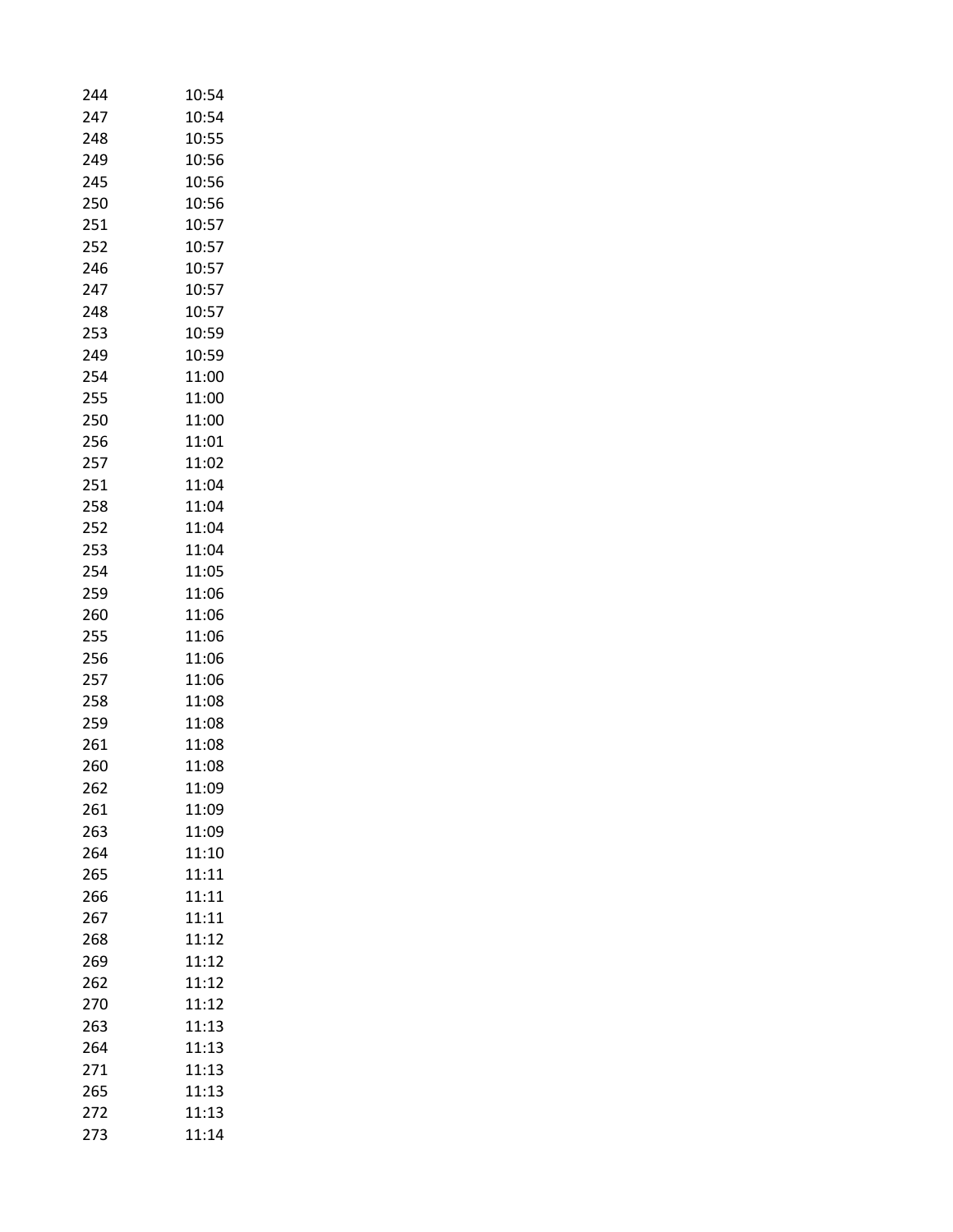| 274 | 11:14 |
|-----|-------|
| 266 | 11:16 |
| 267 | 11:17 |
| 275 | 11:18 |
| 276 | 11:18 |
| 277 | 11:18 |
| 268 | 11:19 |
| 278 | 11:19 |
| 269 | 11:19 |
| 279 | 11:19 |
| 280 | 11:21 |
| 270 | 11:21 |
| 281 | 11:22 |
| 282 | 11:22 |
| 283 | 11:24 |
| 284 | 11:25 |
| 285 | 11:26 |
| 286 | 11:26 |
| 271 | 11:26 |
| 287 | 11:27 |
| 288 | 11:27 |
| 289 | 11:27 |
| 272 | 11:28 |
| 290 | 11:28 |
| 291 | 11:28 |
| 292 | 11:29 |
| 273 | 11:29 |
| 293 | 11:30 |
| 294 | 11:33 |
| 274 | 11:33 |
| 295 | 11:33 |
| 296 | 11:34 |
| 275 | 11:35 |
| 297 | 11:36 |
| 298 | 11:36 |
| 299 | 11:37 |
| 300 | 11:38 |
| 301 | 11:39 |
| 276 | 11:39 |
| 302 | 11:39 |
| 303 | 11:40 |
| 304 | 11:40 |
| 305 | 11:41 |
| 277 | 11:43 |
| 278 | 11:43 |
| 306 | 11:45 |
| 279 | 11:46 |
| 280 | 11:47 |
|     | 11:47 |
| 307 |       |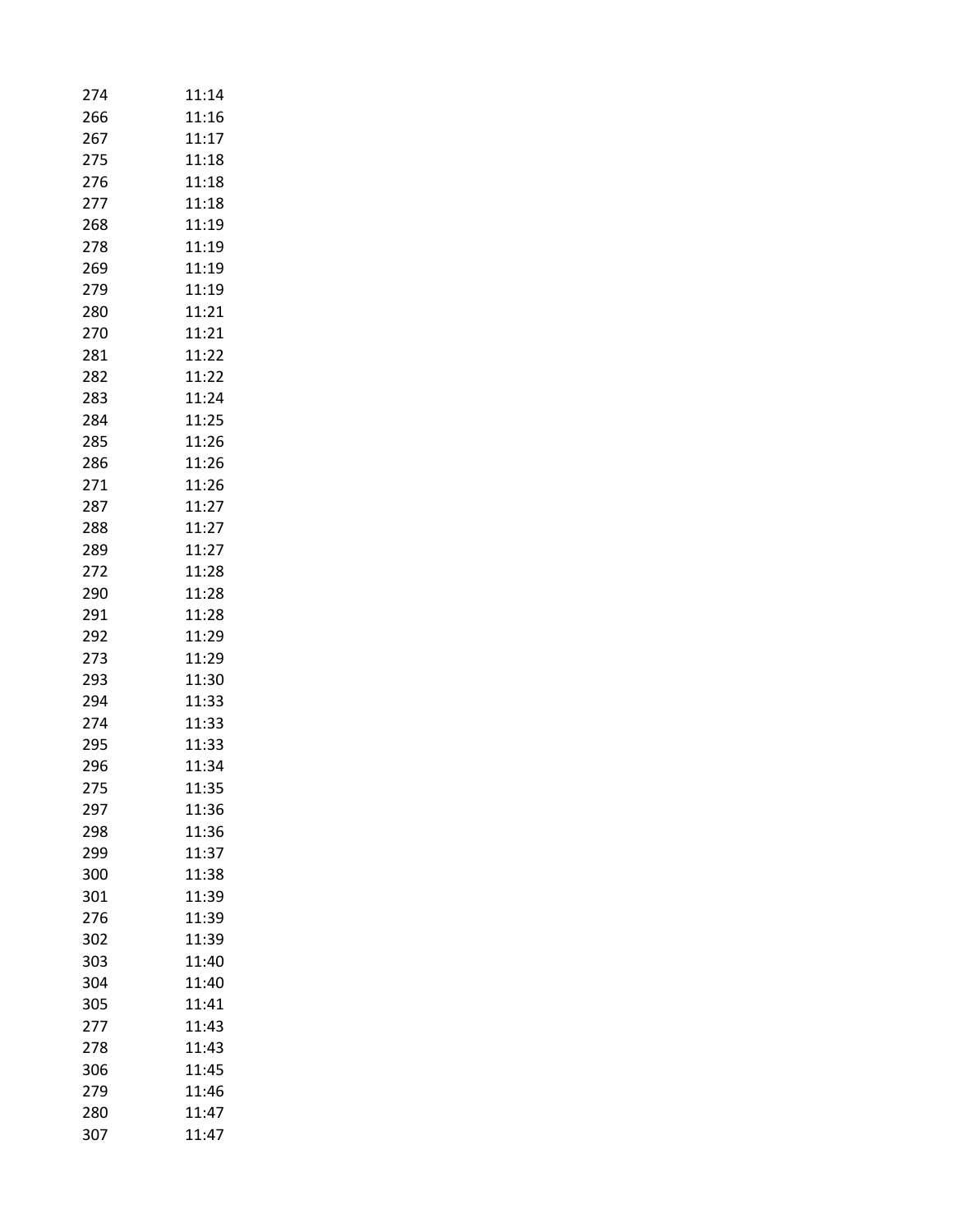| 308 | 11:48 |
|-----|-------|
| 281 | 11:49 |
| 309 | 11:49 |
| 310 | 11:49 |
| 311 | 11:49 |
| 282 | 11:50 |
| 312 | 11:51 |
| 283 | 11:51 |
| 313 | 11:51 |
| 314 | 11:53 |
| 315 | 11:54 |
| 316 | 11:54 |
| 317 | 11:55 |
| 284 | 11:56 |
| 285 | 11:57 |
| 286 | 11:59 |
| 318 | 12:04 |
| 319 | 12:04 |
| 287 | 12:04 |
| 320 | 12:04 |
| 321 | 12:04 |
| 288 | 12:05 |
| 322 | 12:05 |
| 323 | 12:06 |
| 289 | 12:06 |
| 324 | 12:07 |
| 325 | 12:09 |
| 290 | 12:09 |
| 291 | 12:09 |
| 326 | 12:09 |
| 327 | 12:14 |
| 292 | 12:14 |
| 328 | 12:14 |
| 293 | 12:15 |
| 329 | 12:18 |
| 330 | 12:20 |
| 294 | 12:21 |
| 331 | 12:21 |
| 332 | 12:23 |
| 333 | 12:23 |
| 334 | 12:24 |
| 335 | 12:24 |
| 336 | 12:25 |
| 337 | 12:25 |
| 338 | 12:25 |
| 339 | 12:25 |
| 340 | 12:26 |
| 341 | 12:28 |
| 295 | 12:28 |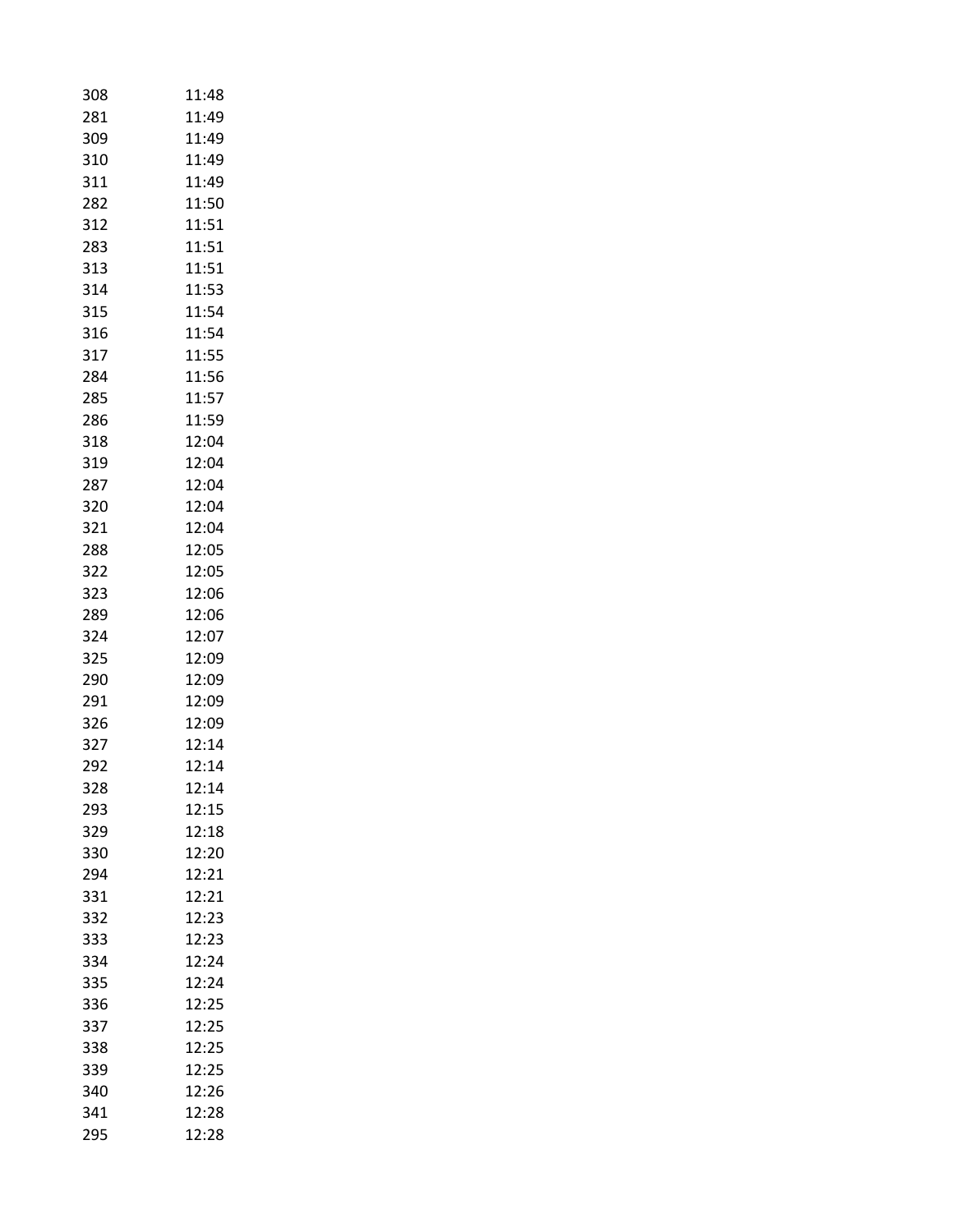| 343<br>12:28<br>344<br>12:28<br>296<br>12:28<br>297<br>12:29<br>345<br>12:29<br>346<br>12:29<br>12:30<br>298<br>347<br>12:30<br>348<br>12:30<br>349<br>12:30<br>299<br>12:30<br>350<br>12:30<br>300<br>12:32<br>301<br>12:32<br>351<br>12:32<br>302<br>12:32<br>12:33<br>303<br>352<br>12:33<br>304<br>12:36<br>353<br>12:37<br>354<br>12:38<br>355<br>12:39<br>12:39<br>305<br>356<br>12:40<br>306<br>12:41<br>357<br>12:44<br>358<br>12:44<br>359<br>12:46<br>12:46<br>307<br>12:47<br>308<br>360<br>12:47<br>361<br>12:47<br>12:50<br>362<br>12:50<br>363<br>12:52<br>364<br>12:54<br>309<br>365<br>12:54<br>12:55<br>366<br>12:56<br>310<br>367<br>12:56<br>12:59<br>368<br>369<br>13:00<br>370<br>13:07<br>311<br>13:07<br>312<br>13:07<br>313<br>13:08<br>371<br>13:08 | 342 | 12:28 |
|------------------------------------------------------------------------------------------------------------------------------------------------------------------------------------------------------------------------------------------------------------------------------------------------------------------------------------------------------------------------------------------------------------------------------------------------------------------------------------------------------------------------------------------------------------------------------------------------------------------------------------------------------------------------------------------------------------------------------------------------------------------------------|-----|-------|
|                                                                                                                                                                                                                                                                                                                                                                                                                                                                                                                                                                                                                                                                                                                                                                              |     |       |
|                                                                                                                                                                                                                                                                                                                                                                                                                                                                                                                                                                                                                                                                                                                                                                              |     |       |
|                                                                                                                                                                                                                                                                                                                                                                                                                                                                                                                                                                                                                                                                                                                                                                              |     |       |
|                                                                                                                                                                                                                                                                                                                                                                                                                                                                                                                                                                                                                                                                                                                                                                              |     |       |
|                                                                                                                                                                                                                                                                                                                                                                                                                                                                                                                                                                                                                                                                                                                                                                              |     |       |
|                                                                                                                                                                                                                                                                                                                                                                                                                                                                                                                                                                                                                                                                                                                                                                              |     |       |
|                                                                                                                                                                                                                                                                                                                                                                                                                                                                                                                                                                                                                                                                                                                                                                              |     |       |
|                                                                                                                                                                                                                                                                                                                                                                                                                                                                                                                                                                                                                                                                                                                                                                              |     |       |
|                                                                                                                                                                                                                                                                                                                                                                                                                                                                                                                                                                                                                                                                                                                                                                              |     |       |
|                                                                                                                                                                                                                                                                                                                                                                                                                                                                                                                                                                                                                                                                                                                                                                              |     |       |
|                                                                                                                                                                                                                                                                                                                                                                                                                                                                                                                                                                                                                                                                                                                                                                              |     |       |
|                                                                                                                                                                                                                                                                                                                                                                                                                                                                                                                                                                                                                                                                                                                                                                              |     |       |
|                                                                                                                                                                                                                                                                                                                                                                                                                                                                                                                                                                                                                                                                                                                                                                              |     |       |
|                                                                                                                                                                                                                                                                                                                                                                                                                                                                                                                                                                                                                                                                                                                                                                              |     |       |
|                                                                                                                                                                                                                                                                                                                                                                                                                                                                                                                                                                                                                                                                                                                                                                              |     |       |
|                                                                                                                                                                                                                                                                                                                                                                                                                                                                                                                                                                                                                                                                                                                                                                              |     |       |
|                                                                                                                                                                                                                                                                                                                                                                                                                                                                                                                                                                                                                                                                                                                                                                              |     |       |
|                                                                                                                                                                                                                                                                                                                                                                                                                                                                                                                                                                                                                                                                                                                                                                              |     |       |
|                                                                                                                                                                                                                                                                                                                                                                                                                                                                                                                                                                                                                                                                                                                                                                              |     |       |
|                                                                                                                                                                                                                                                                                                                                                                                                                                                                                                                                                                                                                                                                                                                                                                              |     |       |
|                                                                                                                                                                                                                                                                                                                                                                                                                                                                                                                                                                                                                                                                                                                                                                              |     |       |
|                                                                                                                                                                                                                                                                                                                                                                                                                                                                                                                                                                                                                                                                                                                                                                              |     |       |
|                                                                                                                                                                                                                                                                                                                                                                                                                                                                                                                                                                                                                                                                                                                                                                              |     |       |
|                                                                                                                                                                                                                                                                                                                                                                                                                                                                                                                                                                                                                                                                                                                                                                              |     |       |
|                                                                                                                                                                                                                                                                                                                                                                                                                                                                                                                                                                                                                                                                                                                                                                              |     |       |
|                                                                                                                                                                                                                                                                                                                                                                                                                                                                                                                                                                                                                                                                                                                                                                              |     |       |
|                                                                                                                                                                                                                                                                                                                                                                                                                                                                                                                                                                                                                                                                                                                                                                              |     |       |
|                                                                                                                                                                                                                                                                                                                                                                                                                                                                                                                                                                                                                                                                                                                                                                              |     |       |
|                                                                                                                                                                                                                                                                                                                                                                                                                                                                                                                                                                                                                                                                                                                                                                              |     |       |
|                                                                                                                                                                                                                                                                                                                                                                                                                                                                                                                                                                                                                                                                                                                                                                              |     |       |
|                                                                                                                                                                                                                                                                                                                                                                                                                                                                                                                                                                                                                                                                                                                                                                              |     |       |
|                                                                                                                                                                                                                                                                                                                                                                                                                                                                                                                                                                                                                                                                                                                                                                              |     |       |
|                                                                                                                                                                                                                                                                                                                                                                                                                                                                                                                                                                                                                                                                                                                                                                              |     |       |
|                                                                                                                                                                                                                                                                                                                                                                                                                                                                                                                                                                                                                                                                                                                                                                              |     |       |
|                                                                                                                                                                                                                                                                                                                                                                                                                                                                                                                                                                                                                                                                                                                                                                              |     |       |
|                                                                                                                                                                                                                                                                                                                                                                                                                                                                                                                                                                                                                                                                                                                                                                              |     |       |
|                                                                                                                                                                                                                                                                                                                                                                                                                                                                                                                                                                                                                                                                                                                                                                              |     |       |
|                                                                                                                                                                                                                                                                                                                                                                                                                                                                                                                                                                                                                                                                                                                                                                              |     |       |
|                                                                                                                                                                                                                                                                                                                                                                                                                                                                                                                                                                                                                                                                                                                                                                              |     |       |
|                                                                                                                                                                                                                                                                                                                                                                                                                                                                                                                                                                                                                                                                                                                                                                              |     |       |
|                                                                                                                                                                                                                                                                                                                                                                                                                                                                                                                                                                                                                                                                                                                                                                              |     |       |
|                                                                                                                                                                                                                                                                                                                                                                                                                                                                                                                                                                                                                                                                                                                                                                              |     |       |
|                                                                                                                                                                                                                                                                                                                                                                                                                                                                                                                                                                                                                                                                                                                                                                              |     |       |
|                                                                                                                                                                                                                                                                                                                                                                                                                                                                                                                                                                                                                                                                                                                                                                              |     |       |
|                                                                                                                                                                                                                                                                                                                                                                                                                                                                                                                                                                                                                                                                                                                                                                              |     |       |
|                                                                                                                                                                                                                                                                                                                                                                                                                                                                                                                                                                                                                                                                                                                                                                              |     |       |
|                                                                                                                                                                                                                                                                                                                                                                                                                                                                                                                                                                                                                                                                                                                                                                              |     |       |
|                                                                                                                                                                                                                                                                                                                                                                                                                                                                                                                                                                                                                                                                                                                                                                              | 372 | 13:09 |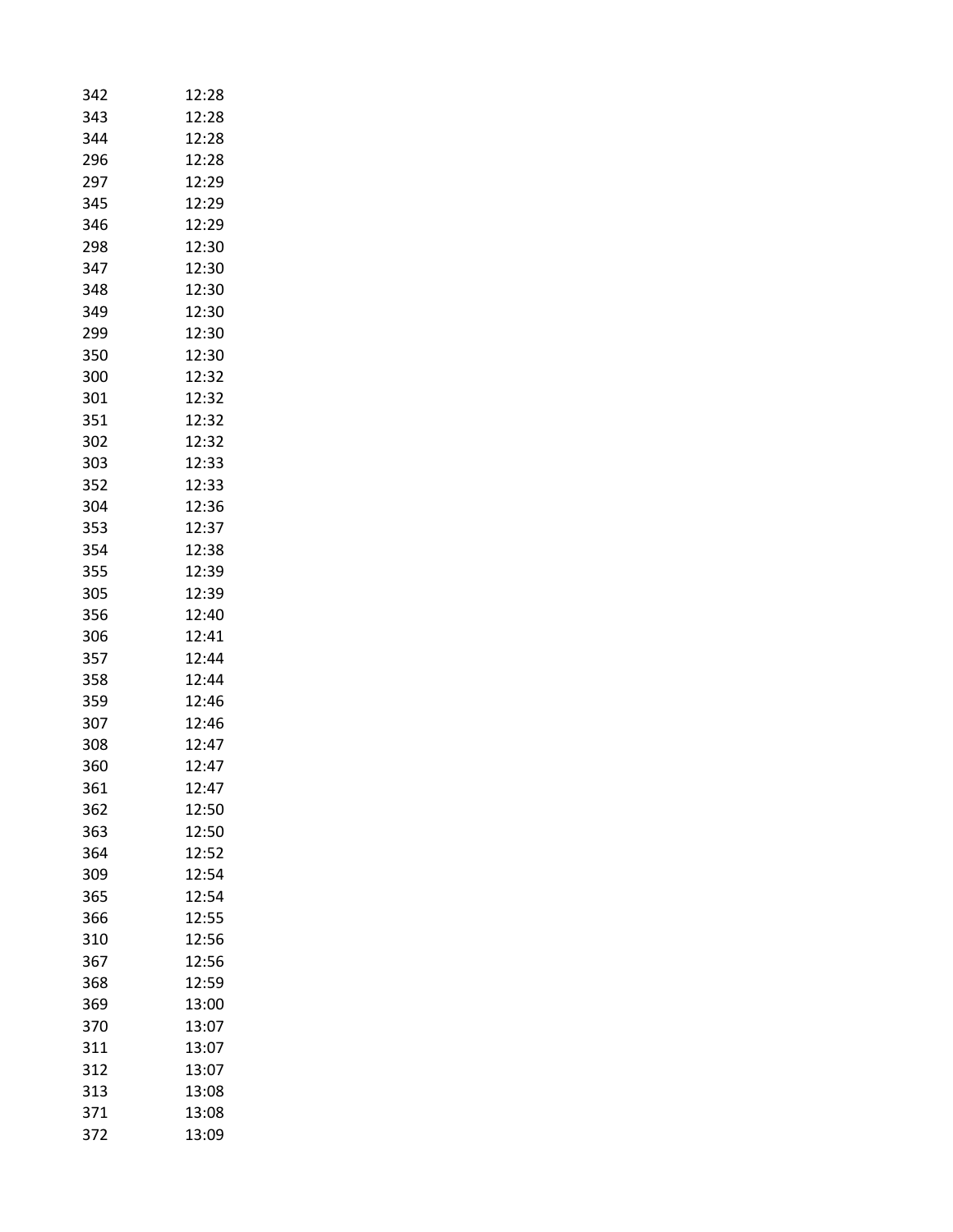| 373 | 13:10 |
|-----|-------|
| 374 | 13:10 |
| 314 | 13:10 |
| 315 | 13:10 |
| 375 | 13:10 |
| 316 | 13:10 |
| 317 | 13:12 |
| 376 | 13:12 |
| 318 | 13:12 |
| 319 | 13:12 |
| 377 | 13:13 |
| 378 | 13:16 |
| 379 | 13:20 |
| 320 | 13:23 |
| 321 | 13:23 |
| 322 | 13:25 |
| 380 | 13:25 |
| 323 | 13:34 |
| 324 | 13:35 |
| 381 | 13:39 |
| 382 | 13:39 |
| 325 | 13:41 |
| 326 | 13:44 |
| 327 | 13:48 |
| 383 | 13:48 |
| 328 | 13:48 |
| 384 | 13:49 |
| 385 | 13:49 |
| 329 | 13:49 |
| 386 | 13:49 |
| 330 | 13:59 |
| 331 | 13:59 |
| 387 | 13:59 |
| 332 | 13:59 |
| 388 | 14:00 |
| 389 | 14:01 |
| 333 | 14:01 |
| 390 | 14:10 |
| 391 | 14:13 |
| 334 | 14:15 |
| 392 | 14:16 |
| 393 | 14:16 |
| 394 | 14:16 |
| 395 | 14:17 |
| 335 | 14:20 |
| 336 | 14:20 |
| 396 | 14:20 |
| 397 | 14:22 |
| 398 | 14:23 |
|     |       |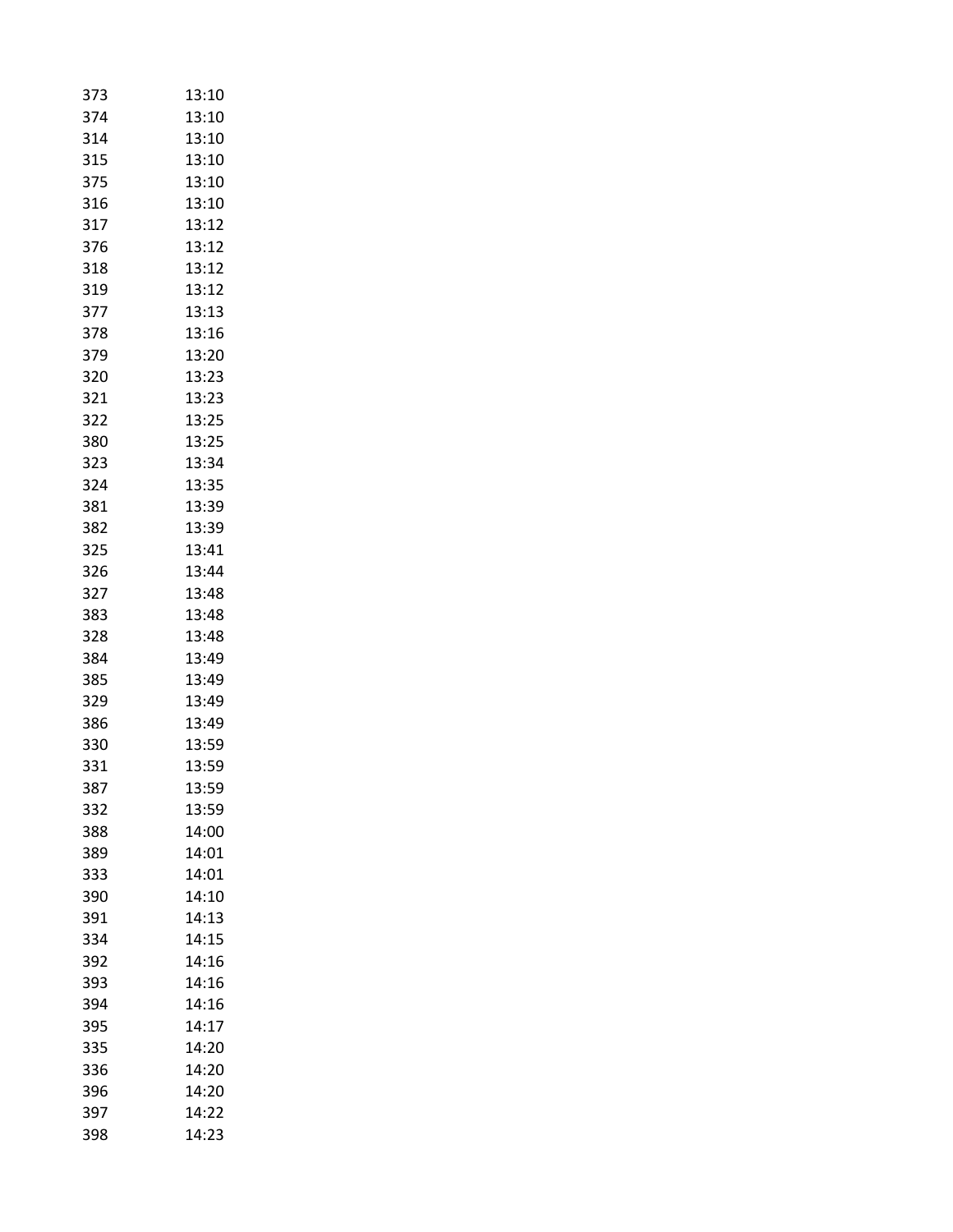| 399 | 14:32 |
|-----|-------|
| 337 | 14:32 |
| 338 | 14:35 |
| 339 | 14:36 |
| 400 | 14:40 |
| 340 | 14:40 |
| 341 | 14:42 |
| 342 | 14:42 |
| 401 | 14:51 |
| 402 | 14:53 |
| 403 | 14:53 |
| 343 | 14:53 |
| 404 | 14:53 |
| 405 | 15:00 |
| 406 | 15:01 |
| 407 | 15:05 |
| 408 | 15:05 |
| 409 | 15:09 |
| 410 | 15:09 |
| 411 | 15:11 |
| 344 | 15:14 |
| 345 | 15:14 |
| 346 | 15:15 |
| 412 | 15:15 |
| 347 | 15:17 |
| 413 | 15:18 |
| 348 | 15:18 |
| 414 | 15:18 |
| 349 | 15:19 |
| 350 | 15:20 |
| 415 | 15:20 |
| 351 | 15:20 |
| 416 | 15:21 |
| 352 | 15:21 |
| 417 | 15:24 |
| 418 | 15:28 |
| 419 | 15:30 |
| 420 | 15:30 |
| 353 | 15:35 |
| 421 | 15:37 |
| 422 | 15:37 |
| 423 | 15:47 |
| 424 | 15:49 |
| 354 | 15:49 |
| 355 | 15:49 |
| 425 | 15:50 |
| 426 | 15:54 |
| 427 | 15:57 |
| 428 | 15:57 |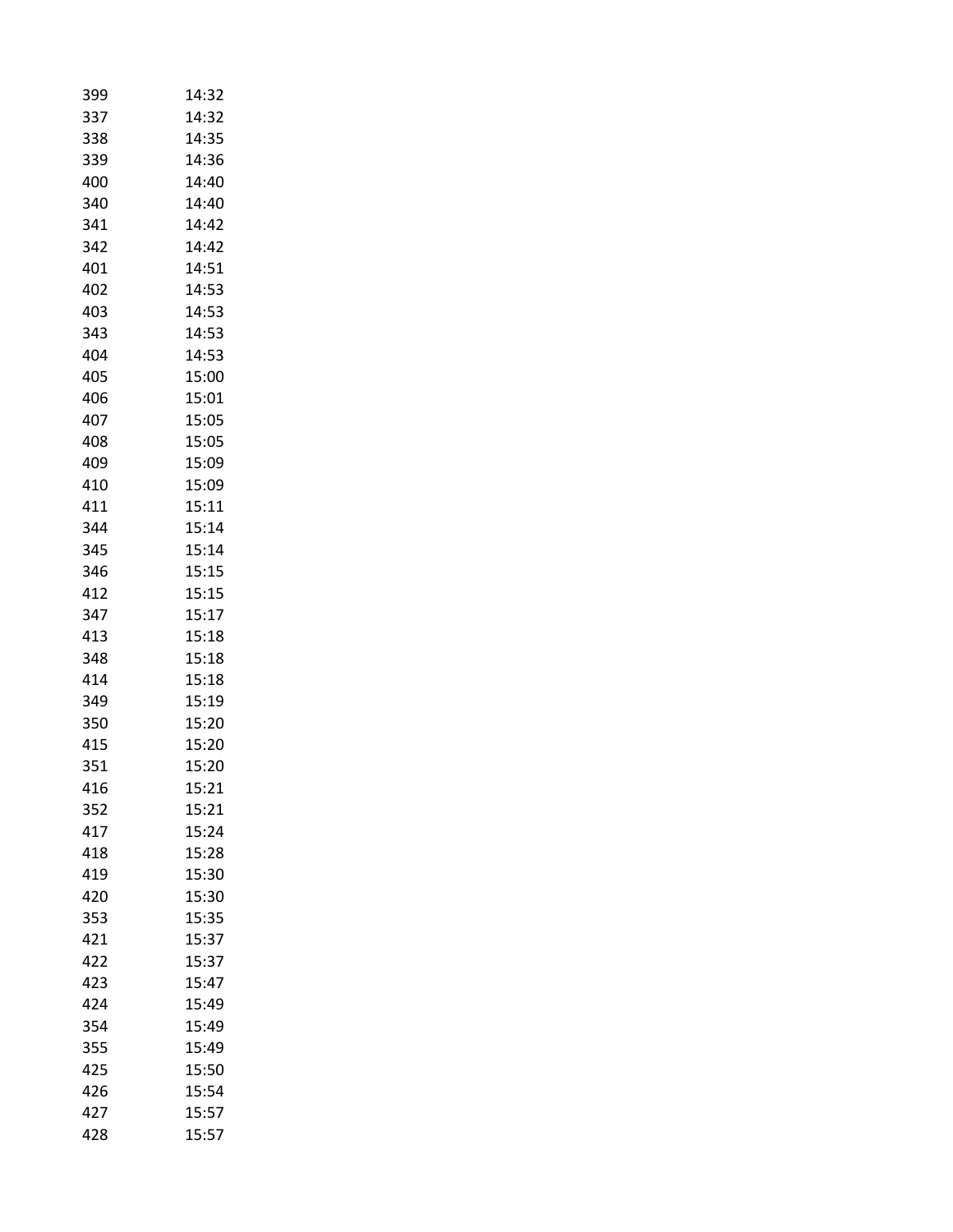| 429        | 15:58          |
|------------|----------------|
| 356        | 15:58          |
| 430        | 16:04          |
| 357        | 16:04          |
| 431        | 16:08          |
| 432        | 16:08          |
| 358        | 16:09          |
| 433        | 16:09          |
| 434        | 16:12          |
| 359        | 16:16          |
| 360        | 16:17          |
| 361        | 16:17          |
| 435        | 16:17          |
| 362        | 16:17          |
| 436        | 16:17          |
| 437        | 16:17          |
| 363        | 16:18          |
| 438        | 16:18          |
| 439        | 16:18          |
| 440        | 16:18          |
| 364        | 16:19          |
| 441        | 16:19          |
| 365        | 16:21          |
| 442        | 16:21          |
| 366        | 16:25          |
| 0          | 16:28          |
| 0          | 16:30          |
| 443        | 16:39          |
| 367        | 16:40          |
| 444        | 16:40          |
| 445        | 16:42          |
| 446        | 16:43          |
| 368        | 16:57          |
| 447        | 16:58          |
| 448        | 16:58          |
| 369        | 16:58          |
| 449        | 17:04          |
| 450        | 17:20          |
| 370        | 17:21          |
| 451        | 17:22          |
| 452        | 17:29          |
| 0          | 17:30          |
| 453        |                |
|            |                |
|            | 17:30          |
| 454        | 17:32          |
| 455        | 17:38          |
| 371        | 17:42          |
| 456        | 17:42          |
| 372<br>373 | 17:42<br>17:44 |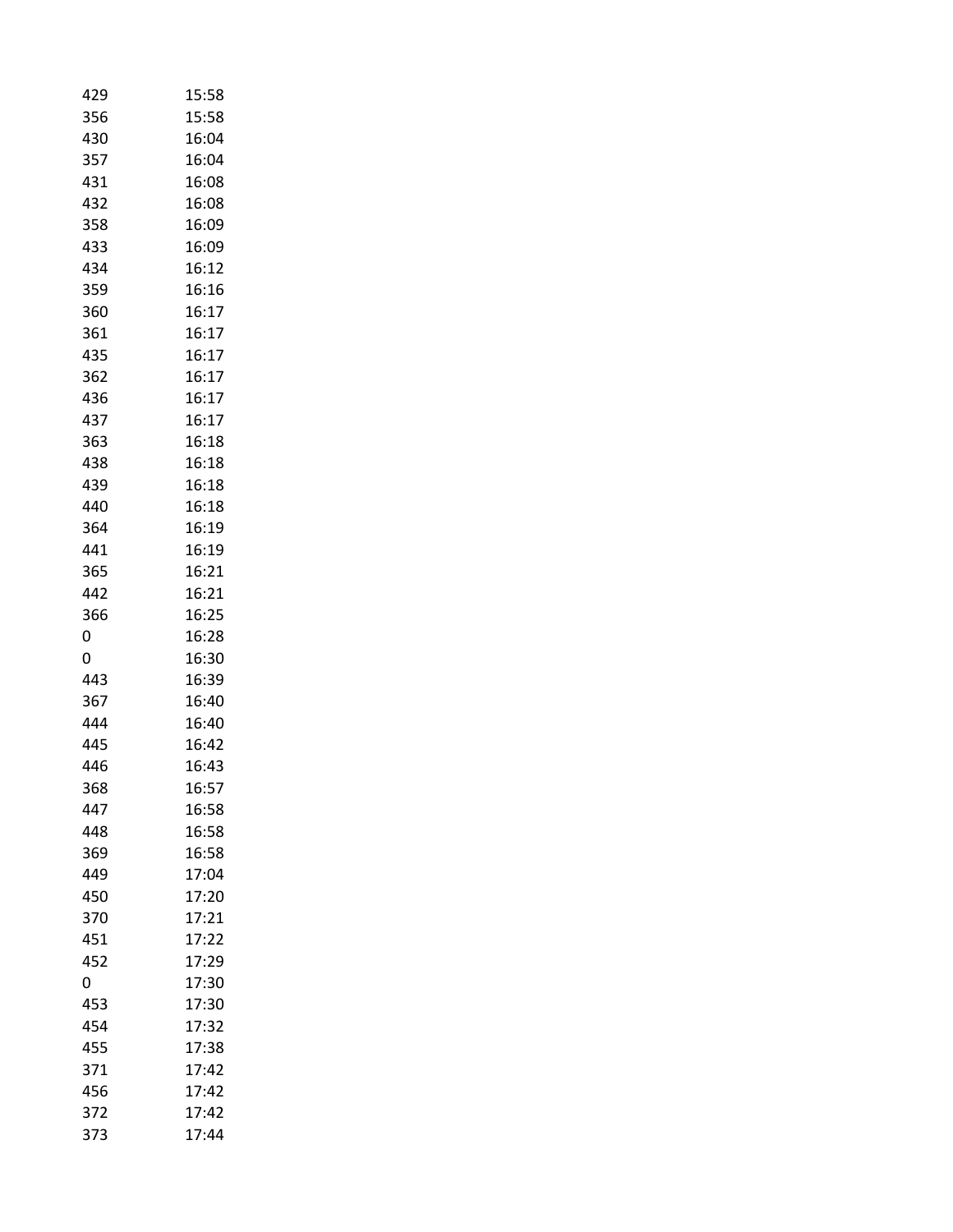| 457 | 17:44 |
|-----|-------|
| 458 | 17:48 |
| 459 | 17:52 |
| 460 | 17:52 |
| 461 | 17:55 |
| 462 | 17:58 |
| 374 | 18:15 |
| 463 | 18:16 |
| 464 | 18:22 |
| 465 | 18:24 |
| 466 | 18:24 |
| 375 | 18:26 |
| 467 | 18:26 |
| 468 | 18:31 |
| 469 | 18:31 |
| 470 | 18:32 |
| 0   | 18:45 |
| 471 | 18:52 |
| 376 | 18:53 |
| 472 | 18:54 |
| 473 | 18:54 |
| 377 | 19:00 |
| 474 | 19:02 |
| 378 | 19:05 |
| 475 | 19:05 |
| 476 | 19:06 |
| 477 | 19:07 |
| 478 | 19:20 |
| 379 | 19:35 |
| 380 | 19:42 |
| 479 | 19:43 |
| 381 | 19:44 |
| 480 | 19:45 |
| 481 | 19:46 |
| 382 | 19:47 |
| 383 | 19:53 |
| 384 | 19:54 |
| 482 | 19:54 |
| 483 | 20:10 |
| 484 | 20:10 |
| 485 | 20:10 |
| 385 | 20:20 |
| 486 | 20:21 |
| 487 | 20:32 |
| 386 | 20:37 |
| 488 | 20:43 |
| 489 | 21:08 |
| 387 | 21:11 |
| 490 | 21:12 |